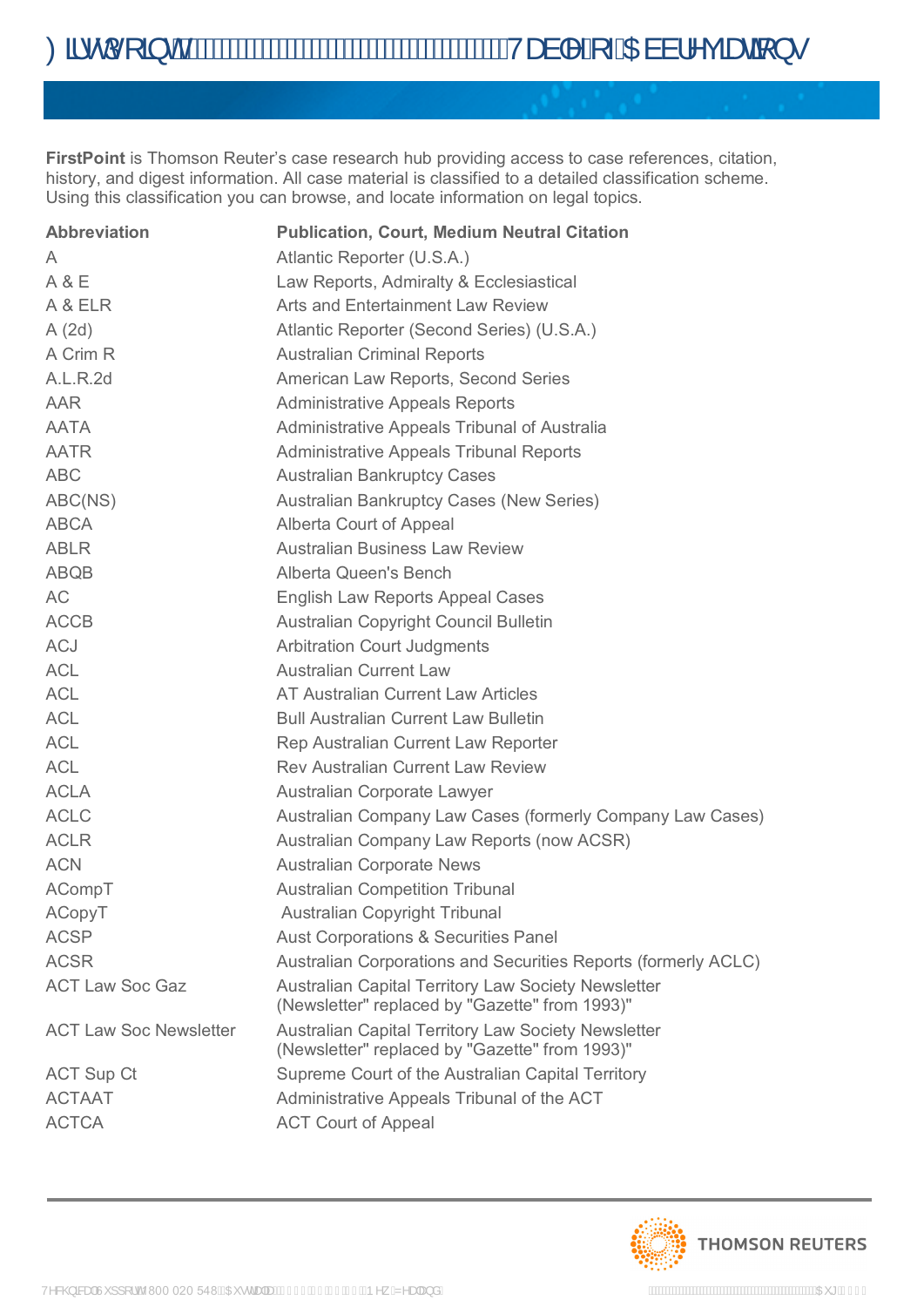# Oã·dí[ ã di mini a di mini di mini di mini di mini di mini di mini di mini di mini di mini di mini di mini di m

| <b>ACTLR</b>            | <b>Australian Capital Territory Law Reports</b>                                           |
|-------------------------|-------------------------------------------------------------------------------------------|
| <b>ACTR</b>             | <b>Australian Capital Territory Reports</b>                                               |
| <b>ACTSC</b>            | Supreme Court of the ACT                                                                  |
| <b>ACWS</b>             | All Canada Weekly Summaries                                                               |
| $Ad 8$ El               | Adolphus & Ellis' Reports                                                                 |
| AD <sub>2d</sub>        | Appellate Division Reports, 2d Series                                                     |
| AD Cas                  | <b>Americans With Disabilities Cases</b>                                                  |
| Add                     | <b>Addams' Ecclesiastical Reports</b>                                                     |
| <b>ADD</b>              | <b>Americans With Disabilities Decisions</b>                                              |
| Addison & Thompson      |                                                                                           |
| Small Debts Practice,   | Addison & Thompson Small Debits Practice (Fourth Edition)                                 |
| $4th$ Ed (App)          |                                                                                           |
| <b>Addison's Digest</b> | <b>Addison's Digest</b>                                                                   |
| <b>Addison's Digest</b> | <b>Addison's Digest</b>                                                                   |
| $(1840 - 1894)$         |                                                                                           |
| Adel L Rev              | <b>Adelaide Law Review</b>                                                                |
| <b>ADFDAT</b>           | Defence Force Discipline Appeal Tribunal                                                  |
| Admin Rev               | <b>Admin Review</b>                                                                       |
| <b>ADRJ</b>             | Australian Dispute Resolution Journal                                                     |
| <b>AEGR</b>             | Australian Estate and Gift Duties Reporter                                                |
| <b>AFL</b>              | <b>Australian Family Lawyer</b>                                                           |
| <b>AIB</b>              | Australian Insolvency Bulletin (formerly ABB 1934-1988)                                   |
| <b>AILN</b>             | <b>Australian International Law News</b>                                                  |
| <b>AILR</b>             | <b>Australian Industrial Law Review</b>                                                   |
| <b>AIPC</b>             | <b>Australian Intellectual Property Cases</b>                                             |
| AIPJ                    | Australian Intellectual Property Journal (formerly IPJ 1988-1991)                         |
| <b>AIRC</b>             | Australian Industrial Relations Commission                                                |
| AIR Cal                 | All India Reporter (Calcutta)                                                             |
| AIR Lah                 | All India Reporter (Lahore)                                                               |
| <b>AIR Mad</b>          | All India Reporter, Madras Series                                                         |
| AIR Ori                 | All India Reporter (Orissa)                                                               |
| AIR PC                  | All India Reporter (PC)                                                                   |
| <b>AIR SC</b>           | All India Reporter (SC)                                                                   |
| <b>AITR</b>             | Australian and New Zealand Income Tax Reports<br>(formerly Australian Income Tax Reports) |
| AJ Admin L              | Australian Journal of Administrative Law                                                  |
| AJ No                   | Alberta Judgments from Quicklaw                                                           |
| AJ of Social Issues     | <b>Australian Journal of Social Issues</b>                                                |
| <b>AJEM</b>             | Australian Journal of Environmental Management                                            |
| <b>AJFL</b>             | Australian Journal of Family Law                                                          |
| <b>AJFS</b>             | <b>Australian Journal of Forensic Sciences</b>                                            |
| <b>AJLL</b>             | Australian Journal of Labour Law                                                          |
| <b>AJR</b>              | <b>Australian Jurist Reports</b>                                                          |
| AJR (NC)                | <b>Australian Jurist Reports</b>                                                          |

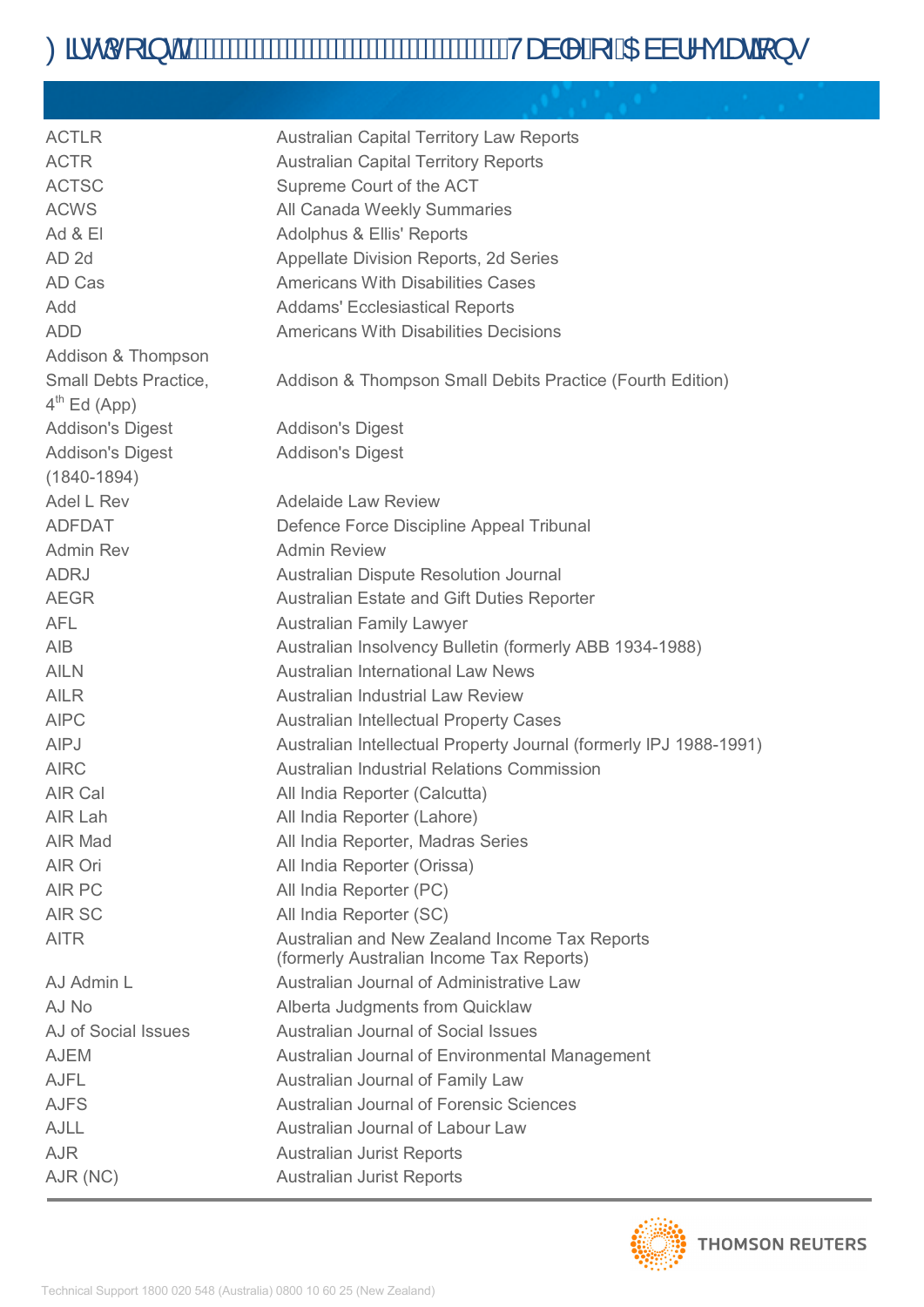| AL                             | Australian Lawyer (followed Australian Law News)                                                  |
|--------------------------------|---------------------------------------------------------------------------------------------------|
| AL                             | <b>News Australian Law News</b>                                                                   |
| <b>ALB</b>                     | <b>Aboriginal Law Bulletin</b>                                                                    |
| Alberta Law Reports (2d)       | Alberta Law Reports (Second Series)                                                               |
| <b>ALD</b>                     | <b>Administrative Law Decisions</b>                                                               |
| <b>ALJ</b>                     | Australian Law Journal                                                                            |
| <b>ALJ</b>                     | Supp The Australian Law Journal (Supplement)                                                      |
| <b>ALJR</b>                    | Australian Law Journal Reports                                                                    |
| AII ER                         | All England Law Reports                                                                           |
| All ER (Comm)                  | All England Law Reports (Commercial Cases)                                                        |
| All ER Rep                     | All England Reports Reprints                                                                      |
| <b>ALMD</b>                    | <b>Australian Legal Monthly Digest</b>                                                            |
| <b>ALMD Advance</b>            | <b>ALMD Advance</b>                                                                               |
| <b>ALN</b>                     | <b>Administrative Law Service Notes</b>                                                           |
| <b>ALR</b>                     | Argus Law Reports (later Australian Argus Law Reports 1960-1973;<br>Australian Law Reports 1973-) |
| ALR (CN)                       | Australian Law Reports (Case Notes)                                                               |
| <b>ALT</b>                     | <b>Australian Law Times</b>                                                                       |
| ALT (Supp)                     | Australian Law Times (Supplement)                                                                 |
| Alt LJ                         | Alternative Law Journal (formerly Law Services Bulletin)                                          |
| Alta LR                        | Alberta Law Reports                                                                               |
| Amb                            | Amblers Reports, Chancery                                                                         |
| <b>AMC</b>                     | <b>American Maritime Cases</b>                                                                    |
| <b>American Decisions</b>      | <b>American Decisions</b>                                                                         |
| American Law Reports(Ann)      | American Law Reports (Annotated)                                                                  |
| <b>AMPLA</b>                   | Bulletin Australian Mining and Petroleum Law Association Bulletin                                 |
| <b>AMPLA</b>                   | Journal Australian Mining and Petroleum Law Association Journal                                   |
| <b>AMPLA Yearbook</b>          | Australian Mining and Petroleum Law Association Yearbook                                          |
| Andrews                        | Andrews Reports, King's Bench                                                                     |
| <b>ANG</b>                     | <b>Australian Net Guide</b>                                                                       |
| Annual Digest of               |                                                                                                   |
| <b>International Law Cases</b> | <b>Annual Digest of International Law Cases</b>                                                   |
| <b>Annual Digest of Public</b> |                                                                                                   |
| <b>International Law Cases</b> | Annual Digest of Public International Law Cases                                                   |
| <b>ANZ ConvR</b>               | Australian and New Zealand Conveyancing Reports                                                   |
| <b>ANZ Insurance Cases</b>     | Australian and New Zealand Insurance Cases                                                        |
| <b>ANZJ Crim</b>               | Australian and New Zealand Journal of Criminology                                                 |
| <b>AOJP</b>                    | Australian Official Journal of Patents, Trade Mark's & Design                                     |
| APA                            | <b>Australian Planning Appeals Decisions</b>                                                      |
| <b>APLB</b>                    | <b>Australian Property Law Bulletin</b>                                                           |
| <b>APLJ</b>                    | <b>Australian Property Law Journal</b>                                                            |
| <b>APO</b>                     | <b>Australian Patent Office</b>                                                                   |
| App Cas                        | Appeal Cases, Law reports House of Lords 1875-90                                                  |
| App D                          | Law Reports Appellate Division (South Africa)                                                     |

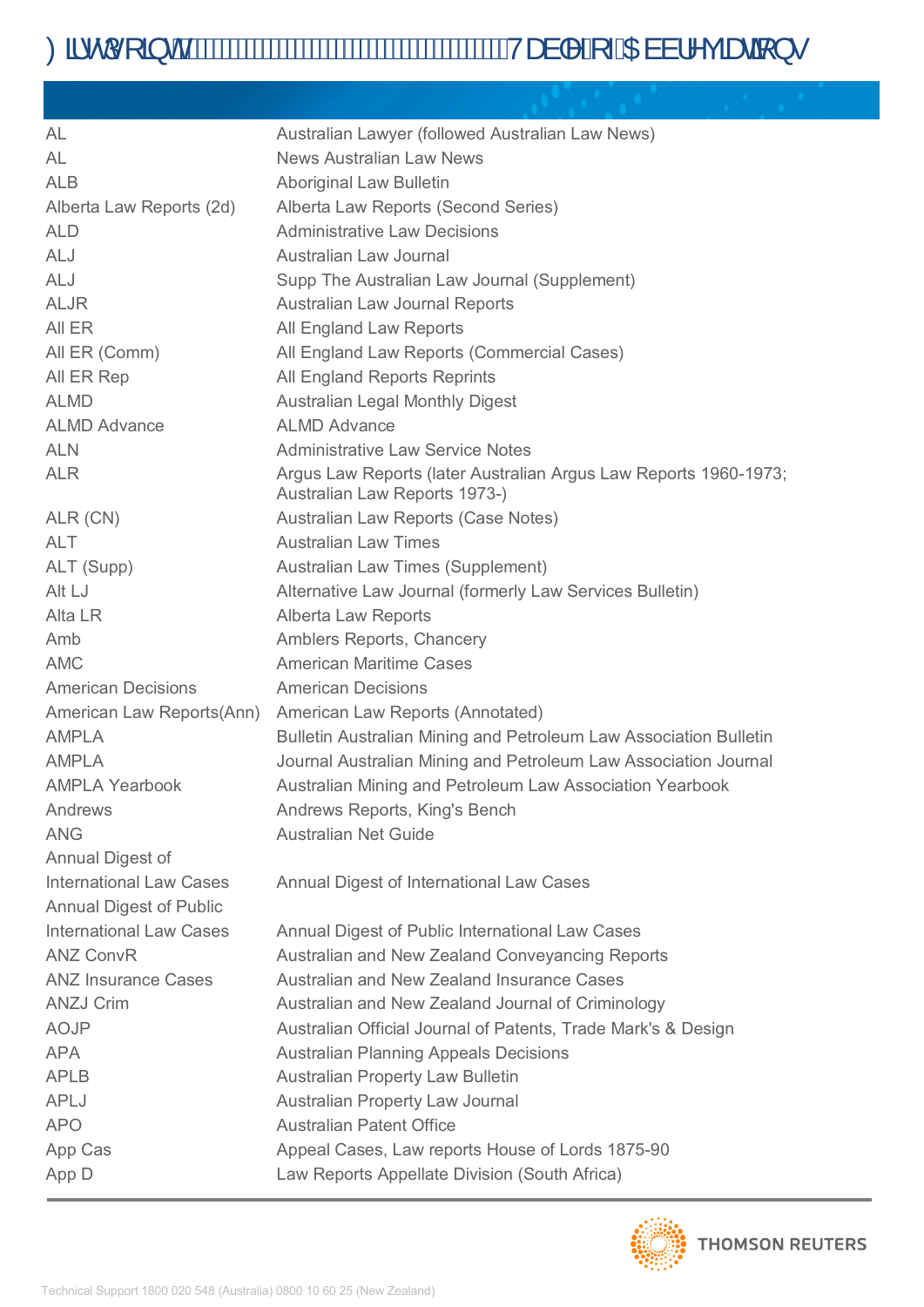| App DC                            | Appeal Cases District of Columbia                                 |
|-----------------------------------|-------------------------------------------------------------------|
| AR.                               | Alberta Reports                                                   |
| AR (NSW)                          | <b>Arbitration Reports (NSW)</b>                                  |
| <b>ARLR</b>                       | Australian Resources Law Reports                                  |
| Argus                             | Argus                                                             |
| <b>ASAL</b>                       | Australian Sales and Fair Trading Law Reporter                    |
| ASAL (digest)                     | Australian Sales and Fair Trading Law Reporter (Digest)           |
| <b>ASC</b>                        | Australian Consumer Credit Law Cases                              |
| Asian JEM                         | Asian Journal of Environmental Management                         |
| <b>ASLC</b>                       | <b>Australian Securities Law Cases</b>                            |
| <b>ASTLR</b>                      | Australian Succession and Trust Law Reports                       |
| Asp.                              | Aspinall's Maritime Cases (1870-1940)                             |
| AT Rev                            | <b>Australian Tax Review</b>                                      |
| <b>ATC</b>                        | <b>Australian Tax Cases</b>                                       |
| <b>ATC</b>                        | Annotated Tax Cases (UK)                                          |
| <b>ATD</b>                        | Australian Tax Decisions (later Australasian Tax Decisions)       |
| <b>ATF</b>                        | <b>Australian Tax Forum</b>                                       |
| Atk                               | <b>Atkyn's Chancery Reports</b>                                   |
| <b>ATMO</b>                       | <b>Australian Trade Marks Office</b>                              |
| <b>ATP</b>                        | <b>Australian Takeovers Panel</b>                                 |
| <b>ATPR</b>                       | <b>Australian Trade Practices Reports</b>                         |
| ATPR (Com)                        | <b>Australian Trade Practices Reports</b>                         |
| ATPR (Digest)                     | Australian Trade Practices Reports (Digest)                       |
| <b>ATR</b>                        | <b>Australian Tax Reports</b>                                     |
| <b>Auckland UL Rev</b>            | <b>Auckland University Law Review</b>                             |
| <b>Aust &amp; NZ Criminal Law</b> |                                                                   |
| Letter                            | Australian & New Zealand Criminal Law Letter                      |
| <b>Aust Accountant</b>            | Australian Accountant                                             |
| <b>Aust Banker</b>                | The Australian Banker                                             |
| <b>Aust Bar Gaz</b>               | <b>Australian Bar Gazette</b>                                     |
| <b>Aust Bar Rev</b>               | <b>Australian Bar Review</b>                                      |
| <b>Aust Construction LR</b>       | <b>Australian Construction Law</b>                                |
| <b>Aust Contract Reports</b>      | <b>Australian Contract Reports</b>                                |
| <b>Aust CPA</b>                   | Journal of Australian Certified Practising Accountants            |
| Aust Digest, 1st Ed               | <b>Australian Digest</b>                                          |
| Aust HC & Fed Ct Prac             | Australian High Court & Federal Court Practice                    |
| <b>Aust Heath Law Rev</b>         | <b>Australian Heath Law Review</b>                                |
| Aust IJ                           | Australian Insolvency Journal                                     |
| Aust J of L and S                 | Aust Journal of Law and Society                                   |
| <b>Aust Law Librarian</b>         | Australian Law Librarian                                          |
| <b>Aust Lawyer</b>                | Australian Lawyer (Butterworths)                                  |
| <b>Aust Torts Reports</b>         | <b>Australian Torts Reports</b>                                   |
| Australasian Gay &                | Australasian Gay & Lesbian Law Journal (formerly Australian Gay & |
| Lesbian LJ Law Journal)           | Lesbian                                                           |

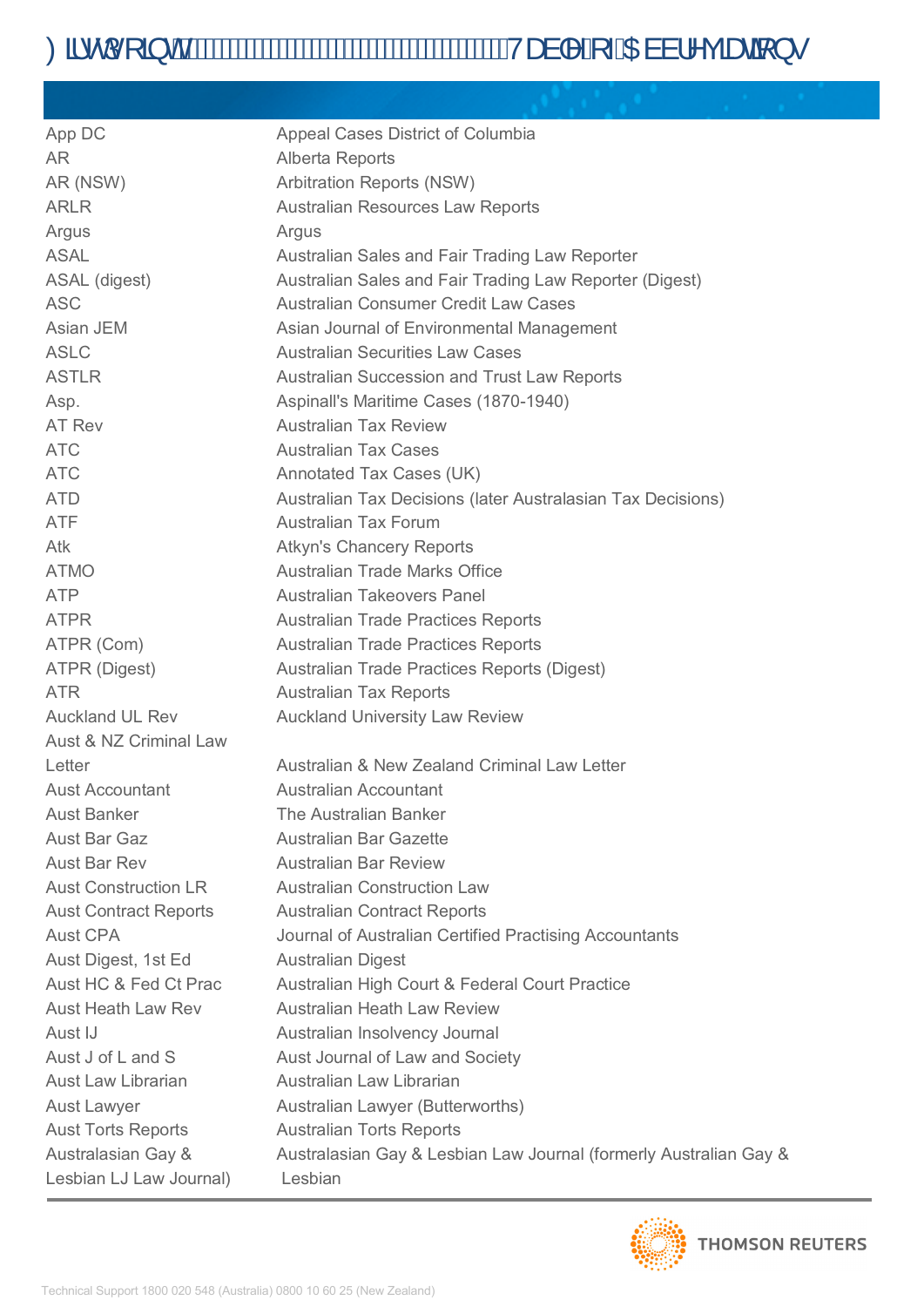| <b>Australian Company</b>      |                                                                            |
|--------------------------------|----------------------------------------------------------------------------|
| Secretary                      | <b>Australian Company Secretary</b>                                        |
| <b>AWR</b>                     | <b>Australian Workers Compensation Review</b>                              |
| B & Ad                         | Barnewall and Adolphus King's Bench Reports                                |
| B & Ald                        | Barnewall and Alderson King's Bench Reports                                |
| <b>B&amp;C</b>                 | Barnewall & Cresswell's King's Bench Reports                               |
| B & CR                         | Bankruptcy and Company Winding-up Reports                                  |
| <b>B&amp;S</b>                 | Best and Smith's Queen's Bench Reports                                     |
| B.L.R.                         | <b>Building Law Reports</b>                                                |
| B.M.L.R.                       | <b>Butterworths Medico Legal Reports</b>                                   |
| <b>BACR</b>                    | <b>Brooker's Accident Compensation Reports</b>                             |
| <b>Bank LR</b>                 | <b>Banking Law Reports</b>                                                 |
| <b>Bankruptcy Reports</b>      | <b>Bankruptcy Reports (US)</b>                                             |
| Bar News J                     | ournal of NSW Bar Association                                              |
| <b>Bar News</b>                | Journal of Bar Association                                                 |
| <b>Barnes</b>                  | <b>Barnes Common Pleas Reports</b>                                         |
| <b>BC</b>                      | <b>Brisbane Courier (now Courier Mail)</b>                                 |
| BC (NSW)                       | New South Wales Bankruptcy Cases                                           |
| <b>BCB</b>                     | <b>Butterworths Conveyancing Bulletin</b>                                  |
| <b>BCC</b>                     | <b>British Company Law Cases</b>                                           |
| <b>BCCA</b>                    | Court of Appeal of British Colombia                                        |
| <b>BCCA</b>                    | <b>British Columbia Court of Appeal</b>                                    |
| <b>BCJ</b>                     | No British Columbia Judgments from Quicklaw<br>(including Yukon Judgments) |
| <b>BCL</b>                     | <b>Building and Construction Law Journal</b>                               |
| <b>BCL</b>                     | Butterworths Current Law (NZ)                                              |
| <b>BCLC</b>                    | <b>Butterworths Company Law Cases</b>                                      |
| <b>BCLR</b>                    | <b>British Columbia Law Reports</b>                                        |
| BCLR (2d)                      | British Columbia Law Reports (Second Series)                               |
| BCLR (3d)                      | British Columbia Law Reports (Third Series)                                |
| <b>BCR</b>                     | <b>Butterworths Company Reports</b>                                        |
| <b>BCSC</b>                    | <b>British Columbia Supreme Court</b>                                      |
| <b>BCSLR</b>                   | Brooker's Company and Securities Law Reports                               |
| <b>BCWLD</b>                   | <b>British Columbia Weekly Law Digest</b>                                  |
| <b>Beatty's Irish Chancery</b> |                                                                            |
| Reports                        | <b>Beatty's Irish Chancery Reports</b>                                     |
| Beav B                         | eavan's Reports, Rolls Court                                               |
| <b>Bell CC</b>                 | <b>T Bells Crown Cases Reserved</b>                                        |
| <b>BFLJ</b>                    | Butterworths Family Law Journal (formerly Family Law Bulletin)             |
| <b>BFRA</b>                    | Banking and Finance Reports of Australia                                   |
| <b>BHRC</b>                    | <b>Butterworths Human Rights Cases</b>                                     |
| <b>Bing</b>                    | Bingham's Reports, Common Pleas                                            |
| Bing (NC)                      | Bingham's Reports, (New Cases) Common Pleas                                |
| <b>BIR Digest</b>              | Brooker's Immigration and Refugee Digest                                   |
|                                |                                                                            |

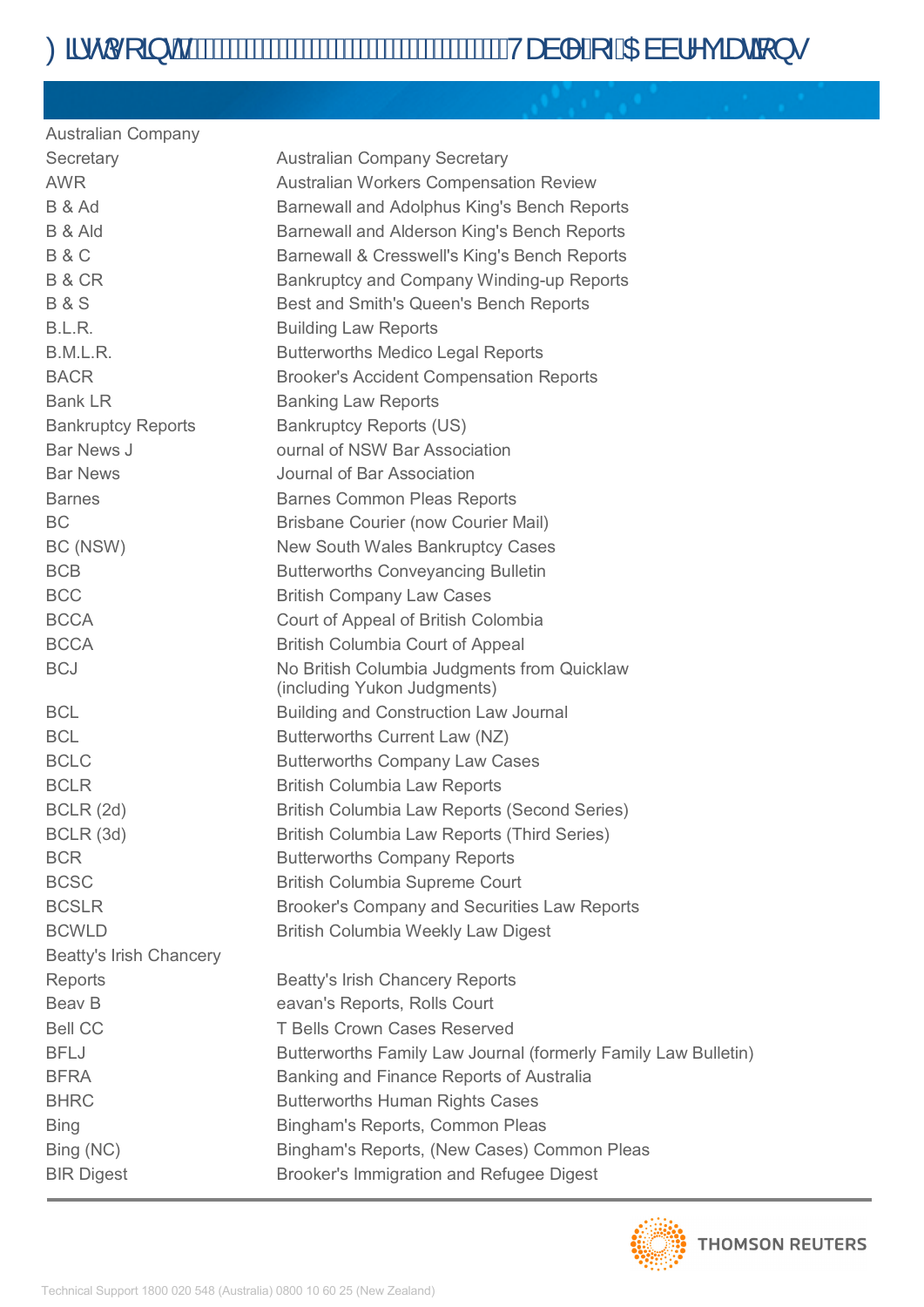| Bli. N.S.                       | Bligh's House of Lords Reports, New Series       |
|---------------------------------|--------------------------------------------------|
| Bligh (NS)                      | Bligh's House of Lords Reports, New Series       |
| <b>Bond LR</b>                  | <b>Bond Law Review</b>                           |
| Bos & P                         | Bosanquet and Puller's Common Pleas Reports      |
| <b>Bos &amp; P (NR)</b>         | Bosanquet and Puller's Common Pleas, New Reports |
| <b>BPIR</b>                     | Bankruptcy & Personal Insolvency Rep             |
| <b>BPR</b>                      | <b>Butterworths Property Reports</b>             |
| BR.                             | <b>Broadcasting Reports</b>                      |
| Br & Col PC                     | <b>British &amp; Colonial Prize Court Cases</b>  |
| <b>BRB</b>                      | <b>Bill of Rights Bulletin</b>                   |
| <b>Brief</b>                    | Brief - Law Society of Western Australia Journal |
| <b>British Columbia Reports</b> | <b>British Columbia Reports</b>                  |
| <b>BRM Gazette</b>              | <b>Brooker's Resource Management Gazette</b>     |
| <b>BRMB</b>                     | <b>Butterworths Resource Management Bulletin</b> |
| <b>Bro CC</b>                   | W Brown's Chancery Reports                       |
| <b>Bro PC</b>                   | J Brown's Parliamentary Cases                    |
| Brod & Bing                     | Broderip and Bingham's Reports, Common Pleas     |
| <b>Brookers Legal Services</b>  | <b>Brookers Legal Services</b>                   |
| Brown & Lush                    | Browning & Lushinton's Admiralty Reports         |
| <b>BRW</b>                      | <b>Business Review Weekly</b>                    |
| <b>BTC</b>                      | <b>British Tax Cases</b>                         |
| <b>BTR</b>                      | <b>British Tax Review</b>                        |
| <b>Buck</b>                     | <b>Buck's Cases in Bankruptcy</b>                |
| Bulst.                          | <b>Bulstrode's King's Bench Reports</b>          |
| <b>Burr</b>                     | Burrow's Reports, King's Bench                   |
| <b>Bus LJ</b>                   | Business Law Journal (US)                        |
| <b>Business Law Review</b>      | <b>Business Law Review, UK</b>                   |
| <b>BWCC</b>                     | <b>Butterworths Workmen's Compensation Cases</b> |
| <b>BWTBull</b>                  | <b>Butterworth's Weekly Tax Bulletin</b>         |
| C & M                           | Crompton & Meeson's Exchequer Reports            |
| C & SLJ                         | <b>Companies and Securities Law Journal</b>      |
| C Rob                           | <b>Christopher Robinson's Reports, Admiralty</b> |
| <b>C.L.C. (UK)</b>              | <b>Commercial Law Cases (UK)</b>                 |
| C.O.D.                          | <b>Crown Office Digest</b>                       |
| Cab & Ell                       | Cababe & Ellis' Reports, Queen's Bench           |
| Cal 2d                          | California Reports, 2d Series                    |
| Cal 3d                          | California Reports, 3d Series                    |
| Cal App 3d                      | California Appellate Reports (Third Series)      |
| Cal App Rep 4th                 | California Appellate Reports 4th                 |
| Cal Daily Op Serv               | California Daily Opinion Service                 |
| Cal Rptr                        | California Reporter                              |
| Cal Rptr 2d                     | California Reporter, 2d Series                   |
| Camp                            | <b>Campbell's Nisi Prius Reports</b>             |
| Can Bar Rev                     | <b>Canadian Bar Review</b>                       |

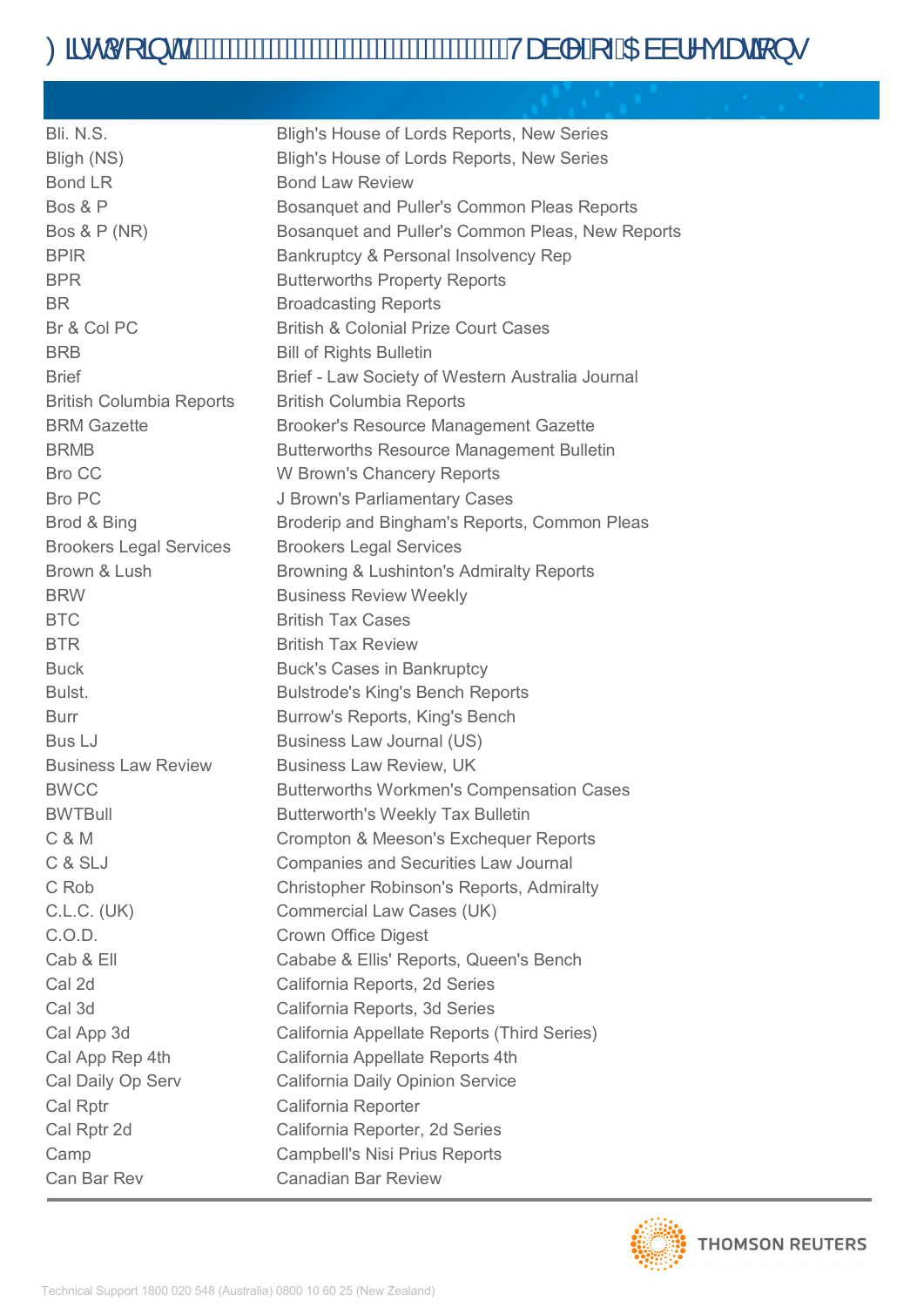| Can CA                         | Canadian Court of Appeal                                                             |
|--------------------------------|--------------------------------------------------------------------------------------|
| Canb LR                        | <b>Canberra Law Review</b>                                                           |
| Canta LR                       | <b>Canterbury Law Review</b>                                                         |
| <b>Canterbury Tales</b>        | <b>Canterbury Tales</b>                                                              |
| <b>CAR</b>                     | <b>Commonwealth Arbitration Reports</b>                                              |
| Car & K                        | Carrington and Kirwan's Nisi Prius Reports                                           |
| Car & M                        | Carrington and Marshman's Nisi Prius Reports                                         |
| Car & P                        | Carrington and Payne's Nisi Prius Reports                                            |
| <b>Carswell NS</b>             | Carswell Nova Scotia Cases (Canada)                                                  |
| CarswellBC                     | <b>Carswell British Columbia Cases</b>                                               |
| CarswellFor                    | <b>Carswell Foreign</b>                                                              |
|                                | Carswell's Practice Cases(2d) Carswell's Practice Cases (Second Series)              |
| Carthew                        | Carthew's Reports, King's Bench                                                      |
| Cary                           | Cary's Reports, Chancery                                                             |
| Cas temp Talb                  | <b>Talbot Cases in Equity</b>                                                        |
| CB                             | Common Bench Reports (Manning)                                                       |
| CB (NS)                        | Common Bench Reports, New Series                                                     |
| <b>CBLJ</b>                    | Corporate and Business Law Journal                                                   |
| CBR(3d)                        | Canadian Bankruptcy Reports (Third Series)                                           |
| CBR(4th)                       | Canadian Bankruptcy Reports (Fourth Series)                                          |
| CBR (NS)                       | Canadian Bankruptcy Reports (New Series)                                             |
| CCA, 1st Series,               | <b>Consolidated Case Annotations (1st series)</b>                                    |
| CCA, 2nd Series,               | <b>Consolidated Case Annotations</b>                                                 |
| CCA, 3rd Series,               | <b>Consolidated Case Annotations (3rd Series)</b>                                    |
| CCC                            | <b>Canadian Criminal Cases</b>                                                       |
| CCC (2d)                       | <b>Canadian Criminal Cases (Second Series)</b>                                       |
| CCC (3d)                       | <b>Canadian Criminal Cases (Third Series)</b>                                        |
| <b>CCC Sess Pap</b>            | <b>Centrol Criminal Court of Session Papers</b>                                      |
| <b>CCD</b>                     | <b>Commonwealth Employees' Compensation Court Decisions</b><br>(1974-1981, in 3 ALD) |
| <b>CCH J of Aust Taxn</b>      | <b>CCH Journal of Australian Taxation</b>                                            |
| <b>CCH OHS Magazine</b>        | CCH's Australian Occupational Health and Safety Magazine                             |
| <b>CCH Tax Focus</b>           | <b>CCH Tax Focus</b>                                                                 |
| <b>CCH Tax Week</b>            | <b>CCH Tax Week</b>                                                                  |
| <b>CCL</b>                     | <b>Current Commercial Law</b>                                                        |
| <b>CCLI</b>                    | Canadian Cases on the Law of Insurance                                               |
| <b>CCLJ</b>                    | <b>Competition &amp; Consumer Law Journal</b>                                        |
| <b>CCLT</b>                    | Canadian Cases on the Law of Torts                                                   |
| <b>CCNO</b>                    | Compendium of Case Notes of The Ombudsman                                            |
| <b>CCPA</b>                    | Court of Customs and Patent Appeals Reports                                          |
| <b>CCR</b>                     | Law Reports, Crown Cases Reserved                                                    |
| CCR (Vic)                      | <b>Victorian County Court Reports</b>                                                |
| <b>CDRJ</b>                    | <b>Commercial Dispute Resolution Journal</b>                                         |
| <b>Central Reference Board</b> | <b>Central Reference Board</b>                                                       |

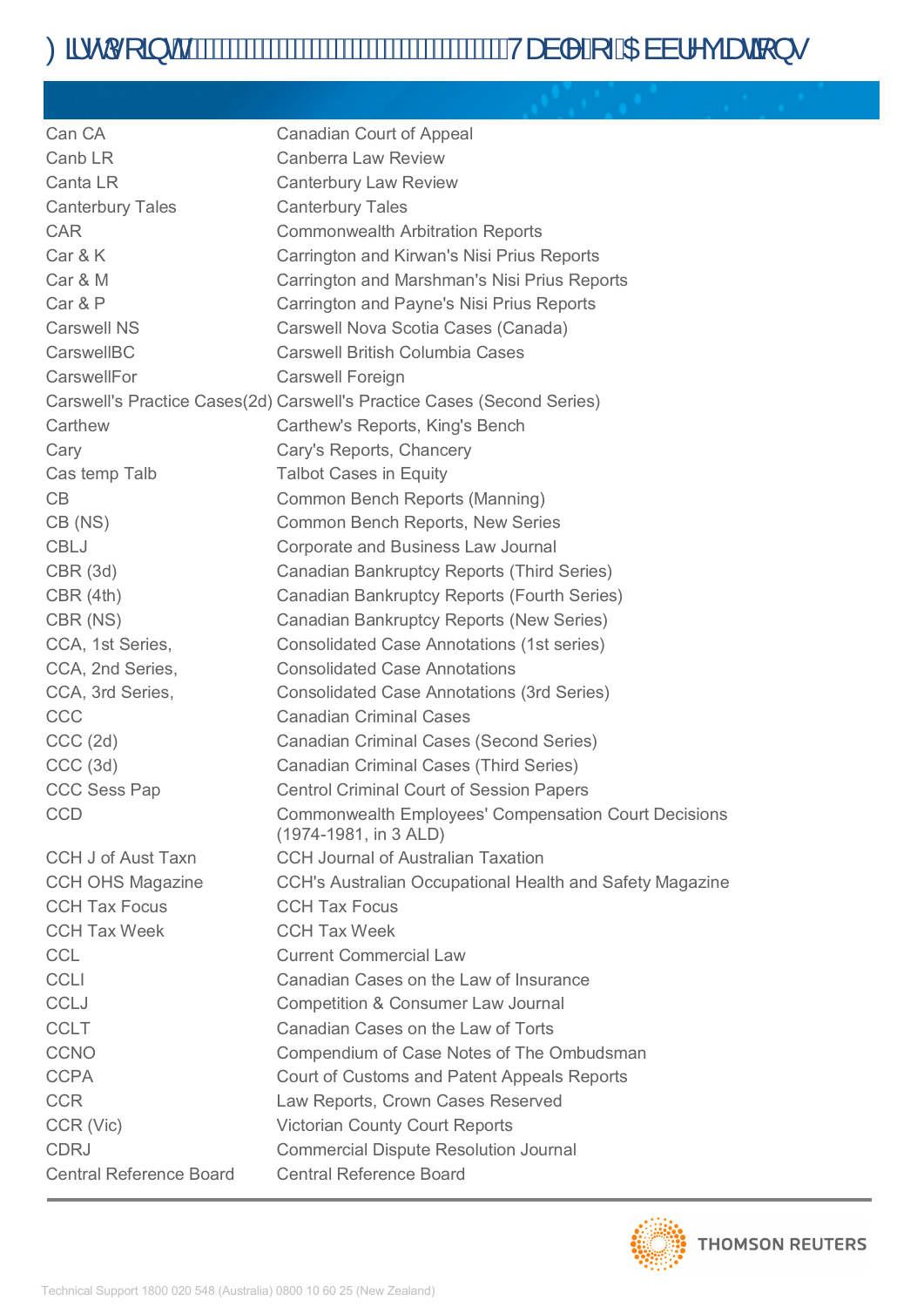# Od-dí[ a chlátomation and the control of ADail ng and your

| <b>CFL</b>                          | Current Family Law (Melbourne)                                               |
|-------------------------------------|------------------------------------------------------------------------------|
| Ch                                  | English Law Reports, Chancery                                                |
| Ch App                              | Law Reports Chancery Appeals (1965-75)                                       |
| Ch App                              | Law Reports, Chancery Appeals                                                |
| Ch <sub>D</sub>                     | English Law Reports, Chancery Division                                       |
| Charter                             | Charter (formerly Chartered Accountant in Australia 1930-1989)               |
| <b>Chartered Accountant</b>         | Chartered Accountant in Australia                                            |
| Chief Indus Mag                     | <b>Chief Industrial Magistrate</b>                                           |
| Chit                                | Chitty's King's Bench Practice Reports                                       |
| <b>CHRR</b>                         | Canadian Human Rights Reports                                                |
| <b>CJQ</b>                          | <b>Civil Justice Quarterly</b>                                               |
| CI & Fin                            | Clark and Finnelly's House of Lords Reports                                  |
| <b>CLB</b>                          | Commonwealth Law Bulletin (UK)                                               |
| <b>CLC</b>                          | Company Law Cases (now Australian Company Law Cases)                         |
| <b>CLD</b>                          | <b>Compulaw Digest</b>                                                       |
| <b>CLJ</b>                          | Cambridge Law Journal                                                        |
| <b>CLR</b>                          | <b>Commonwealth Law Reports</b>                                              |
| <b>CLY</b>                          | <b>Current Law Year Book</b>                                                 |
| <b>CMLR</b>                         | <b>Common Market Law Reports</b>                                             |
| <b>CNLR</b>                         | Canadian Native Law Reporter                                                 |
| Co Rep                              | <b>Coke's King's Bench Reports</b>                                           |
| Cocos (Keeling) Islands             |                                                                              |
| Sup Ct                              | Supreme Court of the Cocos (Keeling) Islands                                 |
| <b>Collins &amp; Meaden's Local</b> |                                                                              |
| Government, 2nd Ed                  | Collins & Meaden's Local Government (Second Series)                          |
| <b>Colorado Supreme Court</b>       |                                                                              |
| Reports                             | Colorado Supreme Court Reports, USA                                          |
| Com Cas                             | <b>Commercial Cases</b>                                                      |
| Com LN                              | <b>CompuLaw Newsletter</b>                                                   |
| Com LQ                              | <b>Commercial Law Quarterly</b>                                              |
| Comb                                | Comberbach's Reports, King's Bench                                           |
| Comm Law Assoc of Aust              |                                                                              |
| Bull                                | <b>Commercial Law Association of Australia Bulletin</b>                      |
| <b>Common Market Law</b>            |                                                                              |
| Reports                             | Common Market Law Reports (EC)                                               |
| Compliance                          | Compliance                                                                   |
| Compu & Law J                       | Journal for Australia and New Zealand Societies for Computers and<br>the Law |
| Computers & Law                     | Computers & Law                                                              |
| Con LR                              | <b>Construction Law Reports</b>                                              |
| Connecticut                         | <b>Connecticut Reports</b>                                                   |
| Const LJ                            | <b>Construction Law Journal</b>                                              |
| Conv. & Prop. Law.                  | <b>Conveyancer and Property Lawyer</b>                                       |
| Coop T Cott                         | Cooper's Chancery Reports, tempore Cottenham                                 |

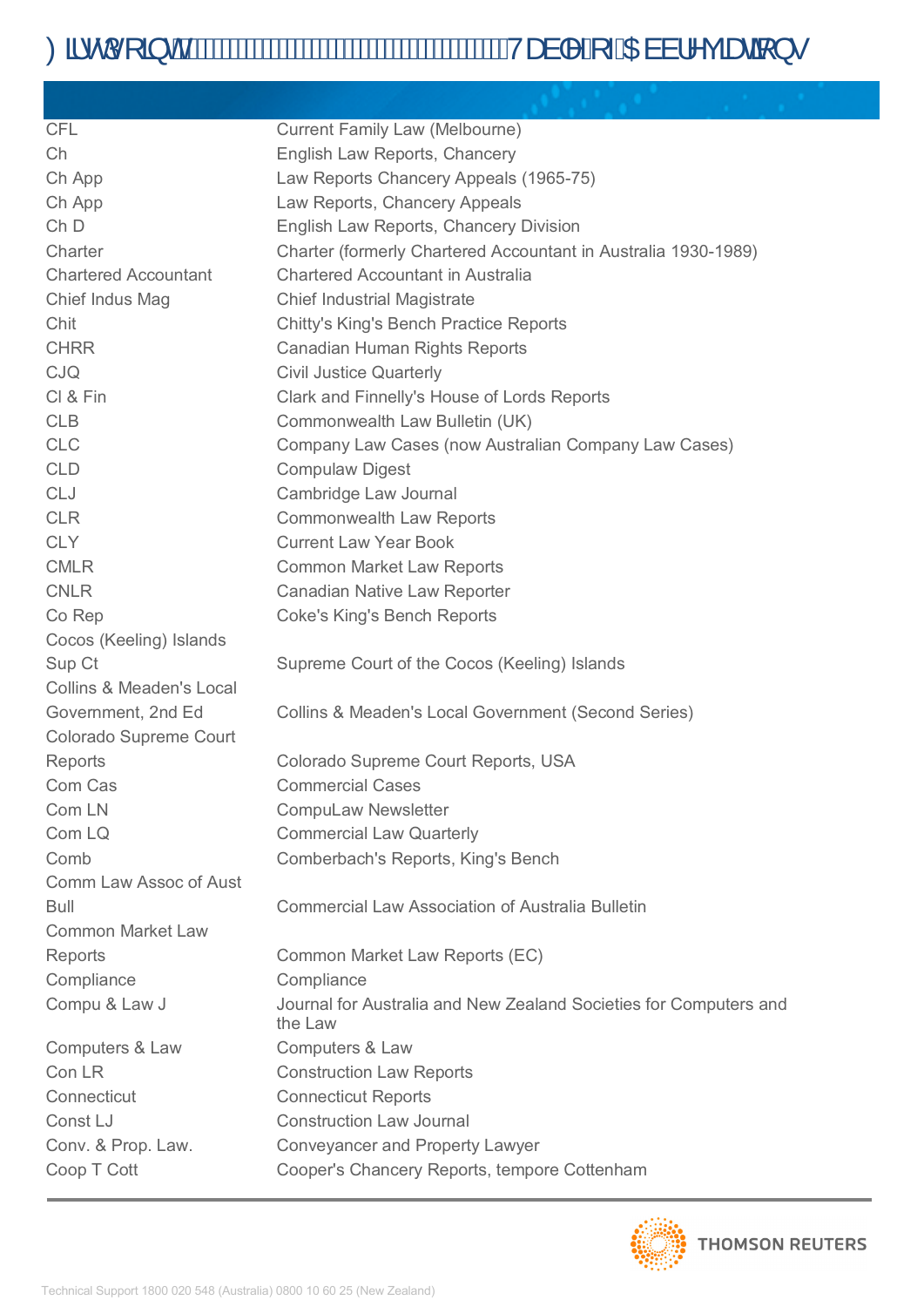| <b>Copyright Reporter</b>       | <b>Copyright Reporter</b>                                    |
|---------------------------------|--------------------------------------------------------------|
| Corporate Law                   | Corporate Lawyer                                             |
| <b>Corporate Management</b>     | <b>Corporate Management</b>                                  |
| Cowp                            | <b>Cowper's King's Bench Reports</b>                         |
| Cox CC                          | <b>Cox's Criminal Cases</b>                                  |
| Cox Eq Cas                      | <b>SC Cox's Equity Cases</b>                                 |
| CP                              | Law Reports, Common Pleas                                    |
| CPC(4th)                        | Carswell's Practice Cases (Fourth Series)                    |
| <b>CPD</b>                      | English Law Reports, Common Pleas Division                   |
| <b>CPLR</b>                     | <b>Civil Practice Law Reports</b>                            |
| CPR(2d)                         | Canadian Patents Reporter (Second Series)                    |
| CPR(3d)                         | Canadian Patents Reporter (Third Series)                     |
| Cr & J                          | Crompton & Jervis Reports, Exchequer                         |
| Cr & Ph                         | Craig & Philip's Reports, Chancery                           |
| CR(3d)                          | Criminal Reports (Third Series) (Canada)                     |
| CR(4th)                         | Criminal Reports (Fourth Series) (Canada)                    |
| CR(5th)                         | Criminal Reports (Fifth Series) (Canada)                     |
| CR(6th)                         | Criminal Reports (Sixth Series) (Canada)                     |
| Cr App R                        | <b>Criminal Appeal Reports</b>                               |
| $Cr$ App R $(S)$                | Criminal Appeal Reports (Sentencing) (UK)                    |
| Cr. M & R.                      | Crompton, Meeson and Roscoe's Exchequer Reports              |
| Cranch                          | Cranch, United States Reports                                |
| Crim LJ                         | <b>Criminal Law Journal</b>                                  |
| Crim LR                         | <b>Criminal Law Review</b>                                   |
| <b>CRNZ</b>                     | <b>Criminal Reports of New Zealand</b>                       |
| Cro Car                         | Croke's tempe Charles King's Bench & Common Pleas            |
| Cro Eliz                        | Croke's tempe Elizabeth King's Bench Reports                 |
| Cro Jac                         | <b>Croke's King's Bench Reports</b>                          |
| <b>CRR</b>                      | <b>Canadian Rights Reporter</b>                              |
| <b>CRR (2d)</b>                 | Canadian Rights Reporter, Second Series                      |
| <b>CSLB</b>                     | <b>Butterworths Company and Securities Law Bulletin</b>      |
| <b>CTBR</b>                     | Commonwealth Taxation Board of Review Decisions (Old Series) |
| CTBR (NS)                       | Commonwealth Taxation Board of Review Decisions (New Series) |
| <b>CTC</b>                      | <b>Canadian Tax Cases</b>                                    |
| <b>Cth Commr of TradeMarks</b>  | <b>Commonwealth Commissioner of Trade Marks</b>              |
| Cth Indus Regr                  | Commonwealth Industrial Registrar                            |
| <b>Cth Patents Trib</b>         | <b>Commonwealth Patents Tribunal</b>                         |
| <b>Cth Registrar of Patents</b> | Commonwealth Registrar of Patents                            |
| <b>Cth Specialist Medical</b>   |                                                              |
| <b>Review Council</b>           | <b>Commonwealth Specialist Medical Review Council</b>        |
| <b>Cth Trade Marks Trib</b>     | <b>Commonwealth Trade Marks Tribunal</b>                     |
| CTTTR(NSW)                      | Consumer, Trader and Tenancy Tribunal Reports (NSW)          |
| <b>CU</b>                       | <b>Communications Update</b>                                 |
| Cust Ct                         | <b>United States Customs Courts Reports</b>                  |

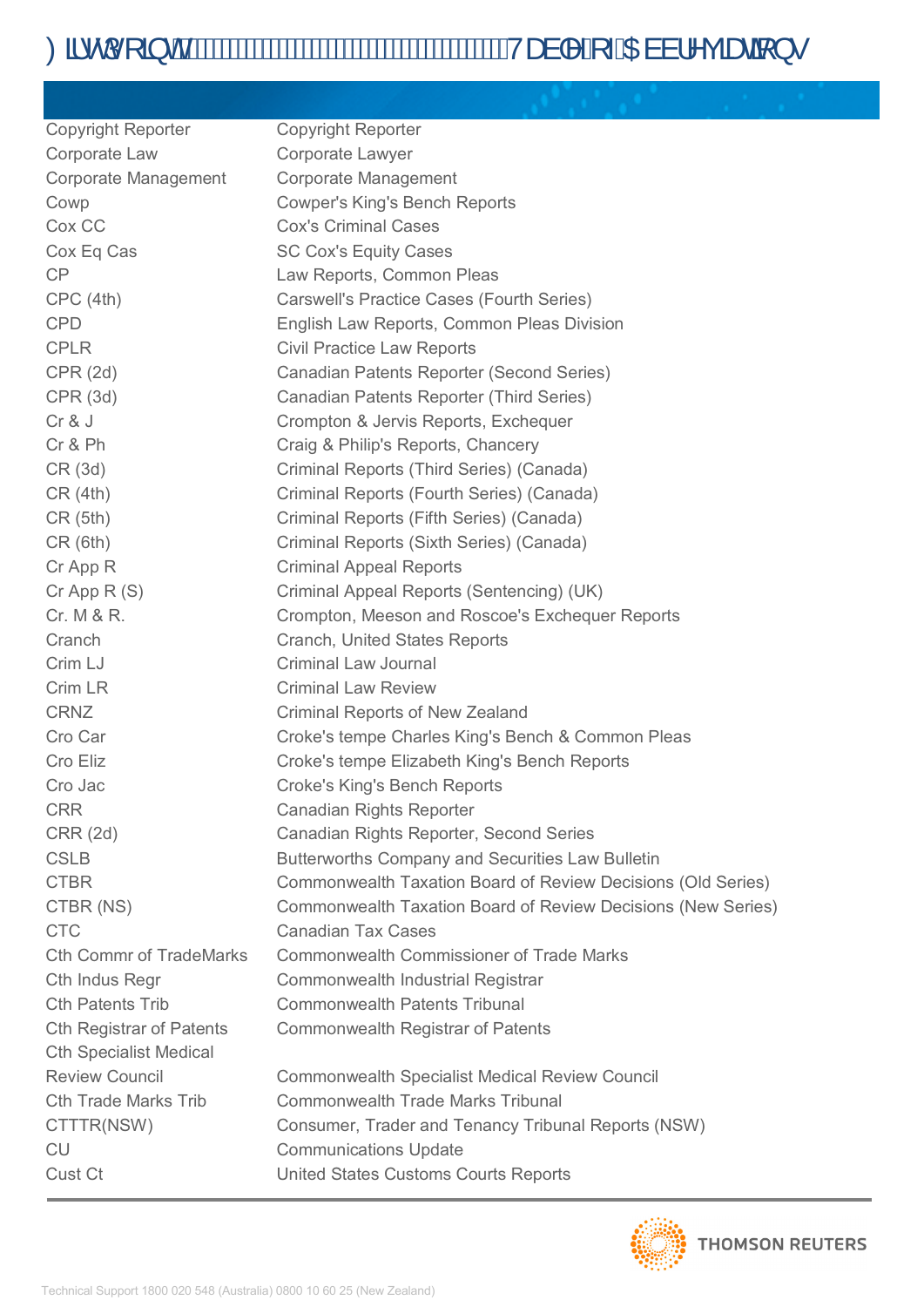# Oã·dí[ ã di mini a di mini di mini di mini di mini di mini di mini di mini di mini di mini di mini di mini di m

| Daily Telegraph         | Daily Telegraph                                   |
|-------------------------|---------------------------------------------------|
| Dall                    | Dallas' Supreme Ct Reports (USA)                  |
| Dan                     | Daniell's Reports Exchequer in Equity             |
| Day Ir                  | Davy's Reports, Ireland                           |
| <b>DCB</b>              | <b>District Courts Bulletin</b>                   |
| DCLR(NSW)               | Lawbook Co.'s District Court Law Reports (NSW)    |
| <b>DCR</b>              | <b>District Court Reports</b>                     |
| DCR (NSW)               | <b>District Court Reports (NSW)</b>               |
| <b>DDCR</b>             | Dust Diseases and Compensation Reports            |
| De G                    | De Gex's Bankruptcy Reports                       |
| De G & J                | De Gex & Jones' Reports                           |
| De G & Sm               | De Gex and Smales Chancery Reports                |
| De GF & J               | De Gex, Fisher and Jones' Chancery Reports        |
| De GJ & S               | De Gex, Jones and Smith's Chancery Reports        |
| De GM & G               | De Gex, Macnaghton and Gordon's, Chancery Reports |
| Deac & Ch               | Deacon and Chitty's Bankruptcy Reports            |
| Dears & B               | Dearsley & Bell's Crown Cases Reserved            |
| <b>Decision WMFHN-</b>  | <b>Decision WMFHN</b>                             |
| Den                     | Denison and Pearce's Crown Cases Reserved         |
| <b>Dickens</b>          | Dicken's Report, Chancery                         |
| DL                      | <b>Direct Link</b>                                |
| <b>DLR</b>              | Dominion Law Reports (Canada)                     |
| DLR(2d)                 | Dominion Law Reports (Second Series) (Canada)     |
| DLR(3d)                 | Dominion Law Reports (Third Series) (Canada)      |
| DLR(4th)                | Dominion Law Reports (Fourth Series) (Canada)     |
| Dods                    | <b>Dodson's Admiralty Reports</b>                 |
| Doug KB                 | Douglas King's Bench Reports                      |
| Dow                     | Dow's House of Lords Cases                        |
| Dow & CI                | Dow & Clark's Report                              |
| Dow & Ry KB             | Dowling & Ryland's Reports, King's Bench          |
| Dowl                    | Dowling's Practice Cases                          |
| Dowl & L                | Dowling & Lownde's Bail Court Reports             |
| Dr & Sm                 | Drewry and Smales' Chancery Reports               |
| Dr. & War.              | Drury and Warren's Irish Chancery Reports         |
| <b>DRB Butterworths</b> | <b>Dispute Resolution Bulletin</b>                |
| <b>Drew</b>             | Drewry's Chancery Reports, tempore Kindersley     |
| DT.                     | Daily Telegraph (Tasmania)                        |
| <b>DTC</b>              | Dominion Tax Cases (Canada)                       |
| Dyer                    | <b>Dyer's King's Bench Reports</b>                |
| eAAR                    | <b>AAR Electronic</b>                             |
| eABC                    | <b>ABC Electronic</b>                             |
| eABC (NS)               | ABC (NS) Electronic                               |
| eACrimR                 | <b>ACrimR Electronic</b>                          |
| East                    | East's King's Bench Reports                       |

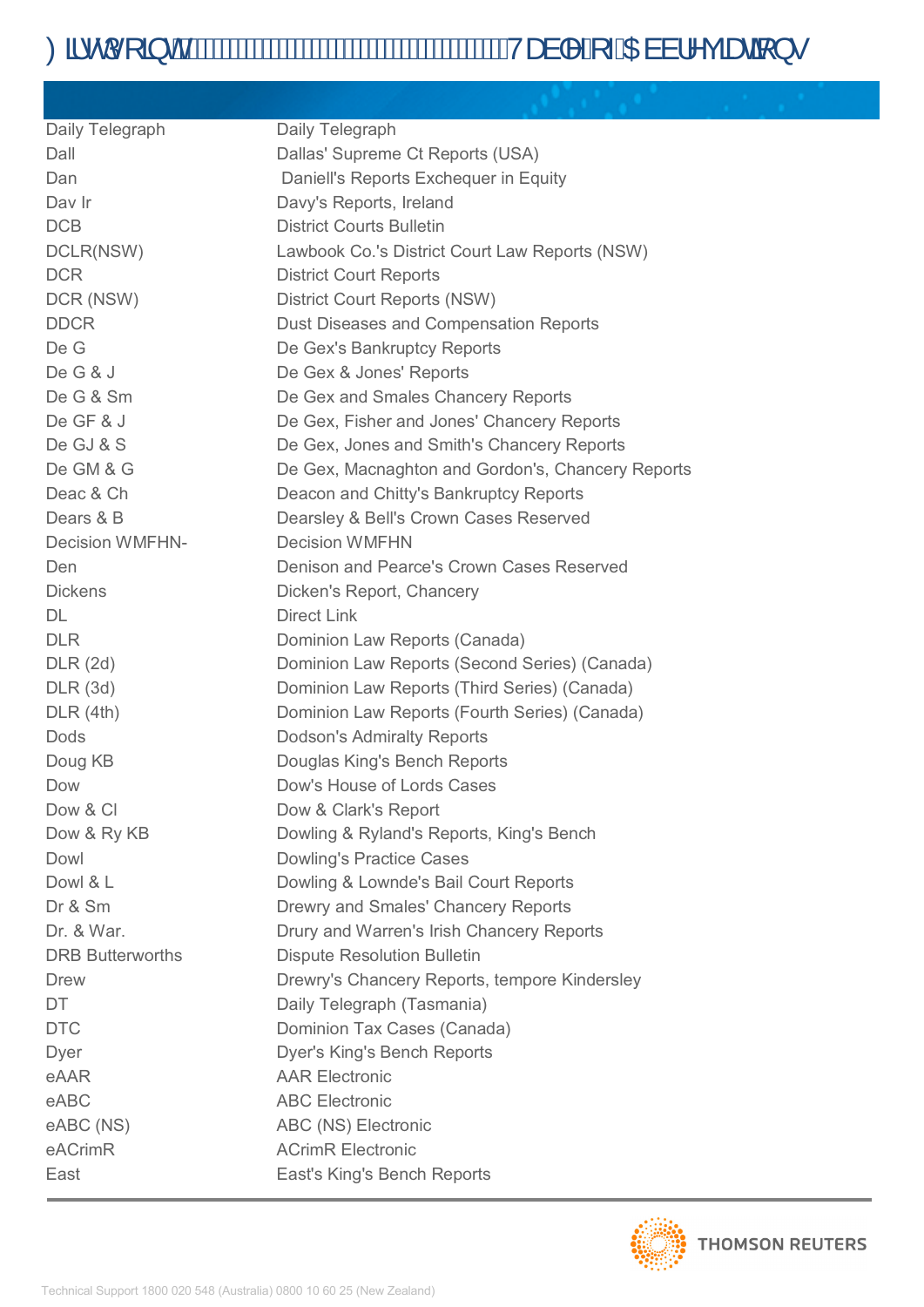# Oã·dí[ ã di mini a di mini di mini di mini di mini di mini di mini di mini di mini di mini di mini di mini di m

| ECC                         | <b>European Commercial Cases</b>                                   |
|-----------------------------|--------------------------------------------------------------------|
| <b>Economic Activity</b>    | <b>Economic Activity</b>                                           |
| <b>ECR</b>                  | <b>European Court Reports</b>                                      |
| Ed Law Rep                  | <b>West's Education Law Reporter</b>                               |
| eDCLR                       | <b>DCLR Electronic</b>                                             |
| Eden                        | Eden's Reports, Chancery                                           |
| <b>EEOC</b> Dec P           | <b>Equal Employment Opportunity Commission Decisions Paragraph</b> |
| eFCR                        | <b>FCR Electronic</b>                                              |
| eFLR                        | <b>FLR Electronic</b>                                              |
| EG                          | <b>Estates Gazette</b>                                             |
| <b>EGLR</b>                 | Estates Gazette Law Reports (Bound Volume)                         |
| <b>EHRR</b>                 | European Human Rights Reports                                      |
| <b>EIPR</b>                 | European Intellectual Property Review                              |
| eIR                         | <b>IR Electronic</b>                                               |
| E1 & B1                     | Ellis and Blackburn's Queen's Bench Reports                        |
| E1 & E1                     | Ellis and Ellis' Queen's Bench Reports                             |
| EIBI & EI                   | Ellis, Blackburn & Ellis, Queen's Bench                            |
| <b>EL Rev</b>               | European Law Review                                                |
| <b>ELB</b>                  | <b>Employment Law Bulletin</b>                                     |
| ELB (UK)                    | <b>Butterworths Employment Law Bulletin</b>                        |
| <b>Elections Committee</b>  |                                                                    |
| Legislative Council         | Elections Committee, New South Wales Legislative Council           |
| eLGERA                      | <b>LGERA Electronic</b>                                            |
| <b>ELRNZ</b>                | Environmental Law Reports of NZ                                    |
| <b>EMLR</b>                 | <b>Entertainment and Media Law Reports</b>                         |
| Emp LR                      | <b>Employment Law Reports</b>                                      |
| <b>ENB</b>                  | <b>ENVIRONMENTAL NEWS BULLETIN Environmental News Bulletin</b>     |
| <b>Engineers Australia</b>  | <b>Engineers Australia</b>                                         |
| Ent. L.R.                   | <b>Entertainment Law Review</b>                                    |
| <b>EOC</b>                  | <b>Equal Opportunity Cases</b>                                     |
| <b>EOPR</b>                 | <b>European Patent Office Reports</b>                              |
| <b>EPLJ</b>                 | Environmental and Planning Law Journal                             |
| Eq                          | Law Reports, Equity                                                |
| Eq Ca Abr                   | Abridgement of Cases in Equity                                     |
| Eq Rep                      | <b>Common Law and Equity Reports</b>                               |
| ER                          | <b>English Reports</b>                                             |
| <b>ERNZ</b>                 | <b>Employment Reports of NZ</b>                                    |
| <b>ERNZ Sel Cas</b>         | <b>Employment Reports of NZ Selected Cases</b>                     |
| eSASR                       | <b>SASR Electronic</b>                                             |
| Esp                         | <b>Espinasse's Nisi Prius Reports</b>                              |
| eSRWA                       | <b>SRWA Electronic</b>                                             |
| <b>Estates Gazette Case</b> |                                                                    |
| <b>Summaries</b>            | <b>Estates Gazette Case Summaries</b>                              |
| <b>Ethos</b>                | ETHOS: Law Society of the A.C.T.                                   |

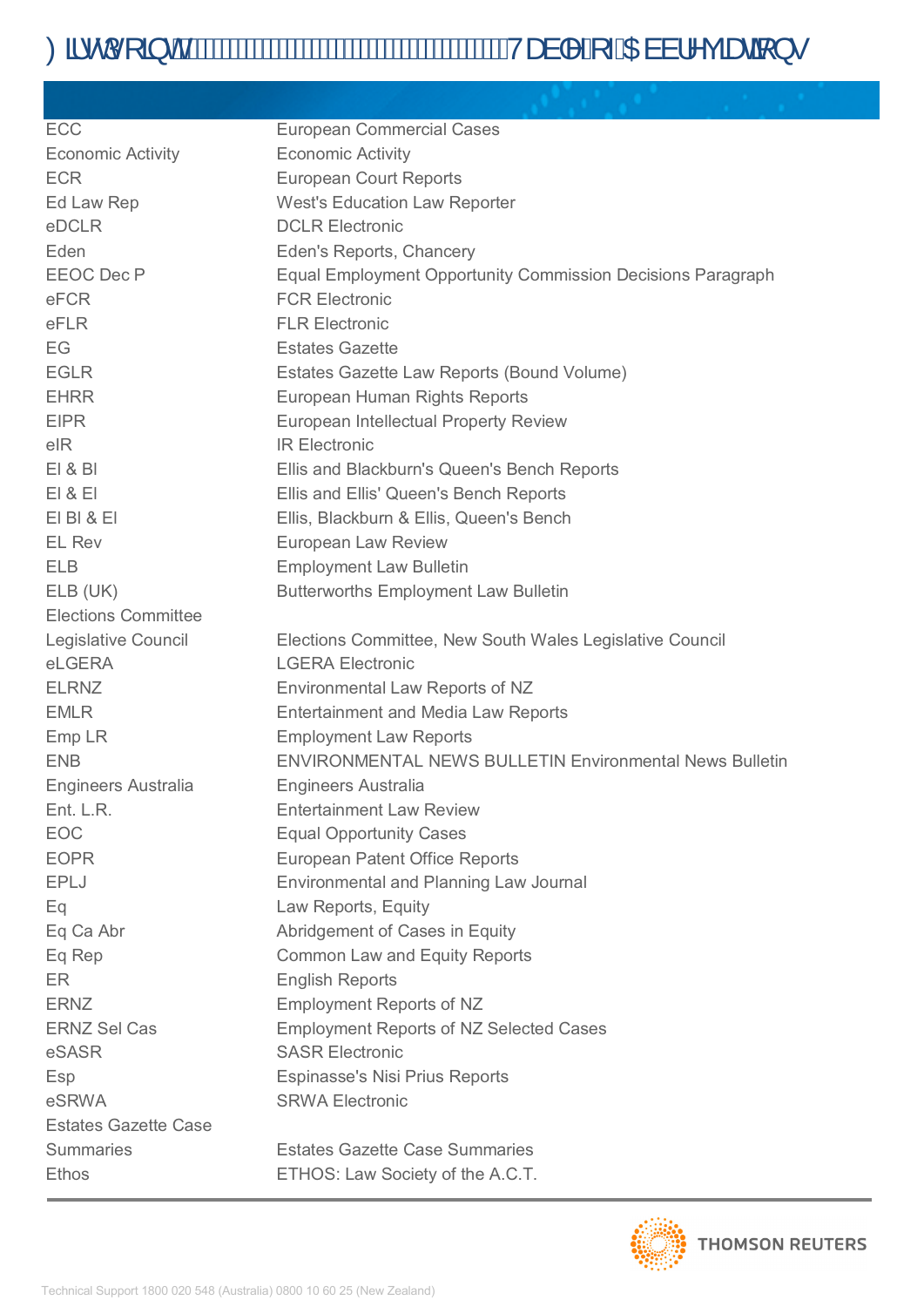| <b>VAR Electronic</b>                                                   |
|-------------------------------------------------------------------------|
| <b>WAR Electronic</b>                                                   |
| Court of Appeal (Civil Division) (England and Wales)                    |
| Court of Appeal (Criminal Division)                                     |
| England and Wales High Court                                            |
| Exchequer Reports (Welsby, Hurlstone and Gordon)                        |
| Canada Law Reports, Exchequer                                           |
| <b>Exchequer Division</b>                                               |
| Exchequer Court Reports (Canada)                                        |
| Federal Reporter (USA)                                                  |
| Foster and Finlason's Nisi Prius Reports                                |
| Federal Reporter, Second Series (USA)                                   |
| Federal Reporter, Third Series (USA)                                    |
| Court of Session Cases (Fifth Series) Fraser                            |
| Federal Cases (USA)                                                     |
| Federal Supplement (U.S.A.)                                             |
| <b>Federal Supplement, Second Series</b>                                |
| Fair's Fair                                                             |
| English Law Reports, Family Division                                    |
| No Family Law Notes                                                     |
| <b>Family Law Reports</b>                                               |
| <b>Family Court of Australia</b>                                        |
| <b>Family Court of Western Australia</b>                                |
| Canada Federal Court Reports                                            |
| <b>Federal Court of Australia</b>                                       |
| <b>Federal Court of Appeal</b>                                          |
| <b>Federal Court of Australia Full Court</b>                            |
| <b>Federal Court Reports</b>                                            |
| <b>Family Court Reporter</b>                                            |
| <b>Federal Court - Trial Division</b>                                   |
| <b>Federal Court of Marine Inquiry</b>                                  |
| <b>Federal Rules of Evidence Service</b>                                |
|                                                                         |
| <b>Federal Trade Commission Decisions</b>                               |
| <b>Finch's Chancery Reports</b>                                         |
| <b>Financial Times</b>                                                  |
| <b>Federal Law Review</b>                                               |
| <b>Family Law Cases</b>                                                 |
| Flight Crew Officers IndusTrib Flight Crew Officers Industrial Tribunal |
| <b>Family Law Reports</b>                                               |
| <b>Federal Law Reports</b>                                              |
| Federal Magistrates Court Australia                                     |
| Federal Magistrates Court Australia                                     |
| Fosters' Crown Cases, 1708-1760                                         |
|                                                                         |

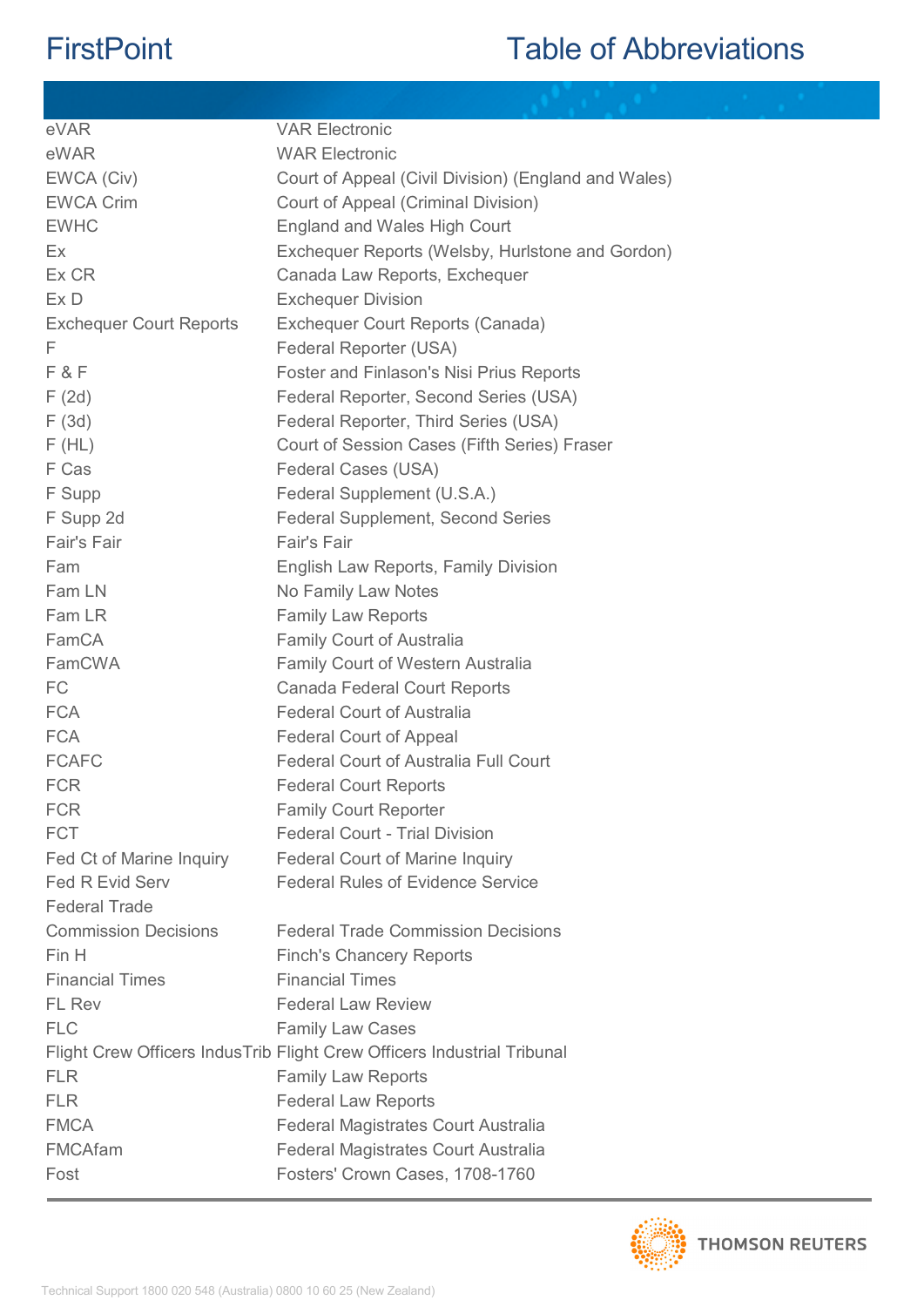| <b>Fosters District Court</b> |                                                             |
|-------------------------------|-------------------------------------------------------------|
| Practice (App)                | <b>Fosters District Court Practice</b>                      |
| <b>FRD</b>                    | Federal Rules Decisions (U.S.A.)                            |
| Freem. Ch.                    | <b>Freeman's Chancery Reports</b>                           |
| <b>FRNZ</b>                   | Family Reports of NZ                                        |
| <b>FSR</b>                    | <b>Fleet Street Reports</b>                                 |
| <b>FTLR</b>                   | <b>Financial Times Law Reports</b>                          |
| <b>FTR</b>                    | <b>Federal Trial Reports</b>                                |
| <b>FUJ</b>                    | <b>Family Unreported Judgments</b>                          |
| G Coop                        | <b>G Cooper's Chancery Reports</b>                          |
| Gazette L & J                 | Gazette of Law & Journalism (Aus)                           |
| <b>Ghana Law Reports</b>      | <b>Ghana Law Reports</b>                                    |
| Giff                          | <b>Giffard's Chancery Reports</b>                           |
| GI. & J.                      | Glyn and Jameson's Bankruptcy Reports                       |
| <b>GLD</b>                    | <b>Gaming and Liquor Decisions</b>                          |
| <b>GLR</b>                    | <b>Griffith Law Review</b>                                  |
| <b>GLR</b>                    | <b>Gazette Law Reports</b>                                  |
| Government Gazette            | <b>Government Gazette</b>                                   |
| Govt Rlys etc, Board          | New South Wales Government Railways etc Board               |
| <b>Griffin's Patent Cases</b> | <b>Griffin's Patent Cases Report</b>                        |
| <b>GWD</b>                    | Green's Weekly Digest (Scottish)                            |
| H & C                         | Hurlston & Coltman's Exchequer Reports 1862-66              |
| <b>H &amp; N</b>              | Hurlstone & Norman's Exchequer Reports                      |
| H BI                          | H. Blackstone's Common Pleas Reports                        |
| Hag Adm                       | <b>Haggard's Admiralty Reports</b>                          |
| Hag Con                       | <b>Haggard's Consistorial Reports</b>                       |
| Hag Ecc                       | <b>Haggard's Ecclesiastical Reports</b>                     |
|                               | Hannan's Local Court Practice Hannan's Local Court Practice |
| Hare                          | Hare's Chancery Reports                                     |
| <b>Harvard Law Rev</b>        | <b>Harvard Law Review</b>                                   |
| <b>HCA</b>                    | <b>High Court of Australia</b>                              |
| <b>HCAB</b>                   | <b>High Court of Australia Bulletin</b>                     |
| <b>HCATrans</b>               | <b>High Court of Australia Transcripts</b>                  |
| Hem & M                       | Hemming & Miller's Reports, Chancery 1862-1865              |
| <b>HKCFAR</b>                 | Hong Kong Court of Final Appeal Reports                     |
| <b>HKEC</b>                   | Hong Kong Electronic Citations                              |
| <b>HKLJ</b>                   | Hong Kong Law Journal                                       |
| <b>HKLR</b>                   | Hong Kong Law Reports                                       |
| <b>HKLRD</b>                  | Hong Kong Law Reports and Digest                            |
| HL                            | Law Reports, House of Lords English & Irish Reports         |
| <b>HL Cas</b>                 | <b>Clark's House of Lords Cases</b>                         |
| <b>HLB</b>                    | <b>Australian Health Law Bulletin</b>                       |
| <b>HLR</b>                    | <b>Housing Law Reports</b>                                  |
| Hobart                        | <b>Hobart's Common Pleas Reports</b>                        |
|                               |                                                             |

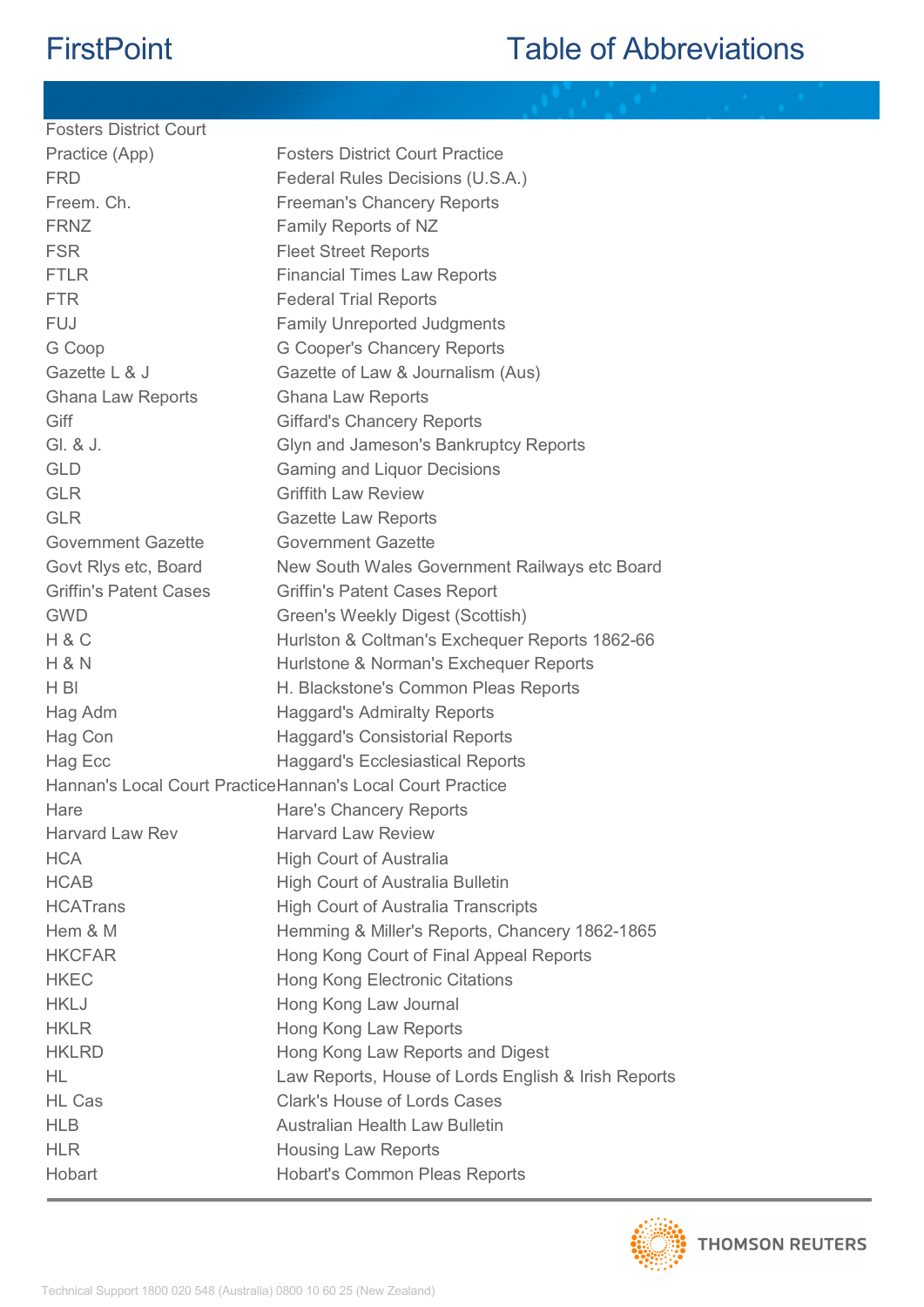| <b>Holt KB</b>                | Sir John Holt's Reports, King's Bench                                                |
|-------------------------------|--------------------------------------------------------------------------------------|
| Howell St Tr                  | <b>Howell's State Trials</b>                                                         |
| <b>HREOCA</b>                 | Human Rights and Equal Opportunity Commission                                        |
| <b>HRLP</b>                   | Human Rights Law and Practice                                                        |
| <b>HRNZ</b>                   | Human Rights Reports of NZ                                                           |
| IChR                          | <b>Irish Chancery Reports</b>                                                        |
| LLR.                          | <b>International Law Reports</b>                                                     |
| L.L.R.M.                      | Irish Law Reports Monthly                                                            |
| I.P.D.                        | <b>Intellectual Property Decisions</b>                                               |
| LR.                           | <b>Irish Reports</b>                                                                 |
| <b>IAS Current Review</b>     | Industrial Arbitration Service, Current Review (1950-81)<br>(now Industrial Reports) |
| <b>ICJR</b>                   | International Court of Justice Law Reports                                           |
| <b>ICLQ</b>                   | International and Comparative Law Quarterly                                          |
| ICLR(2d)                      | <b>ICLR (Second Series)</b>                                                          |
| <b>ICR</b>                    | Industrial Court Reports (UK)                                                        |
| <b>IHC</b>                    | <b>Inhouse Counsel</b>                                                               |
| JL                            | International Journal of Legal Information                                           |
| <b>ILB</b>                    | Indigenous Law Bulletin (formerly Aboriginal Law Bulletin,<br>changed in 1998)       |
| <b>ILB</b>                    | <b>Industrial Law Bulletin</b>                                                       |
| ILJ                           | Insurance Law Journal                                                                |
| <b>ILT</b>                    | <b>Irish Law Times</b>                                                               |
| Imm AR                        | <b>Immigration Appeal Reports</b>                                                    |
| $Imm$ LR $(2d)$               | Immigration Law Reports (Second Series) (Canada)                                     |
| Ind LR Calc                   | Indian Law Report, Calcutta Series                                                   |
| Independent                   | Independent UK                                                                       |
| Independent                   | Independent                                                                          |
| Indus Commn, Ct Sess          | New South Wales Industrial Commission                                                |
| Indus LJ                      | <b>Industrial Law Journal</b>                                                        |
| Info TLR                      | Information Technology Law Reports                                                   |
| <b>INLR</b>                   | Immigration and Nationality Law Reports                                              |
| Insolv LJ                     | <b>Insolvency Law Journal</b>                                                        |
| Int LB                        | <b>Internet Law Bulletin</b>                                                         |
| Internat Lawyer               | <b>International Lawyer</b>                                                          |
| Internat Legal Practitioner   | <b>International Legal Practitioner</b>                                              |
| International Legal Materials | <b>International Legal Materials</b>                                                 |
| IPJ                           | Intellectual Property Journal (became AIPJ from 1992)                                |
| <b>IPLB</b>                   | Australian Intellectual Property Law Bulletin                                        |
| <b>IPR</b>                    | <b>Intellectual Property Reports</b>                                                 |
| IR.                           | Industrial Reports (was IAS Current Review 1950-81)                                  |
| IR.                           | Eq Irish Reports, Equity                                                             |
| Ir Eq $R$                     | <b>Irish Equity Reports</b>                                                          |
| Ir $R$ CL                     | Irish Reports, Common Law                                                            |
|                               |                                                                                      |

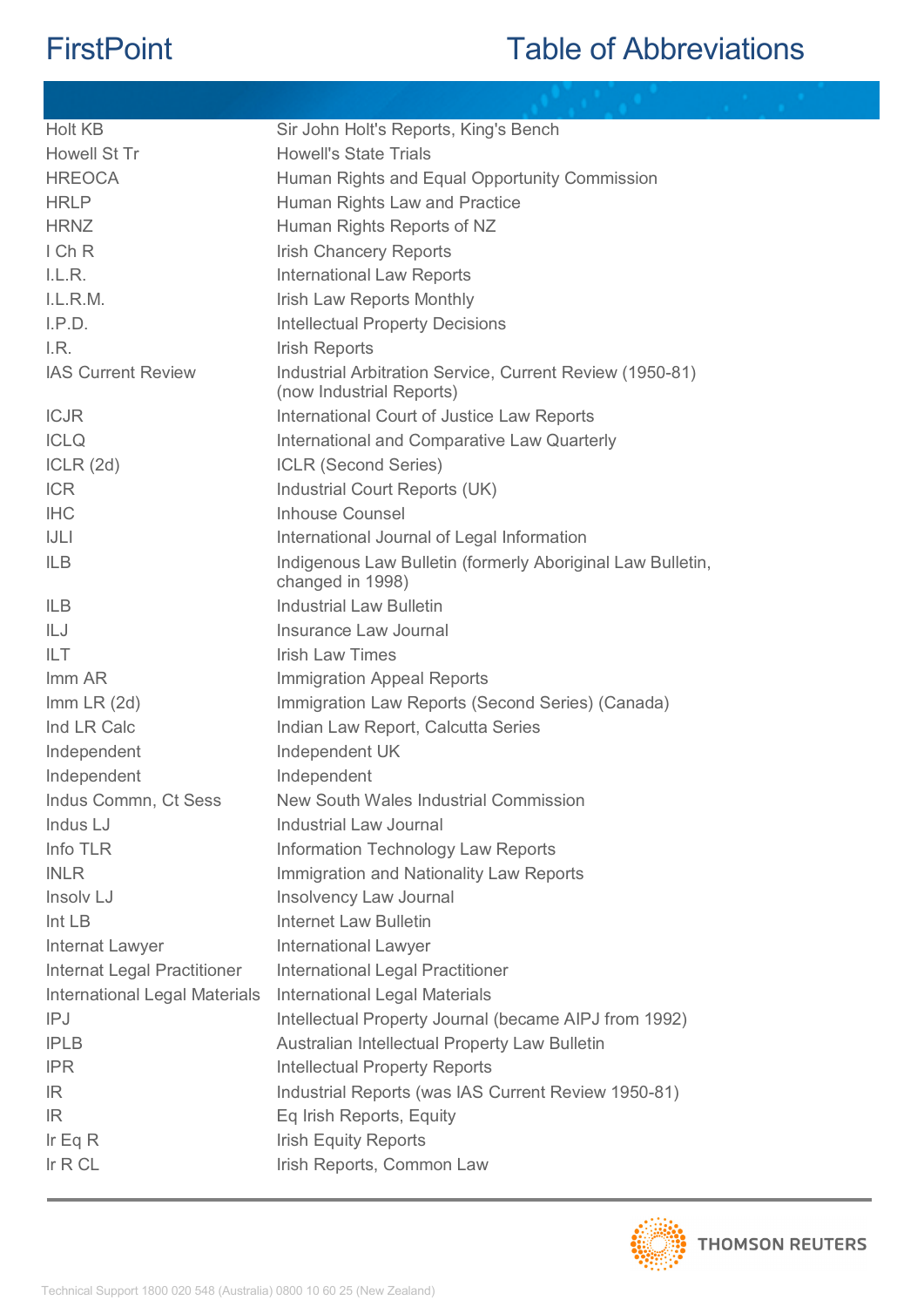| Ir. $L.R.$               | <b>Irish Law Reports</b>                                                                                               |
|--------------------------|------------------------------------------------------------------------------------------------------------------------|
| <b>IRCA</b>              | Industrial Relations Court of Australia                                                                                |
| <b>IRCR</b>              | <b>Industrial Relations Court Reports</b>                                                                              |
| <b>IRLR</b>              | Industrial Relations Law Reports (UK)                                                                                  |
| <b>ITELR</b>             | International Trust and Estate Law Report                                                                              |
| <b>ITR</b>               | Industrial Tribunal Reports (UK)                                                                                       |
| J of Prof Legal Ed       | Journal of Professional Legal Education                                                                                |
| <b>JBFLP</b>             | Journal of Banking and Finance Law and Practice                                                                        |
| <b>JBL</b>               | Journal of Business Law (UK)                                                                                           |
| <b>JC</b>                | <b>Justiciary Cases (Scotland)</b>                                                                                     |
| <b>JCULR</b>             | <b>James Cook University Law Review</b>                                                                                |
| <b>JENRL</b>             | Journal of Energy and Natural Resource Law                                                                             |
| JJ                       | Admin Journal of Judicial Administration                                                                               |
| <b>JLIS</b>              | Journal of Law and Information Science                                                                                 |
| <b>JLM</b>               | Journal of Law and Medicine                                                                                            |
| John                     | <b>Johnson's Chancery Reports</b>                                                                                      |
| John & H                 | Johnson & Hemming's Vice Chancellor's Reports                                                                          |
| Johnson's Supreme Court  |                                                                                                                        |
| Reports (NY)             | Johnson's Supreme Court Reports, New York                                                                              |
| <b>JP</b>                | Justice of the Peace Reports (UK)                                                                                      |
| <b>JPL</b>               | Journal of Planning and Environment Law (was J of Planning Law<br>1948-1953; J of Planning and Property Law 1954-1972) |
| Jur.                     | <b>Jurist</b>                                                                                                          |
| Jur. N.S.                | <b>Jurist, New Series</b>                                                                                              |
| Justice                  | Justice                                                                                                                |
| Kay                      | Kay's Reports, Chancery                                                                                                |
| <b>KB</b>                | English Law Reports, King's Bench                                                                                      |
| Keb                      | <b>Kebler's Reports</b>                                                                                                |
| Keen                     | Keen's Rolls Court Reports                                                                                             |
| Kel W                    | W Kelynge's Reports                                                                                                    |
| <b>KIR</b>               | Knight's Industrial Law Reports                                                                                        |
| Kn.                      | Knapp's Privy Council Appeal Cases                                                                                     |
| Knox                     | Knox's Reports (NSW)                                                                                                   |
| Knox & Fitzh             | Knox & Fitzhardinge's Reports (1878-1879) 2 Vols                                                                       |
| L Ed                     | Lawyers' Edition, United States Supreme Court Reports (USA)                                                            |
| $L \text{ Ed} (2d)$      | Lawyers' Edition, United States Supreme Court Reports<br>(Second Series) (USA)                                         |
| L Gov R                  | <b>Local Government Reporter</b>                                                                                       |
| L. & T.R.                | <b>Landlord and Tenant Reports</b>                                                                                     |
| Land L Serv              | Law Book Company's Land Law Services                                                                                   |
| Law Bulletin (Cth)       | Law Bulletin (Cth)                                                                                                     |
| <b>Law Council Newsl</b> | <b>Law Council Newsletter</b>                                                                                          |
| Law Inst J               | Law Institute Journal (Vic)                                                                                            |
| Law Reports of the       |                                                                                                                        |

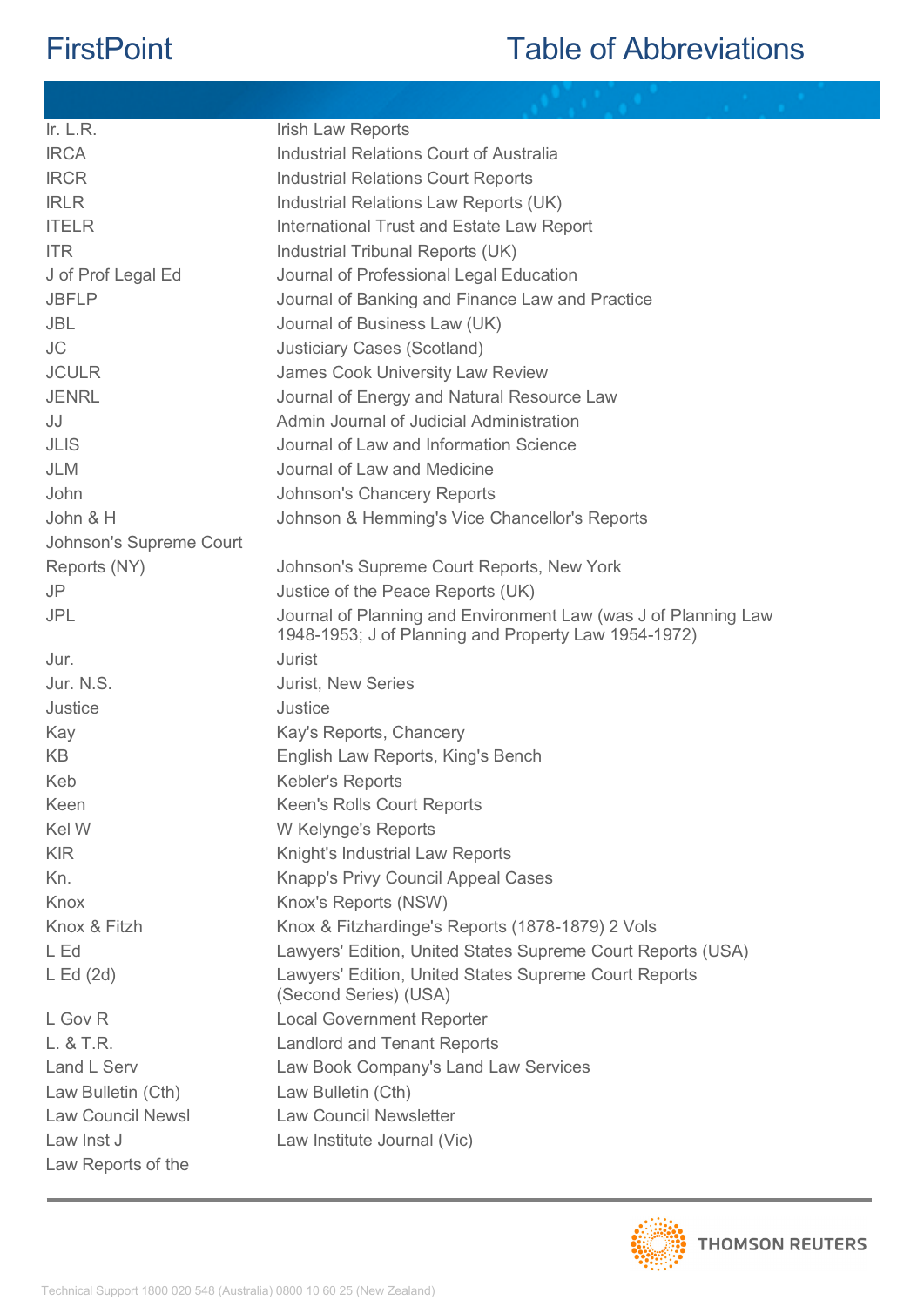Commonwealth,

| Constitutional &          |                                                                            |
|---------------------------|----------------------------------------------------------------------------|
| <b>Administrative Law</b> | Law Reports of the Commonwealth, Constitutional & Administrative           |
| Reports                   | Law Reports                                                                |
| Law Soc Bull (SA)         | Law Society Bulletin (SA)                                                  |
| Law Soc J                 | Law Society Journal (NSW)                                                  |
| LawTalk                   | Law Talk                                                                   |
| Lawyer                    | Victorian Young Lawyers                                                    |
| LB Co's Tax Serv          | Law Book Company's Tax Service                                             |
| <b>LCA Newsletter</b>     | Law Council of Australia Newsletter                                        |
| <b>LCC</b>                | Land Appeal Court Cases (New South Wales)                                  |
| Ld Raym                   | Lord Raymond's Reports, King's Bench & Common Pleas                        |
| Le & Ca                   | Leigh & Cave's Reports, Crown Cases Reserved, 1861-1865                    |
| Leach                     | Leach's Cases in Crown Law                                                 |
| Leg Rep                   | Australian Legal Reporter                                                  |
| Leg Rep C                 | Australian Legal Reporter Criminal Law Supplement                          |
| Leg Rep SL                | Australian Legal Reporter, Special Leave Supplement                        |
| <b>Legal Aid News</b>     | Legal Aid News                                                             |
| Legal Service Bull        | <b>Legal Service Bulletin</b>                                              |
| Legge                     | Legge's Supreme Court Cases (NSW)                                          |
| Lev                       | Levinz's King's Bench and Common Pleas Reports                             |
| Lewin                     | Lewin's Crown Cases Reserved                                               |
| <b>LGATR</b>              | Local Government Appeals Tribunal Reports                                  |
| <b>LGB</b>                | <b>Local Government Bulletin</b>                                           |
| <b>LGERA</b>              | Local Government and Environmental Reports of Australia<br>(formerly LGRA) |
| <b>LGLJ</b>               | <b>Local Government Law Journal</b>                                        |
| <b>LGM</b>                | <b>Local Government Management</b>                                         |
| LGR (Eng)                 | Local Government Reports (UK)                                              |
| LGR (NSW)                 | Local Government Reports (NSW)                                             |
| <b>LGRA</b>               | Local Government Reports of Australia (now LGERA)                          |
| Lib Ass                   | Liber Assisarum (Book of Assizes)                                          |
| Lit Lawyer                | The Litigation Lawyer                                                      |
| LJ Bcy                    | Law Journal Reports, Bankruptcy                                            |
| LJ Ch                     | Law Journal Reports, Chancery                                              |
| LJ CP                     | Law Journal Reports, Common Pleas                                          |
| LJ Ex                     | Law Journal Reports, Exchequer                                             |
| LJ MC                     | Law Journal, Magistrates' Cases                                            |
| LJ PM & A                 | Law Journal, Probate, Matrimonial & Admiralty                              |
| LJ QB                     | Law Journal Reports, Queen's Bench                                         |
| <b>LJKB</b>               | Law Journal Reports, King's Bench                                          |
| LJP                       | Law Journal Reports, Probate, Divorce & Admiralty                          |
| <b>LJPC</b>               | Law Journal Reports, Privy Council                                         |
| LJR                       | Law Journal Reports (1947-49)                                              |
|                           |                                                                            |

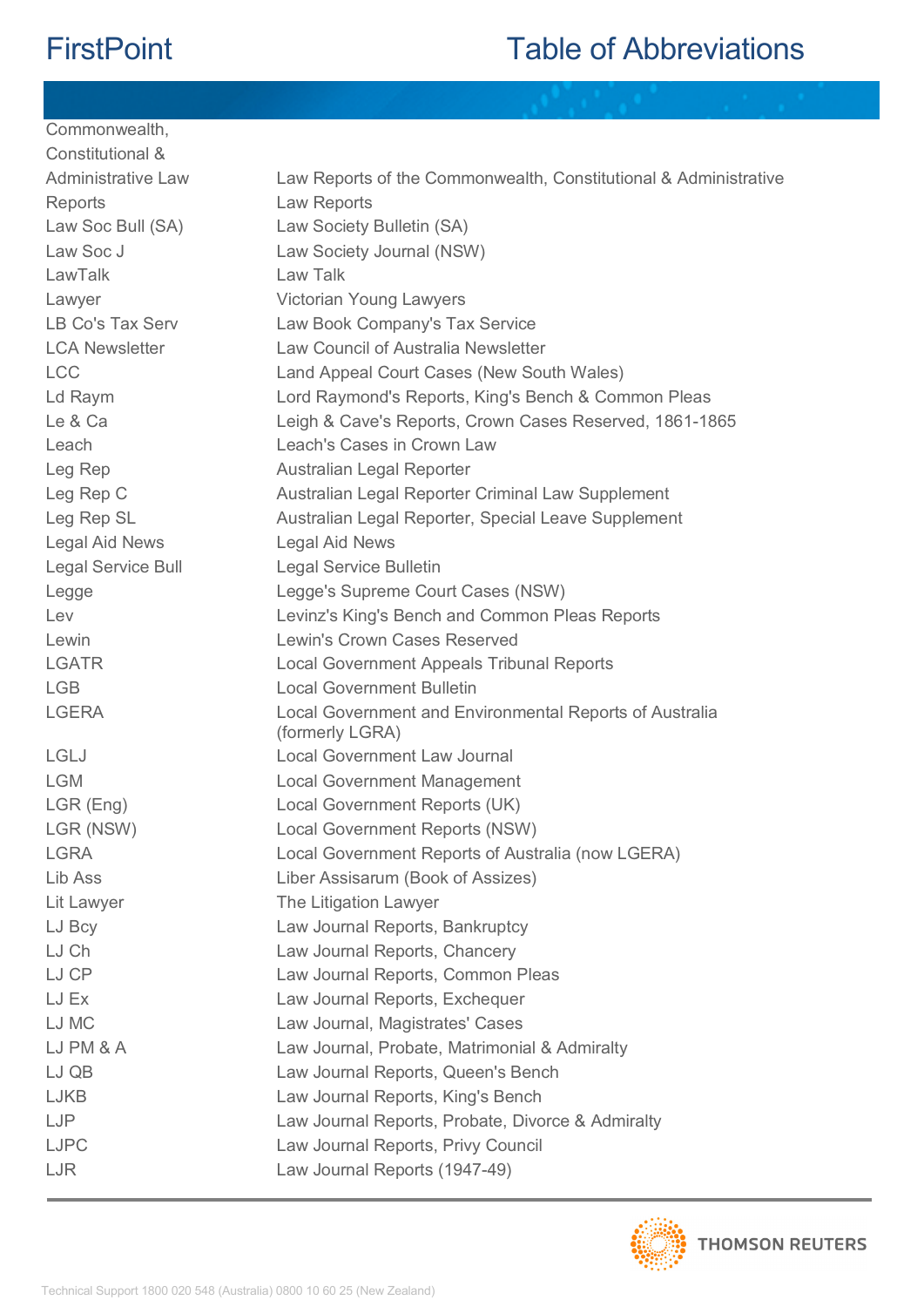| LI L Rep                | Lloyd's List Law Reports (now Lloyd's Rep)          |
|-------------------------|-----------------------------------------------------|
| Lloyd & Goold's Reports |                                                     |
| Sugden                  | Lloyd & Goold's Reports Sugden                      |
| Lloyd's Rep             | Lloyd's List Law Reports (formerly LI L R)          |
| Lloyd's Rep IR          | Lloyd's Law Reps, Insr & Rein                       |
| Lloyd's Rep Med         | Lloyd's Law Reports Medical                         |
| Lloyd's Rep. Bank       | Lloyd's Law Reports Banking                         |
| Lloyd's Rep. P.N.       | Lloyd's Law Reports Professional Negligence         |
| Lofft                   | Lofft's King's Bench Reports                        |
| <b>LPDT</b>             | New Zealand Law Practitioners Disciplinary Tribunal |
| <b>LQR</b>              | <b>Law Quarterly Review</b>                         |
| LR (NSW)                | Law Reports, New South Wales                        |
| LR (NSW) Adm            | Law Reports, NSW Admiralty                          |
| $LR$ (NSW) $B$ & $P$    | Law Reports (NSW) Bankruptcy & Probate              |
| LR (NSW) D              | Law Reports, NSW Divorce                            |
| LR (NSW) Eq             | Law Reports, NSW Equity                             |
| LR (NSW) L              | Law Reports, New South Wales, Lunacy                |
| LR (NSW) P              | Law Reports, New South Wales, Probate & Matrimonial |
| $LR$ (NSW) $P$ & D      | Law Reports, New South Wales, Probate & Divorce     |
| LR Ind App              | Law Reports, Indian Appeals, Privy Council          |
| <b>LRC</b>              | Law Reports of the Commonwealth                     |
| <b>LRLR</b>             | Lloyds Reinsurance Law Reports                      |
| <b>LSB</b>              | <b>Law Services Bulletin</b>                        |
| <b>LSG</b>              | <b>Law Society Gazette</b>                          |
| <b>LSJS</b>             | Law Society Judgment Scheme (South Australia)       |
| LT                      | Law Times Reports                                   |
| LT (OS)                 | Law Times Reports (Old Series)                      |
| LT(A) R                 | Land Titles (Australia) Reports                     |
| Lush                    | Lushington's Reports, Admiralty                     |
| Lutw.                   | Lutwyche's Entries and Reports, Common Pleas        |
| <b>LVR NSW</b>          | Land & Valuation Court Reports                      |
| LVR (NSW)               | Land and Valuation Court Reports (NSW)              |
| <b>M&amp;S</b>          | Maule and Selwyn's King's Bench Reports             |
| <b>M &amp; W</b>        | Meeson and Welsby's Exchequer Reports               |
| M.C.C.                  | MacGillivray's Copyright Cases                      |
| Mac                     | Macassey's Reports, NZ                              |
| Mac & G                 | Macnaghten and Gordon's Chancery Reports            |
| Mackenzie's Divorce     |                                                     |
| Practice, 5th Ed        | Mackenzie's Divorce Practice, 5th Edition           |
| Macl & Rob              | Maclean & Robinson's Magistrate Cases               |
| Macq                    | Macqueen's Scotch Appeal Cases                      |
| Madd                    | <b>Maddock's Chancery Reports</b>                   |
| Main                    | Digest Main Works (White Pages)                     |
| <b>MALR</b>             | Media & Arts Law Review                             |
|                         |                                                     |

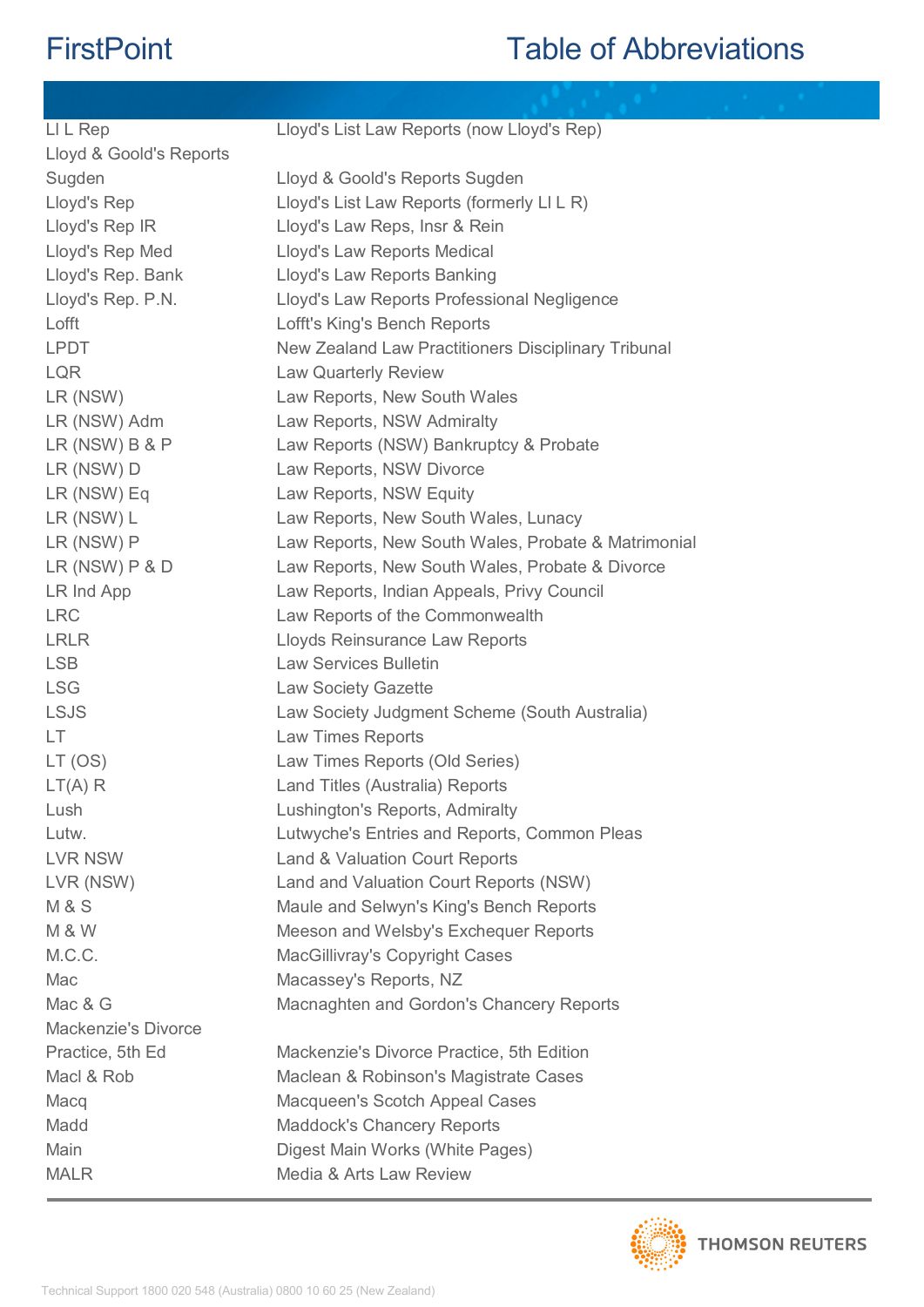| Man & G                          | Manning and Granger's Common Pleas Reports                                            |
|----------------------------------|---------------------------------------------------------------------------------------|
| Man LR                           | Manitoba Law Reports, Canada                                                          |
| Man $R(2d)$                      | Manitoba Reports, Second Series                                                       |
| Mans.                            | Manson's Bankruptcy and Companies Winding up Cases (1894-1914)                        |
| Maori LR                         | <b>Maori Law Review</b>                                                               |
| <b>MAR</b>                       | <b>Municipal Association Reports</b>                                                  |
| Mar LC                           | Maritime Law Reports (Cockford)                                                       |
| Mason, Tithill and               |                                                                                       |
| Lennard, Testator's              |                                                                                       |
| Family Maintenance in            |                                                                                       |
| Australia & New Zealand          | Mason, Tithill & Lennard, Testator's Family Maintenance in<br>Australia & New Zealand |
| <b>Massachusetts</b>             | <b>Massachusetts Reports</b>                                                          |
| <b>MBCA</b>                      | Manitoba Court of Appeal                                                              |
| <b>MBQB</b>                      | Manitoba Queen's Bench                                                                |
| <b>MCD</b>                       | <b>Magistrate's Court Decisions</b>                                                   |
| <b>MCLR</b>                      | Morison's Company Law Reports                                                         |
| <b>MCR</b>                       | <b>Magistrate's Court Reports</b>                                                     |
| Me                               | <b>Maine Reports</b>                                                                  |
| Med J of Aust                    | Medical Journal of Australia                                                          |
| <b>Medical Law Reports</b>       | <b>Medical Law Reports</b>                                                            |
| Megones Companies Act            |                                                                                       |
| Cases                            | <b>Megones Companies Act Cases</b>                                                    |
| Mel LJ                           | Melanesian Law Journal                                                                |
| Mer                              | Merivale's Chancery Reports                                                           |
| Merc                             | Mercury (Tasmania)                                                                    |
| <b>MHL</b>                       | Mental Health & The Law                                                               |
| Mich App                         | Michigan Appeals Reports                                                              |
| Mich L Rev                       | Michigan Law Review                                                                   |
| <b>Military Justice Reporter</b> | Military Justice Reporter, USA                                                        |
| Misc (2d) New York               | Miscellaneous Reports, 2d Series                                                      |
| <b>MLJ</b>                       | Malaysian Law Journal                                                                 |
| Mod LR                           | <b>Modern Law Review</b>                                                              |
| Mod.                             | <b>Modern Reports</b>                                                                 |
| Mol.                             | Molloy's Chancery Reports (Ireland, 1927-31)                                          |
| Mon LR                           | <b>Monash University Law Review</b>                                                   |
| Mont & A                         | Montague & Ayrton's Reports, Bankruptcy                                               |
| Mont. & M.                       | Montagu and MacAthur's Bankruptcy Reports                                             |
| Moo Ind App                      | Moore's Indian Appeal Cases (Privy Council)                                           |
| Moo Ind App                      | Moore's Indian Appeals                                                                |
| Moo KB                           | Moore's King's Bench Reports                                                          |
| Moo PC                           | <b>Moore's Privy Council Cases</b>                                                    |
| Moo PC (NS)                      | Moore's Privy Council Cases (New Series)                                              |
| Mood & M                         | Moody & Malkin's Nisi Prius Reports                                                   |

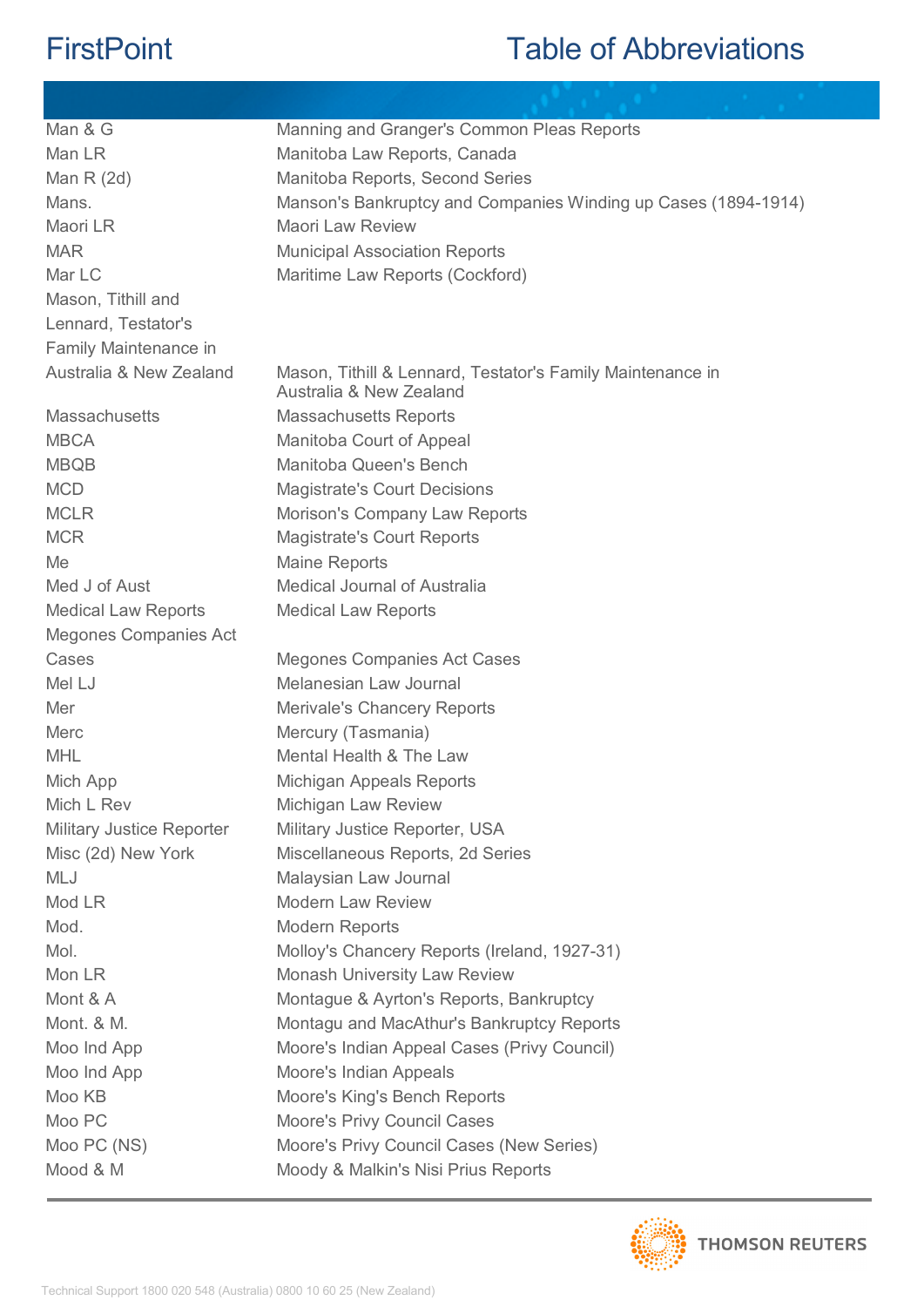| Mood & R                         | Moody & Robinson's Nisi Pruir Reports                      |
|----------------------------------|------------------------------------------------------------|
| Mood CC                          | Moody's Crown Cases Reserved                               |
| Moore's El                       | Moore's East India Appeals                                 |
| Morr                             | <b>Morrell's Bankruptcy Reports</b>                        |
| <b>MPC</b>                       | <b>Matrimonial Property Act Cases</b>                      |
| <b>MPR</b>                       | <b>Maritime Provinces Reports</b>                          |
| <b>MRTA</b>                      | Migration Review Tribunal of Australia                     |
| <b>MULR</b>                      | <b>Melbourne University Law Review</b>                     |
| <b>MVR</b>                       | <b>Motor Vehicle Reports</b>                               |
| My & K                           | Mylne and Keen's Chancery Reports                          |
| My. & C.                         | Mylne and Craig?s Chancery Reports                         |
| <b>N&amp;S</b>                   | Tasmanian Law Reports (Nicholls & Stops)                   |
| N.B.R. 2d                        | New Brunswick Reports, 2nd Series                          |
| N.C.                             | Notes of Cases, Ecclesiastical and Maritime (ed. Thornton) |
| N.I.L.Q.                         | Newfoundland and Prince Edward Island Reports              |
| N.S.R. 2d                        | Nova Scotia Reports, 2nd Series                            |
| Nat Account                      | <b>National Accountant</b>                                 |
| <b>Natal Law Reports</b>         | <b>Natal Law Reports</b>                                   |
| <b>National Reporter</b>         | <b>National Reporter</b>                                   |
| <b>NBCA</b>                      | New Brunswick Court of Appeal                              |
| <b>NBJ No</b>                    | New Brunswick Judgments from Quicklaw                      |
| <b>NBQB</b>                      | New Brunswick Queen's Bench (English)                      |
| NC App                           | North Carolina Ct of Appeals Reports                       |
| <b>NDLR</b>                      | <b>National Disability Law Reporter</b>                    |
| NE (2d)                          | North Eastern Reporter (Second Series) (U.S.A.)            |
| <b>New Brunswick Reports</b>     | New Brunswick Reports (Canada)                             |
| <b>New Property Cases</b>        | <b>New Property Cases</b>                                  |
| New Rep                          | <b>New Reports</b>                                         |
| <b>New South Wales</b>           |                                                            |
| Government & Related             |                                                            |
| <b>Employees Appeal Tribunal</b> | New South Wales Local Government Appeals Tribunal          |
| New York Court of Appeal         |                                                            |
| Reports                          | New York Court of Appeal Reports                           |
| New York International           |                                                            |
| <b>Law Review</b>                | <b>New York International Law Review</b>                   |
| <b>New York Supplement</b>       | New York Supplement Reporter                               |
| Newc LR                          | Newcastle Law Report                                       |
| Newfoundland & Prince            |                                                            |
| <b>Edward Island Reports</b>     | Newfoundland & Prince Edward Island Reports                |
| <b>NFSC</b>                      | Supreme Court of Norfolk Island                            |
| <b>NI</b>                        | Northern Ireland Law Reports                               |
| Nigeria Law Reports              | Nigeria Law Reports                                        |
| <b>NJ</b>                        | <b>New Jersey Reports</b>                                  |
| <b>NJ Super</b>                  | <b>New Jersey Superior Court Reports</b>                   |
|                                  |                                                            |

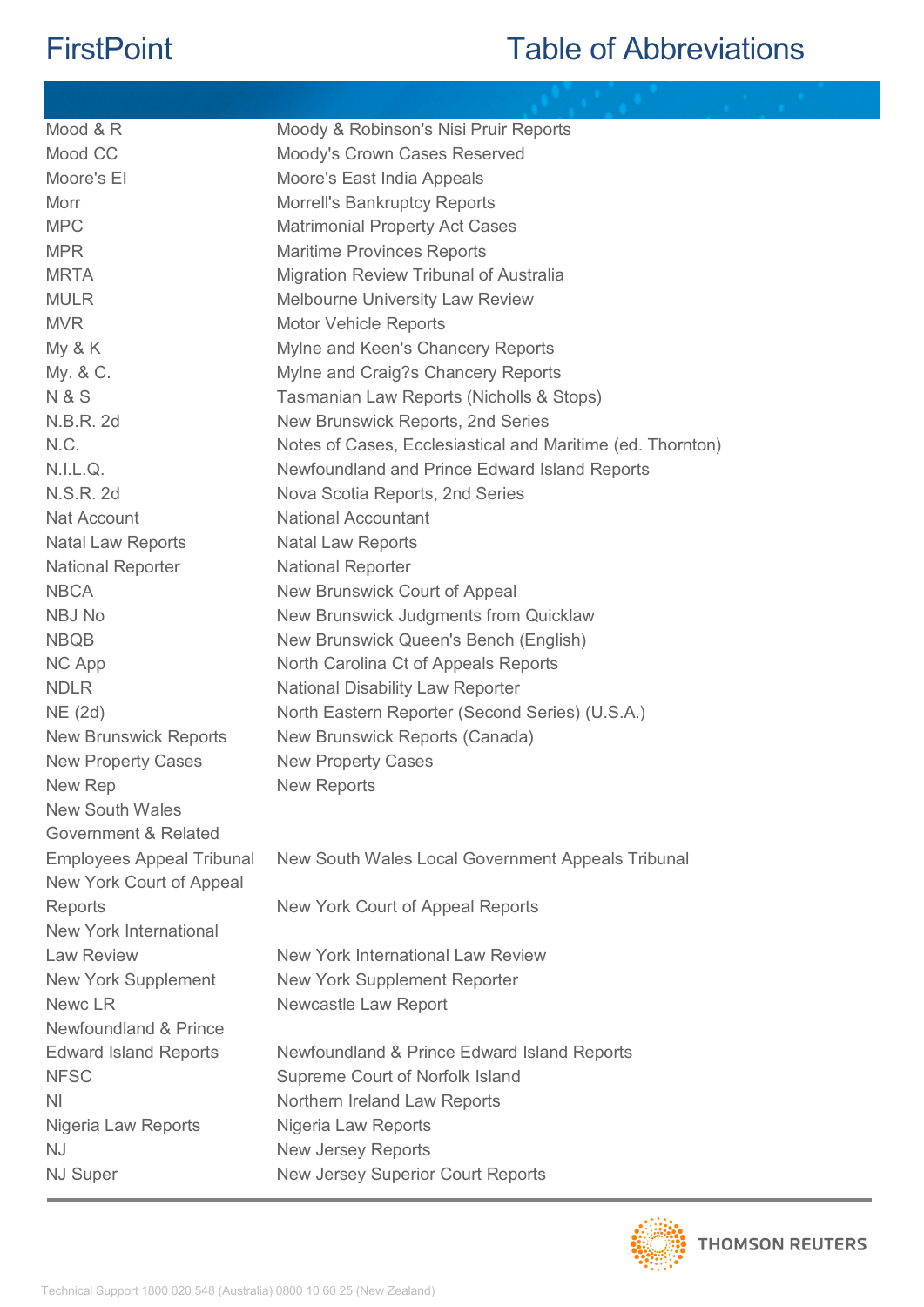| <b>NLCA</b>                   | Newfoundland & Labrador Court of Appeal                                          |
|-------------------------------|----------------------------------------------------------------------------------|
| <b>NLJ</b>                    | New Law Journal                                                                  |
| <b>NLR</b>                    | New Law Reports                                                                  |
| <b>NLR</b>                    | <b>National Law Review</b>                                                       |
| <b>NLSCTD</b>                 | Newfoundland & Labrador Supreme Court Trial Division                             |
| <b>NNTTA</b>                  | <b>National Native Title Tribunal</b>                                            |
| North Carolina Supreme        |                                                                                  |
| <b>Court Reports</b>          | North Carolina Supreme Court Reports                                             |
| North Eastern Reporter        | North Eastern Reporter (U.S.A.)                                                  |
| <b>North West Territories</b> |                                                                                  |
| Reports                       | <b>North West Territories Reports</b>                                            |
| Nova Scotia Reports           | Nova Scotia Reports (Canada)                                                     |
| Noy R                         | Noy's Reports, King's Bench                                                      |
| <b>NR</b>                     | <b>New Reports</b>                                                               |
| <b>NSCA</b>                   | Nova Scotia Court of Appeal                                                      |
| <b>NSSC</b>                   | Nova Scotia Supreme Court                                                        |
| <b>NSW ConvR</b>              | New South Wales Conveyancing Cases                                               |
| <b>NSW Coroner's Ct</b>       | New South Wales Coroner's Court                                                  |
| <b>NSW Crown Employees</b>    |                                                                                  |
| App Bd                        | New South Wales Crown Employees Appeal Board                                     |
| NSW Ct of Disputed Returns    | New South Wales Court of Disputed Returns                                        |
| NSW Ct of Marine Inquiry      | New South Wales Court of Marine Inquiry                                          |
| <b>NSW Ct of Review</b>       | New South Wales Court of Review                                                  |
| <b>NSW Disciplinary Trib</b>  | New South Wales Discipinary Tribunal                                             |
| <b>NSW Govt &amp; Related</b> |                                                                                  |
| <b>Employees App Trib</b>     | New South Wales Government & Related Employees Appeal Tribunal                   |
| <b>NSW Ind Gaz</b>            | New South Wales Industrial Gazette                                               |
| <b>NSW Insurance</b>          |                                                                                  |
| <b>Premiums Committee</b>     | New South Wales Insurance Premiums Committee                                     |
| <b>NSW Land Ct</b>            | New South Wales Land Court                                                       |
| NSW Loc Govt App Trib         | New South Wales Local Government Appeals Tribunal                                |
| <b>NSW Mining App Ct</b>      | New South Wales Mining Appeals Court                                             |
| NSW Retail Trade Indus Trib   | New South Wales Retail Trade Industrial Tribunal                                 |
| <b>NSW Small Debts Ct</b>     | New South Wales Small Debts Court                                                |
| NSW Subdivn App Bd            | New South Wales Subdivision Appeals Board                                        |
| NSW Sup Ct CA and             |                                                                                  |
| NSW Ct of Cr App              | Court of Appeal and Court of Criminal Appeal for New South Wales                 |
| NSW Sup Ct of CA              | New South Wales Court of Appeal                                                  |
| <b>NSW Titles Cases</b>       | <b>NSW Titles Cases</b>                                                          |
| <b>NSW Vice-Admiralty Ct</b>  | New South Wales Vice-Admiralty Court                                             |
| <b>NSW WCC PD</b>             | New South Wales Workers Compensation Commission<br><b>Presidential Decisions</b> |
| <b>NSWADT</b>                 | New South Wales Administrative Decisions Tribunal                                |
| <b>NSWADTAP</b>               | New South Wales Administrative Decisions Tribunal Appeals Panel                  |
|                               |                                                                                  |

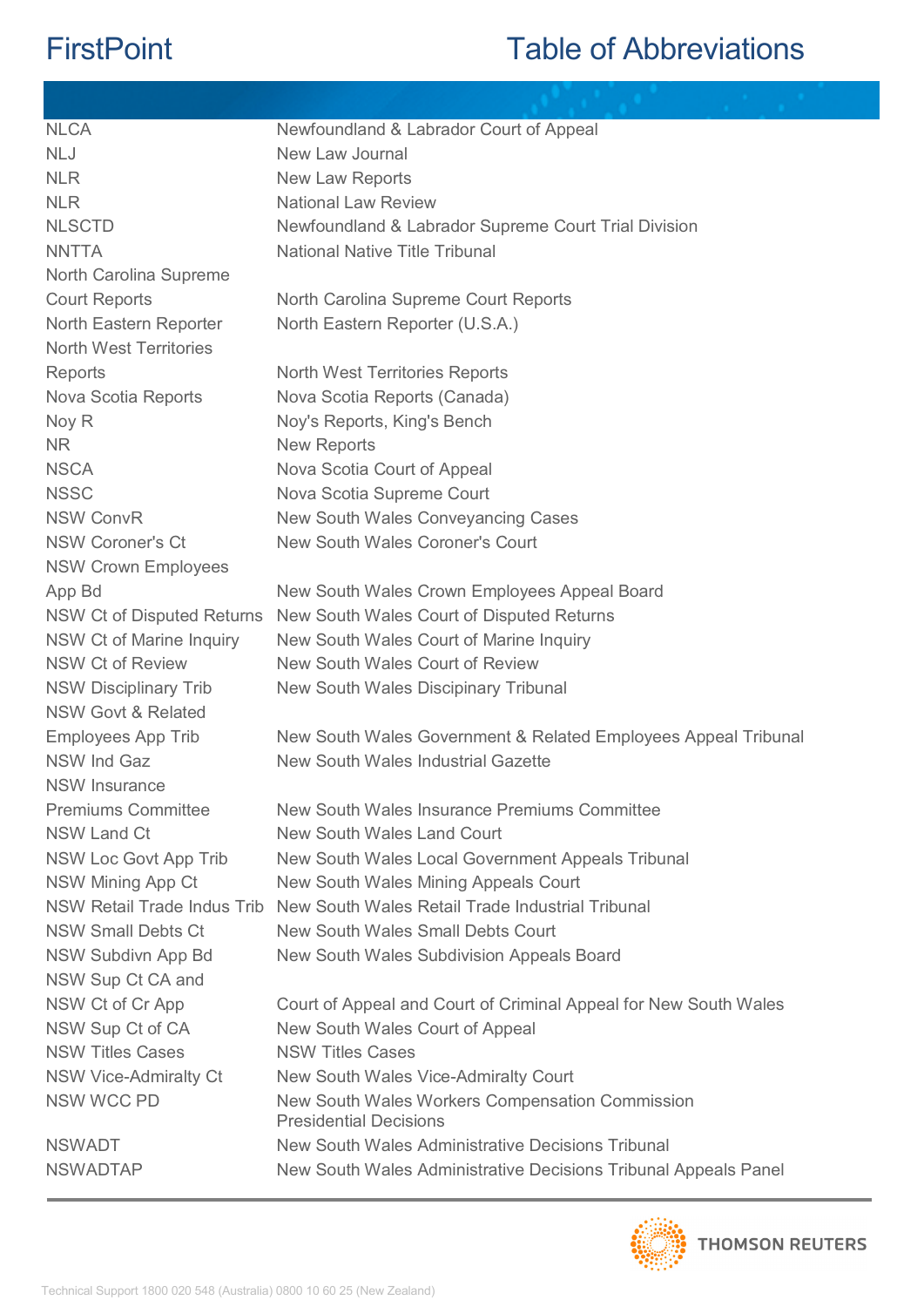| <b>NSWBLR</b>              | Building Licensing Reports (New South Wales)                                |
|----------------------------|-----------------------------------------------------------------------------|
| <b>NSWCA</b>               | Court of Appeal for New South Wales                                         |
| <b>NSWCCA</b>              | Court of Criminal Appeal for New South Wales                                |
| <b>NSWCCR</b>              | New South Wales Compensation Court Reports                                  |
| <b>NSWDC</b>               | <b>New South Wales District Court</b>                                       |
| <b>NSWDDT</b>              | New South Wales Dust Diseases Tribunal                                      |
| <b>NSWIRComm</b>           | Industrial Relations Commission of NSW                                      |
| <b>NSWLC</b>               | <b>New South Wales Local Court</b>                                          |
| <b>NSWLEC</b>              | Land and Environment Court of NSW                                           |
| <b>NSWLR</b>               | New South Wales Law Reports                                                 |
| <b>NSWR</b>                | <b>New South Wales Reports</b>                                              |
| <b>NSWSC</b>               | Supreme Court of New South Wales                                            |
| <b>NT Election Trib</b>    | Election Tribunal of the Northern Territory                                 |
| NT Land and Valuation Trib | Land & Valuation Review Tribunal of the Northern Territory                  |
| <b>NT Motor Accidents</b>  |                                                                             |
| Compn App Trib             | Motor Accidents (Compensation) Appeal Tribunal of the<br>Northern Territory |
| <b>NTCA</b>                | Northern Territory Court of Appeals                                         |
| <b>NTCCA</b>               | Court of Criminal Appeal of the Northern Territory                          |
| <b>NTJ</b>                 | Northern Territory Supreme Ct Judgments                                     |
| <b>NTLR</b>                | Northern Territory Law Reports                                              |
| <b>NTR</b>                 | <b>Northern Territory Reports</b>                                           |
| <b>NTSC</b>                | Supreme Court of the Northern Territory                                     |
| <b>NW</b>                  | North Western Reporter (U.S.A.)                                             |
| NW (2d)                    | North Western Reporter (Second Series) (U.S.A.)                             |
| NY(2d)                     | New York Court of Appeal Reports (Second Series)                            |
| <b>NYS (2d)</b>            | New York Supplement Reporter (Second Series)                                |
| <b>NZ Bus Bull</b>         | <b>NZ Business Bulletin</b>                                                 |
| NZ CA                      | New Zealand Court of Appeal                                                 |
| NZ ConvC                   | <b>CCH NZ Conveyancing Cases</b>                                            |
| NZ Jur                     | NZ Jurist                                                                   |
| NZ Jur (NS)                | New Zealand Jurist Reports (New Series)                                     |
| <b>NZ Law Review</b>       | <b>NZ Law Review</b>                                                        |
| NZ Recent Law              | NZ Recent Law                                                               |
| NZ Recent Law Review       | NZ Recent Law Review                                                        |
| <b>NZAR</b>                | NZ Administrative Reports                                                   |
| <b>NZBLC</b>               | <b>CCH New Zealand Business Law Cases</b>                                   |
| NZBLC (Com)                | CCH NZ Business Law Cases (Commerce Commission)                             |
| <b>NZBLQ</b>               | NZ Business Law Quarterly                                                   |
| <b>NZBORR</b>              | New Zealand Bill of Rights Reports                                          |
| <b>NZCA</b>                | NZ Court of Appeal Reports                                                  |
| <b>NZCC CCH</b>            | <b>NZ Customs Cases</b>                                                     |
| <b>NZCLC CCH</b>           | New Zealand Company Law Cases                                               |
| NZCLD, 1st Series,         | NZ Case Law Digest, 1st Series                                              |

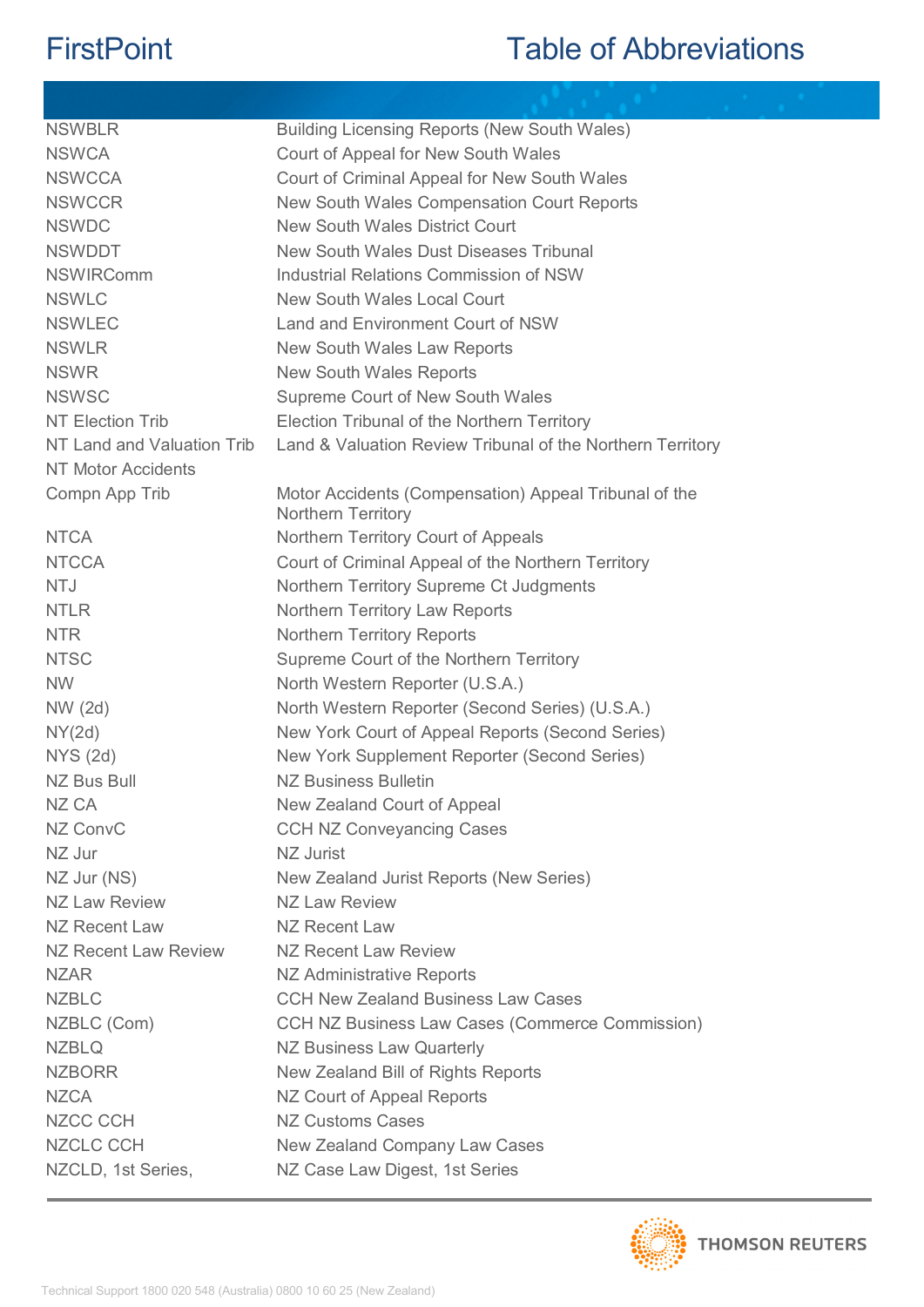| NZCLD, 2nd Series,            | NZ Case Law Digest, 2nd Series                       |
|-------------------------------|------------------------------------------------------|
| NZCLD, 3rd Series,            | NZ Case Law Digest, 3rd Series                       |
| NZCLD, 4th Series,            | NZ Case Law Digest, 4th Series                       |
| NZCLD, 5th Series,            | NZ Case Law Digest, 5th Series                       |
| <b>NZCPR</b>                  | NZ Conveyancing and Property Reports                 |
| <b>NZELC</b>                  | <b>CCH NZ Employment Law Cases</b>                   |
| NZELC (digest)                | <b>CCH NZ Employment Law Cases</b>                   |
| <b>NZELR</b>                  | <b>NZ Environmental Law Reporter</b>                 |
| <b>NZFLR</b>                  | New Zealand Family Law Reports                       |
| <b>NZGSTG</b>                 | <b>CCH NZ Goods and Services Tax Guide</b>           |
| <b>NZILR</b>                  | NZ Industrial Law Reports                            |
| <b>NZIPJ</b>                  | NZ Intellectual Property Journal                     |
| <b>NZIPR</b>                  | NZ Intellectual Property Reports                     |
| <b>NZJEL</b>                  | NZ Journal of Environmental Law                      |
| <b>NZJTLP</b>                 | NZ Journal of Taxation Law and Policy                |
| <b>NZLJ</b>                   | New Zealand Law Journal                              |
| <b>NZLR</b>                   | New Zealand Law Reports                              |
| NZLR (CA)                     | New Zealand Law Reports (Court Appeals)              |
| NZLR (SC)                     | New Zealand Law Reports (Supreme Court Cases)        |
| <b>NZPCC</b>                  | <b>New Zealand Privy Council Cases</b>               |
| <b>NZPD</b>                   | <b>NZ Parlimentary Debates</b>                       |
| <b>NZPTD</b>                  | <b>NZ Planning Tribunal Decisions</b>                |
| <b>NZRMA</b>                  | New Zealand Resource Management Appeals              |
| <b>NZSC</b>                   | <b>NZ Superannuation Cases</b>                       |
| <b>NZSC</b>                   | Supreme Court of New Zealand                         |
| <b>NZTC</b>                   | <b>New Zealand Tax Cases</b>                         |
| <b>NZTCPA</b>                 | NZ Town and Country Planning Appeals                 |
| <b>NZTPA</b>                  | New Zealand Town Planning Reports                    |
| <b>NZTPR</b>                  | NZ Tax Planning Report                               |
| <b>NZULR</b>                  | <b>New Zealand Universities Law Review</b>           |
| <b>NZVJ</b>                   | NZ Valuers' Journal                                  |
| Ohio St                       | <b>Ohio State Reports</b>                            |
| OJ No                         | <b>Ontario Judgments from Quicklaw</b>               |
| <b>OLR</b>                    | Ontario Law Reports (1901-30)                        |
| O'M. & H.                     | O'Malley and Hardcastle's Election Cases (1869-1929) |
| <b>Ontario Appeal Cases</b>   | <b>OAC</b>                                           |
| <b>Ontario Appeal Reports</b> | <b>Ontario Appeal Reports</b>                        |
| <b>Ontario Weekly Notes</b>   | <b>Ontario Weekly Notes</b>                          |
| <b>OPLR</b>                   | Occupational Pensions Law Reports                    |
| <b>OR</b>                     | Ontario Reports (Canada)                             |
| OR (2d)                       | <b>Ontario Reports (Second Series)</b>               |
| OR (3d)                       | <b>Ontario Reports (Third Series)</b>                |
| Otago LR                      | <b>Otago Law Review</b>                              |
| Oxford J Legal Stud           | Oxford Journal of Legal Studies                      |
|                               |                                                      |

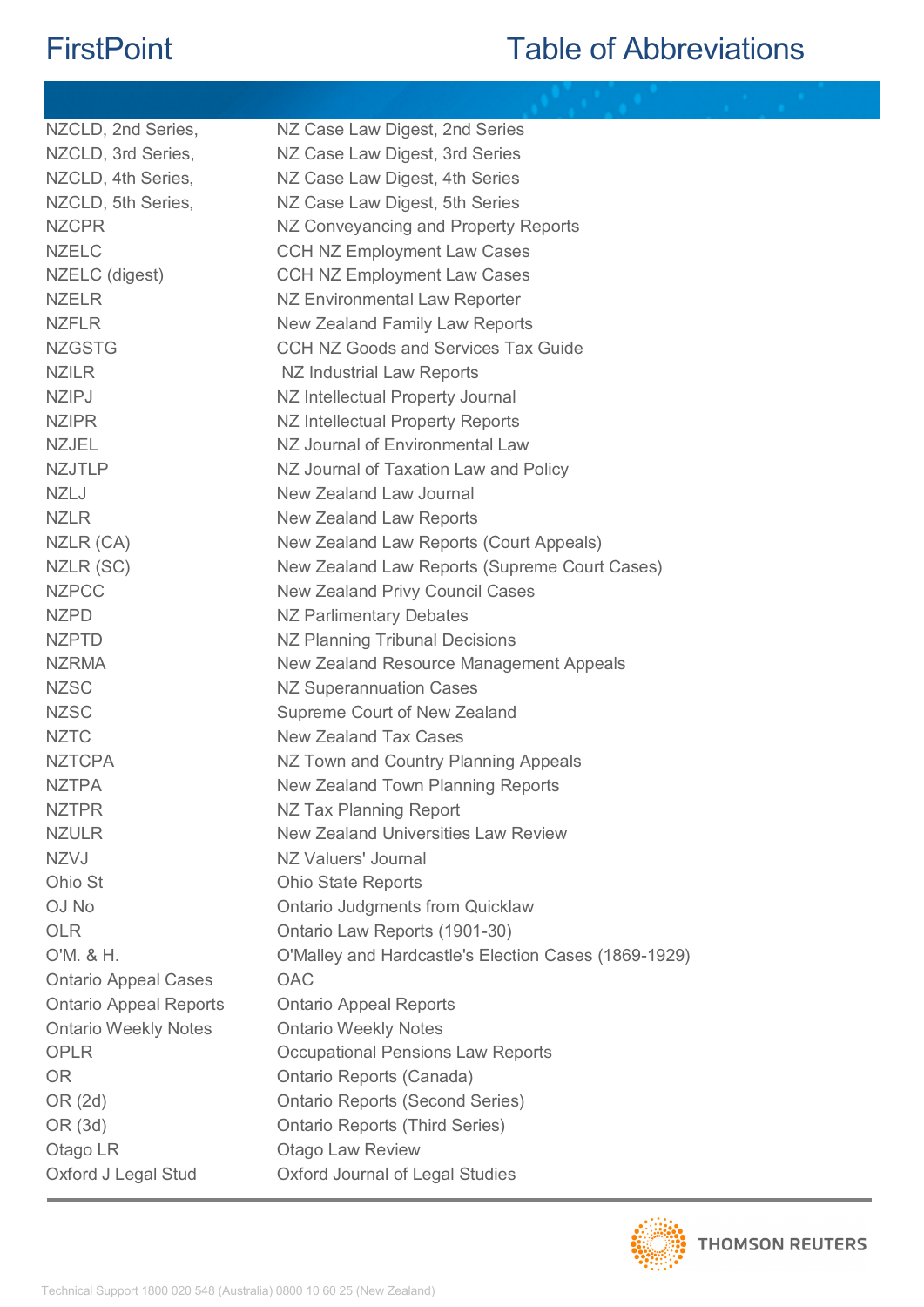| P                               | English Law Reports, Probate, Divorce and Admiralty  |
|---------------------------------|------------------------------------------------------|
| P                               | Pacific Reporter (U.S.A.)                            |
| P & CR                          | <b>Property and Compensation Reports</b>             |
| P & NGLR                        | Papua New Guinea Law Reports                         |
| P(2d)                           | Pacific Reporter, 2nd Series (U.S.A.)                |
| P Wms                           | Peere Williams Chancery Reports                      |
| P.C.C.                          | <b>Palmer's Company Cases</b>                        |
| <b>PABR</b>                     | Planning Appeals Board reports (Victoria)            |
| Paige's New York                |                                                      |
| <b>Chancery Reports</b>         | Paige's New York Chancery Reports                    |
| Parker                          | Parker's Exchequer Reports                           |
| <b>Parker's Equity Practice</b> | <b>Parker's Equity Practice</b>                      |
| PC                              | <b>Privy Council</b>                                 |
| PD Law Reports,                 | Probate & Divorce                                    |
| <b>PDQR</b>                     | <b>Planning and Development Queensland Reports</b>   |
| Peake                           | Peake's Reports Nisi Pruir                           |
| Peake Add Cas                   | Peake's Reports Nisi Pruir (Additional Cases)        |
| Pennsylvania State Reports      | Pennsylvania State Reports                           |
| Pennsylvania Supreme            |                                                      |
| <b>Court Reports</b>            | Pennsylvania Supreme Court Reports                   |
| Pens. L.R.                      | <b>Pensions Law Reports</b>                          |
| <b>PESCAD</b>                   | Prince Edward Island Supreme Court - Appeal Division |
| <b>PESCTD</b>                   | Prince Edward Island Supreme Court - Trial Division  |
| Pet                             | Peter's Supreme Court Reports (USA)                  |
| Petty SR                        | <b>Petty Sessions Review</b>                         |
| <b>Ph</b>                       | <b>Phillip's Chancery Reports</b>                    |
| Philli                          | J Phillimore's Ecclesiastical Reports                |
| <b>PIQR</b>                     | Personal Injury & Quantum Reports                    |
| PL                              | <b>Public Law</b>                                    |
| Plow.                           | <b>Plowden's Commentaries</b>                        |
| <b>PLPR</b>                     | Privacy Law and Policy Reporter                      |
| <b>PLR</b>                      | <b>Public Law Review</b>                             |
| PNG Sup Ct FC                   | Supreme Court of Papua New Guinea                    |
| <b>PNLR</b>                     | Prof Negligence and Liability Reports                |
| Police Journal                  | Police Journal                                       |
| Pre Ch                          | Precedents in Chancery                               |
| Precedent                       | Law Bulletin of James Cook Uni Law School            |
| Price                           | <b>Price's Exchequer Reports</b>                     |
| <b>PRNZ</b>                     | Procedure Reports of NZ                              |
| Proctor                         | <b>Proctor Newsletter Queensland Law Society</b>     |
| Prof Admin                      | <b>Professional Administration</b>                   |
| Q Bd of Trade & Arbitrn         | Queensland Board of Trade & Arbitration              |
| Q Children's Ct                 | <b>Queensland Childrens Court</b>                    |
| Q ConvR                         | Queensland Conveyancing Cases                        |
|                                 |                                                      |

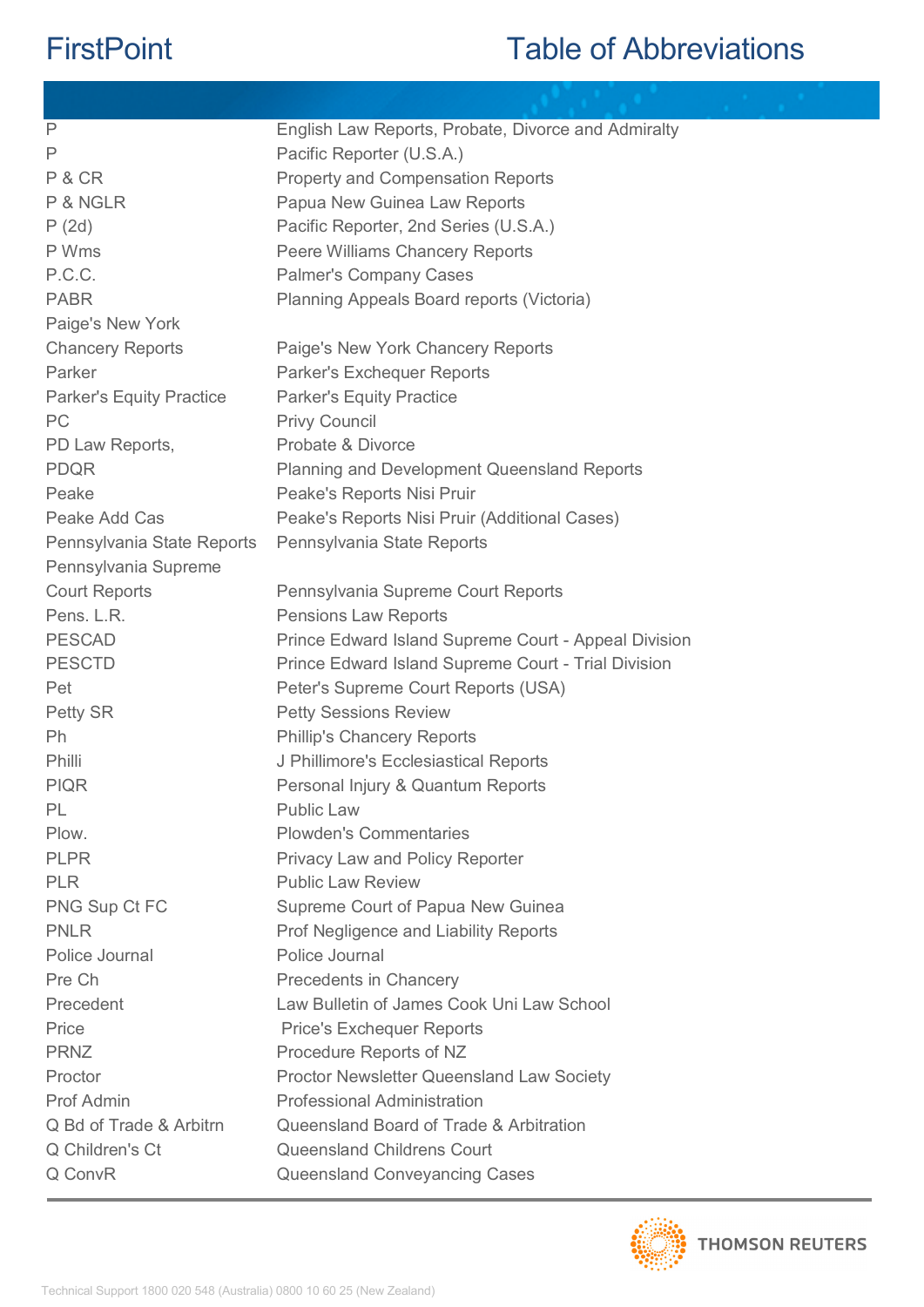| Q Cr Ct                          | <b>Queensland Criminal Court</b>                                  |
|----------------------------------|-------------------------------------------------------------------|
| Q Crim Code Supp                 | Queensland Criminal Code Supplement                               |
| Q Ct of Bkpcy                    | Queensland Court of Bankruptcy                                    |
| Q Gov Indus Gaz                  | Queensland Government Industrial Gazette                          |
| Q Indus Conciln and              |                                                                   |
| Arbitrn Commn                    | Queensland Industrial Conciliation & Arbitration Commission       |
| Q Law Soc J                      | Queensland Law Society Journal                                    |
| Q Lic Ct                         | Queensland Licensing Court                                        |
| Q Mag Cas                        | Queensland Magistrate                                             |
| <b>Q</b> Medical Assessment Trib | Queensland Medical Assessment Tribunal                            |
| Q Vice-Admiralty Ct              | Queensland Vice-Admiralty Court                                   |
| Q Warden's Ct                    | <b>Queensland Warden's Court</b>                                  |
| QAR                              | <b>Queensland Administrative Reports</b>                          |
| QB                               | Queen's Bench                                                     |
| <b>QBD English Law Reports,</b>  | <b>Queen's Bench Division</b>                                     |
| QBR                              | Queen's Bench Reports                                             |
| <b>QCA</b>                       | Queensland Court of Appeal                                        |
| <b>QCLLR</b>                     | Queensland Crown Lands Law Reports                                |
| <b>QCR</b>                       | <b>Queensland Criminal Reports</b>                                |
| Qd R                             | <b>Queensland Reports</b>                                         |
| QDC                              | <b>District Court of Queensland</b>                               |
| QITLJ                            | Queensland Institute of Technology Law Journal (now Qld Uni Tech) |
| <b>QJP</b>                       | Queensland Justice of the Peace (superseded by Qld Lawyer)        |
| QJP (Mag Cas)                    | Queensland Justice of the Peace, Magistrate Cases (Aust)          |
| <b>QJPR</b>                      | Queensland Justice of the Peace Reports (superseded by QL)        |
| <b>QLCR</b>                      | Queensland Land Court Reports                                     |
| <b>Qld Bar News</b>              | <b>Queensland Bar News</b>                                        |
| <b>Qld Lawyer</b>                | Queensland Lawyer                                                 |
| <b>Qld Lawyer Reps</b>           | Queensland Lawyer Reports                                         |
| QLJ                              | Queensland Law Journal                                            |
| QLJ (NC)                         | Queensland Law Journal (Notes of Cases)                           |
| QLJ (Supp)                       | Queensland Law Journal (Supplement)                               |
| $QLR$ ( $Pt$ I)                  | Queensland Law Reports (I)                                        |
| $QLR$ (Pt I) $(Eq)$              | Queensland Law Reports (I), Equity                                |
| $QLR$ ( $Pt$ $II$ )              | Queensland Law Reports (II)                                       |
| QLR (Pt III)                     | Queensland Law Reports (III)                                      |
| QMHT                             | Queesland Mental Health Tribunal                                  |
| QMT                              | <b>Queensland Medical Tribunal</b>                                |
| <b>QPE</b>                       | Queensland Planning and Environment Court                         |
| QPE                              | C Planning and Environment Court (Qld)                            |
| <b>QPELR</b>                     | Queensland Planning & Environmental Law Reports                   |
| <b>QPLR</b>                      | Queensland Planning Law Reports                                   |
| QSC                              | <b>Supreme Court of Queensland</b>                                |
| QSCR                             | Queensland Supreme Court Reports                                  |
|                                  |                                                                   |

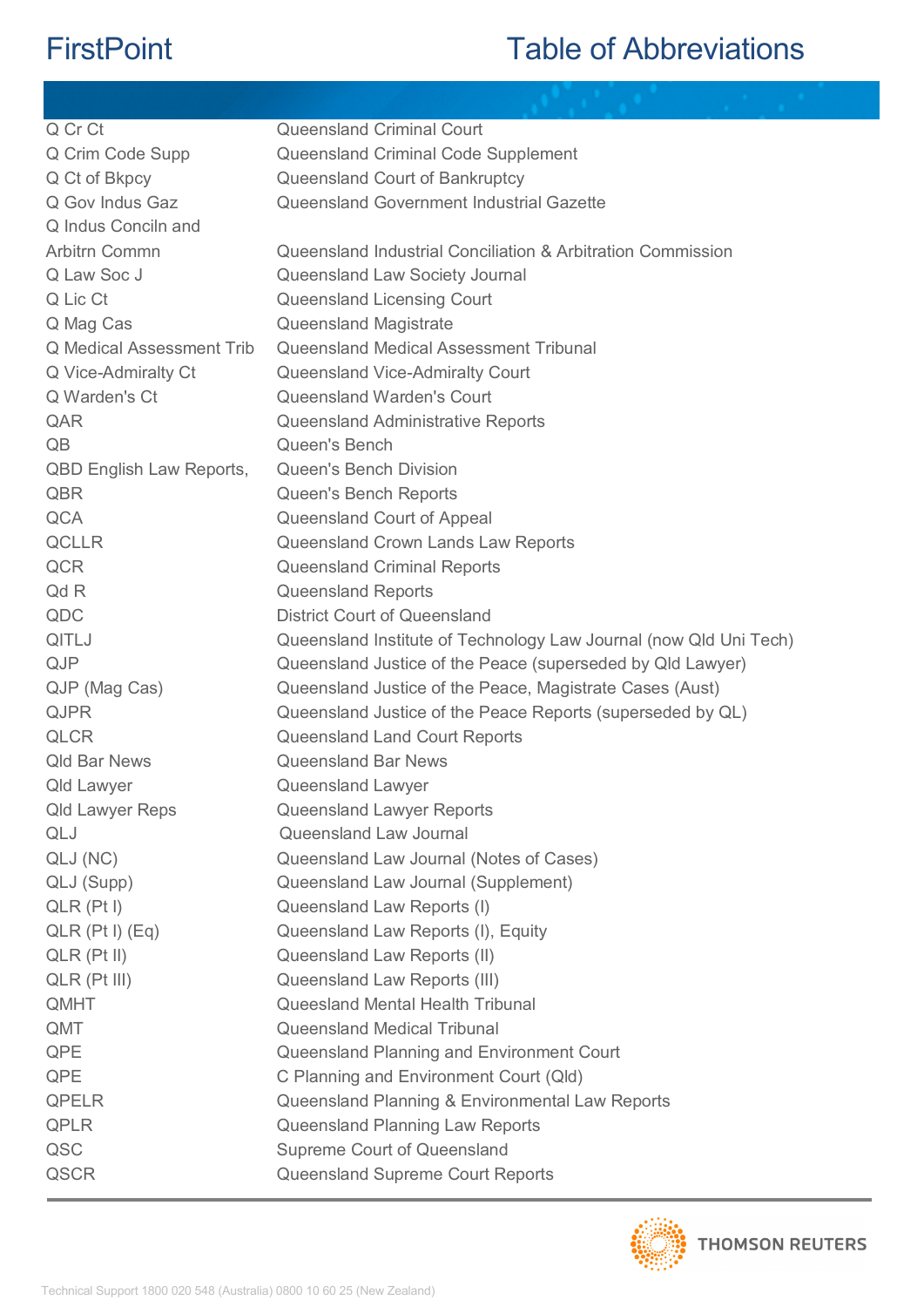| <b>QSR</b>                     | State Reports, Queensland                                                                         |
|--------------------------------|---------------------------------------------------------------------------------------------------|
| QUTLJ                          | Queensland University of Technology Law Journal<br>(formerly Qld Inst Tech)                       |
| QWN                            | Queensland Law Reporter and Weekly Notes (1908-72)                                                |
| R.                             | Retties Session Cases, 4th Series (Scotland)                                                      |
| R & IT                         | Rating & Income Tax Reports (UK)                                                                  |
| R & McG                        | Income Tax Decisions of Australia - Ratcliffe and McGrath                                         |
| R & McG (1928-1930)            | Income Tax Decisions of Australasia, Ratcliffe & McGrath (1928-1930)                              |
| R & McG Ct of Rev              | Court of Review Decisions, Ratcliffe & McGrath (New South Wales)                                  |
| R.P.R.                         | Real Property Reports (Canada)                                                                    |
| <b>ReLR</b>                    | <b>Reinsurance Law Reports</b>                                                                    |
| Reform                         | Reform                                                                                            |
| RepUK                          | The Reports (United Kingdom)                                                                      |
| Res & Eq J                     | Reserved and Equity Judgments (NSW)                                                               |
| Res & Eq J (Eq)                | Reserved and Equity Judgments (NSW)                                                               |
| Res Jud                        | Res Judicatae                                                                                     |
| Revenue LJ                     | Revenue Law Journal                                                                               |
| <b>RFL</b>                     | Reports of Family Law (Canada)                                                                    |
| <b>RFL (2d)</b>                | Reports of Family Law (Second Series) (Canada)                                                    |
| <b>RFL (3d)</b>                | Reports of Family Law (Third Series) (Canada)                                                     |
| RFL(4th)                       | Reports of Family Law (Fourth Series) (Canada)                                                    |
| <b>Ritchie's Supreme Court</b> |                                                                                                   |
| Procedure (NSW)                | Ritchie's Supreme Court Procedure, NSW                                                            |
| <b>RJ</b>                      | Reserved Judgments of the Supreme Court of New South Wales<br>for the District of Port Phillip RJ |
| <b>RJQ</b>                     | Recueils de jurisprudence du Quebec                                                               |
| <b>Rockhampton Bulletin</b>    | Rockhampton Bulletin (Queensland)                                                                 |
| Rolle                          | <b>Rolle's Kings Bench Reports</b>                                                                |
| <b>RPC</b>                     | <b>Reports of Patent Cases</b>                                                                    |
| <b>RPD</b>                     | <b>Repatriation Pension Decisions</b>                                                             |
| <b>RR</b>                      | <b>Revised Reports</b>                                                                            |
| <b>RRC</b>                     | <b>Ryde's Rating Cases</b>                                                                        |
| <b>RTR</b>                     | <b>Road Traffic Reports</b>                                                                       |
| <b>Russ</b>                    | <b>Russell's Chancery Reports</b>                                                                 |
| Russ & M                       | Russell and Mylne's Reports, Chancery                                                             |
| Russ & Ry                      | Russell and Ryan's Crown Cases Reserved                                                           |
| Ry & M                         | Ryan & Moody's Nisi Priur Reports                                                                 |
| S & M Record                   | Shire and Municipal Record                                                                        |
| S.C. (H.L.)                    | Session Cases (House of Lords cases, Scotland)                                                    |
| S.C. (J.)                      | Session Cases (Justiciary 1907-16, Scotland)                                                      |
| S.C.L.R.                       | <b>Scottish Civil Law Reports</b>                                                                 |
| S.Ct.                          | Supreme Court (USA)                                                                               |
| S.T.l.                         | Simon's Tax Intelligence                                                                          |
| <b>SA</b>                      | South African Law Reports                                                                         |

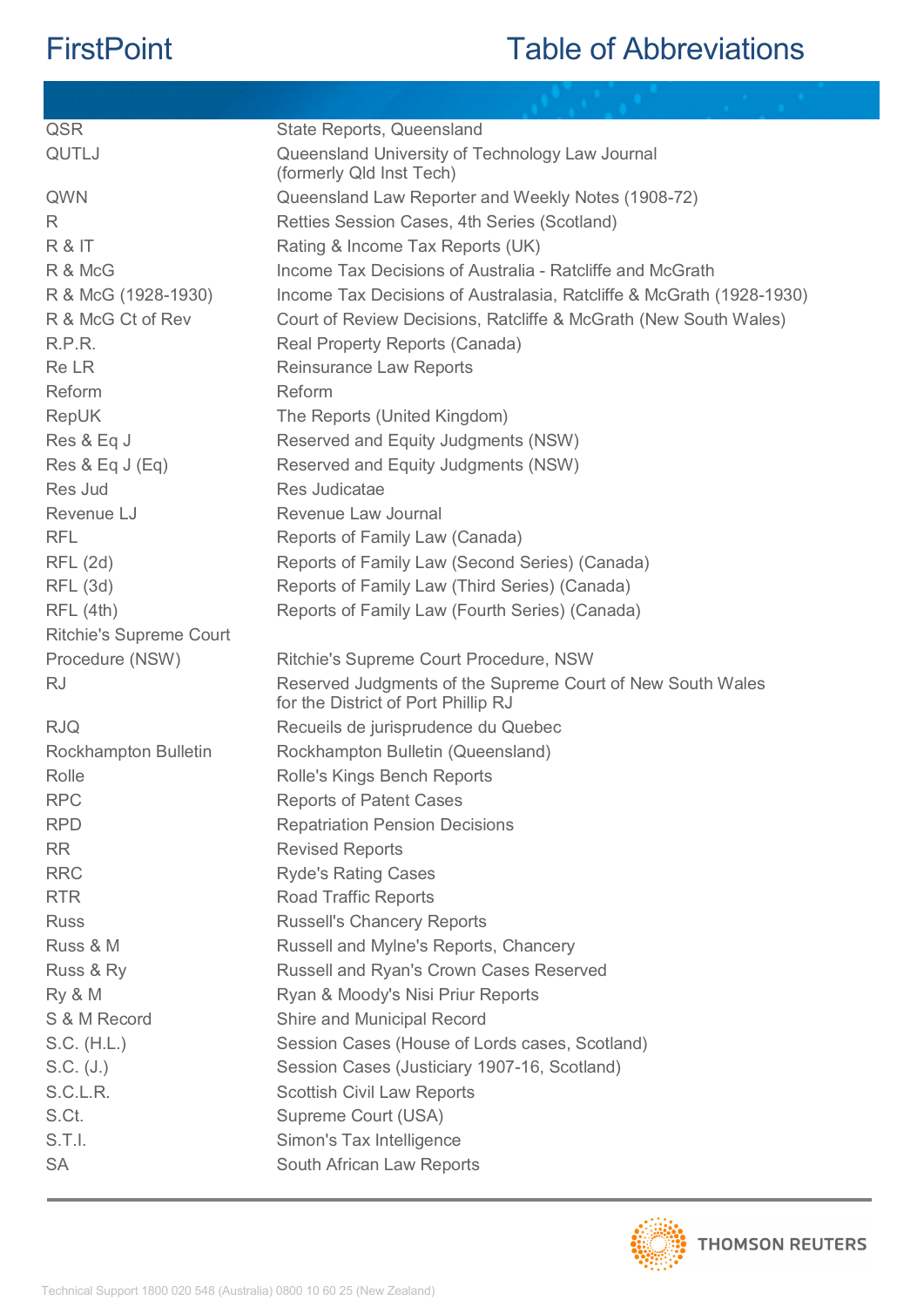| <b>SA Advertiser</b>         | South Australia Advertiser                             |
|------------------------------|--------------------------------------------------------|
| <b>SA Bkpcy Ct</b>           | South Australian Bankruptcy Court                      |
| <b>SA Cent Dist Crim Ct</b>  | South Australian Central Districts Criminal Court      |
| <b>SA Children's Ct</b>      | South Australian Childrens Court                       |
| <b>SA Commercial Trib</b>    | South Australian Commercial Tribunal                   |
| <b>SA Ct of Summary</b>      |                                                        |
| Jurisdiction                 | South Australian Court of Summary Jurisdiction         |
| <b>SA Indus Ct</b>           | South Australian Industrial Court                      |
| SA Indus Mag                 | South Australian Industrial Magistrate                 |
| <b>SA Indus Regr</b>         | South Australian Industrial Registrar                  |
| <b>SA Indus Relations Ct</b> | South Australian Industrial Relations Court            |
| <b>SA Lic Ct</b>             | South Australian Licensing Court                       |
| SA Mag Ct                    | South Australian Magistrates Court                     |
| SA Planning App Trib         | South Australian Planning Appeals Tribunal             |
| <b>SA Regr</b>               | South Australia Register                               |
| <b>SA Vice-Admiralty Ct</b>  | South Australian Vice-Admiralty Court                  |
| <b>SACCA</b>                 | South Australian Court of Criminal Appeal              |
| <b>SADC</b>                  | South Australian District Court                        |
| <b>SAEOT</b>                 | South Australia Equal Opportunity Tribunal             |
| <b>SAERDC</b>                | Environment Resources and Development Court of SA      |
| <b>SAIR</b>                  | South Australian Industrial Reports                    |
| <b>SAIRC</b>                 | Industrial Relations Court of South Australia          |
| <b>SAIRComm</b>              | South Australia Industrial Relations Commission        |
| <b>SALCR</b>                 | South Australian Licensing Court Reports               |
| <b>SALJ</b>                  | South African Law Journal                              |
| Salk                         | Salkeld's King's Bench Reports                         |
| <b>SALR</b>                  | South Australian Law Reports                           |
| SALR (App)                   | South Australian Law Reports Appendix                  |
| <b>SAPR</b>                  | South Australian Planning Reports                      |
| <b>SASC</b>                  | Supreme Court of South Australia                       |
| Sask R                       | Saskatchewan Reports (Canada)                          |
| <b>SASR</b>                  | South Australian State Reports                         |
| <b>SAWCAT</b>                | South Australian Workers Compensation Appeals Tribunal |
| <b>SAWCT</b>                 | South Australia Workers Compensation Tribunal          |
| <b>SC</b>                    | Session Cases (Scottish)                               |
| Sc & Div                     | Law Reports, Scottish & Divorce                        |
| Sc. Jur.                     | Scottish Jurist                                        |
| <b>SCNI</b>                  | Supreme Court of Norfolk Island - SCNI                 |
| <b>SCR</b>                   | Canada Law Reports, Supreme Court                      |
| SCR (NS) (NSW)               | Supreme Court Reports (New Series) (NSW) Common Law    |
| SCR (NS) (NSW) D             | Supreme Court Reports (New Series) (NSW) Divorce       |
| SCR (NS) (NSW) Eq            | Supreme Court Reports (New Series) (NSW) Equity        |
| SCR (NSW)                    | Supreme Court Reports (NSW) at Law                     |
| SCR (NSW) (Appendix)         | Supreme Court Reports (NSW) (Appendix)                 |

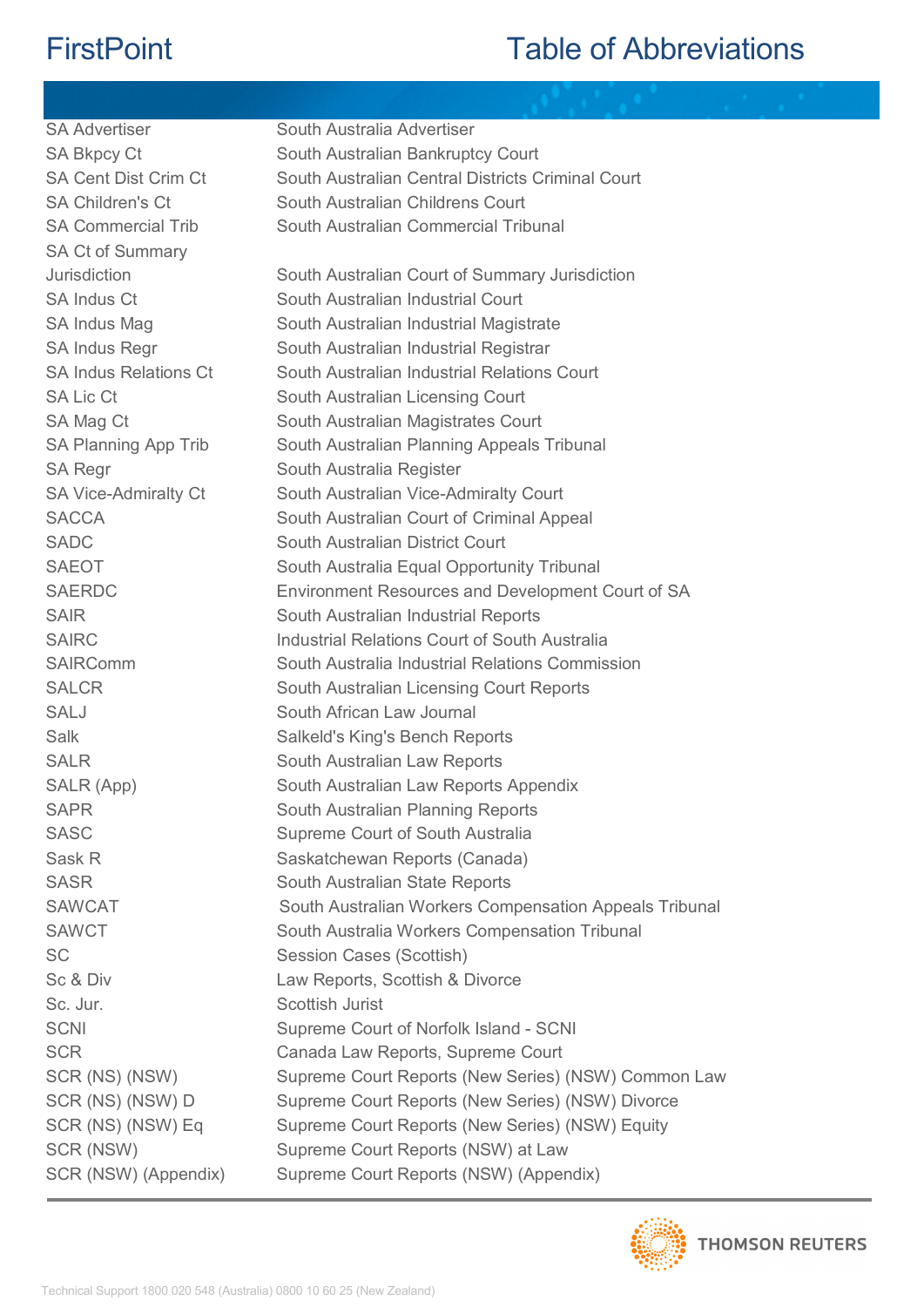| SCR (NSW) Eq                  | Supreme Court Reports (NSW) at Equity           |
|-------------------------------|-------------------------------------------------|
| <b>SE</b>                     | South Eastern Reporter (U.S.A.)                 |
| SE (2d)                       | South Eastern Reporter (Second Series) (U.S.A.) |
| Sel. Cas. Ch.                 | Select Cases in Chancery, tempore King          |
| Sid                           | Siderfin's King's Bench Reports                 |
| Sim                           | <b>Simon's Vice Chancellors Reports</b>         |
| Sim & St                      | Simon and Stuart's Vice Chancellor's Reports    |
| Sim (NS)                      | Simon's Reports, Chancery (New Series)          |
| SJ                            | Solicitors' Journal and Reporter                |
| <b>SJLB</b>                   | <b>Solicitors Journal Law Brief</b>             |
| <b>SKCA</b>                   | Saskatchewan Court of Appeal                    |
| <b>SKQB</b>                   | Saskatchewan Queen's Bench                      |
| <b>SLR</b>                    | Scottish Law Reporter (1865-1925)               |
| <b>SLR</b>                    | <b>Singapore Law Reports</b>                    |
| <b>SLT</b>                    | <b>Scots Law Times</b>                          |
| Sm. & G.                      | <b>Smales and Giffard's Chancery Reports</b>    |
| <b>SMH</b>                    | <b>Sydney Morning Herald</b>                    |
| <b>SMPC</b>                   | <b>Selected Matrimonial Property Cases</b>      |
| South Western Reporter        | South Western Reporter (USA)                    |
| Southern Reporter             | Southern Reporter (USA)                         |
| Southern Reporter (2d)        | Southern Reporter (Second Series) (USA)         |
| Sp Ecc & Ad                   | Spink's Ecclesiastical and Admiralty Reports    |
| SR (NSW)                      | State Reports (NSW)                             |
| SR (NSW) B & P                | State Reports (NSW) Bankruptcy & Probate        |
| SR (NSW) D                    | State Reports (NSW) Divorce                     |
| SR (NSW) Eq                   | State Reports (NSW) Equity                      |
| SR (NSW) L                    | State Reports (NSW) Lunacy                      |
| SR (WA)                       | State Reports (Western Australia)               |
| <b>SSN</b>                    | <b>Social Security Reporter</b>                 |
| St Tr                         | <b>State Trials</b>                             |
| <b>Stark</b>                  | <b>Starkie's Nisi Prius Reports</b>             |
| <b>Stat LR</b>                | <b>Statute Law Review</b>                       |
| <b>STC</b>                    | <b>Simon's Tax Cases</b>                        |
| Stephen's Supplement to       |                                                 |
| <b>Supreme Court Practice</b> | Stephen's Supplement to Supreme Court Practice  |
| <b>Stop Press</b>             | <b>Stop Press</b>                               |
| Str                           | <b>Strange's King's Bench Reports</b>           |
| STR(NSW)                      | Strata Titles Reports (NSW)                     |
| Sty                           | Style's Reports, King's Bench                   |
| <b>Supp Digest</b>            | <b>Supplement (Yellow Pages)</b>                |
| <b>Supreme Court Cases</b>    | Supreme Court Cases (India)                     |
| <b>Supreme Court Reporter</b> | Supreme Court Reporter (USA)                    |
| Sw & Tr                       | Swabey and Tristram's Ecclesiastical Reports    |
| SW (2d)                       | South Western Reporter (Second Series) (USA)    |

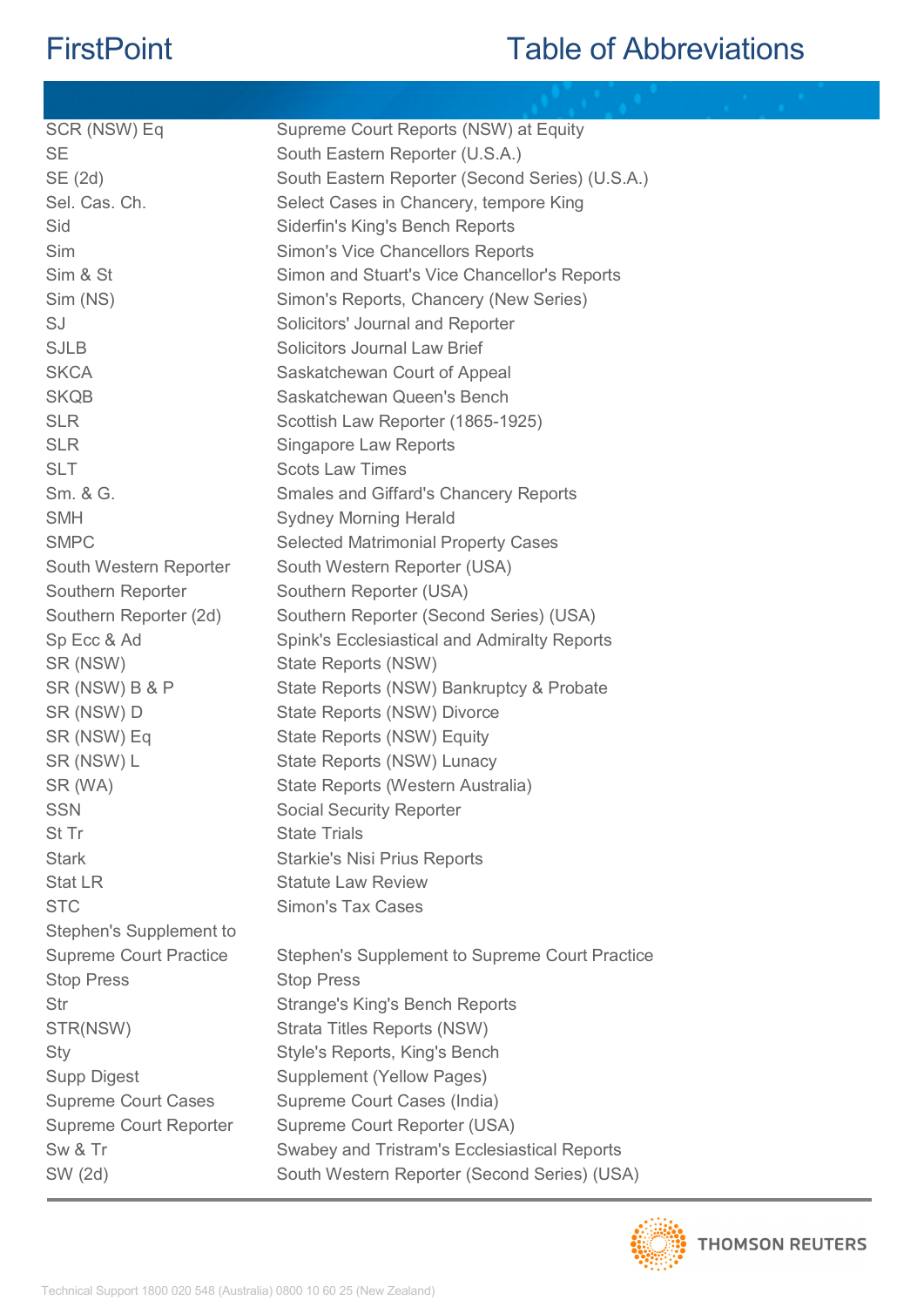| Sw Admr                  | <b>Swabey's Admiralty Reports</b>                                             |
|--------------------------|-------------------------------------------------------------------------------|
| Swans                    | <b>Swanston's Chancery Reports</b>                                            |
| Syd LR                   | <b>Sydney Law Review</b>                                                      |
| Tai Whati                | Tai Whati                                                                     |
| Tarl                     | Tarleton Term Reports (NSW)                                                   |
| Tas Bldg App Bd          | <b>Tasmanian Building Appeals Board</b>                                       |
| Tas Bldg App R           | <b>Tasmanian Building Appeals Reports (Local Government</b><br>Office Hobart) |
| Tas Indus Ct FC          | <b>Tasmanian Industrial Court</b>                                             |
| Tas LR                   | <b>Tasmanian Law Reports</b>                                                  |
| Tas Mining Bd            | <b>Tasmanian Mining Board</b>                                                 |
| Tas Planning App Bd      | <b>Tasmanian Planning Appeals Board</b>                                       |
| Tas R                    | <b>Tasmanian Reports</b>                                                      |
| Tas R (NC)               | Tasmanian Reports, Notes of Cases                                             |
| Tas SR                   | <b>Tasmanian State Reports</b>                                                |
| Tas SR (NC)              | Tasmanian State Reports, Notes of Cases                                       |
| <b>TasCA</b>             | <b>Tasmanian Court of Appeal</b>                                              |
| <b>TASSC</b>             | Supreme Court of Tasmania                                                     |
| Taunt                    | <b>Taunton's Common Pleas Reports</b>                                         |
| <b>Taxation in Aust</b>  | <b>Taxation in Australia</b>                                                  |
| <b>Taxation of Costs</b> |                                                                               |
| <b>Between Parties</b>   | <b>Taxation of Costs Between Parties</b>                                      |
| <b>TBRD</b>              | <b>Taxation Board of Review Decisions</b>                                     |
| TBRD (NS)                | <b>Taxation Board of Review Decisions (New Series)</b>                        |
| TC                       | <b>Tax Cases</b>                                                              |
| <b>TCL</b>               | The Capital Letter                                                            |
| <b>TCLR</b>              | <b>Technology &amp; Construction Law Reports</b>                              |
| <b>TCLR</b>              | <b>Trade and Competition Law Reports</b>                                      |
| <b>TeleMedia</b>         | <b>TeleMedia</b>                                                              |
| <b>Term Rep</b>          | Dunford & East's Term Reports                                                 |
| <b>Terra Nova</b>        | <b>Terra Nova</b>                                                             |
| The Australian           | The Australian                                                                |
| The Conveyancer          | The Conveyancer                                                               |
| The Valuer               | The Valuer                                                                    |
| TIB Ird                  | <b>Tax Information Bulletin</b>                                               |
| <b>Times</b>             | The Times                                                                     |
| TLJ                      | <b>Torts Law Journal</b>                                                      |
| <b>TLPR</b>              | Telecommunications Law and Policy Review (started 1994)                       |
| <b>TLR</b>               | <b>Times Law Reports</b>                                                      |
| Tort L Rev               | <b>Tort Law Review</b>                                                        |
| Toth                     | <b>Tothill's Transactions in Chancery</b>                                     |
| <b>TPLJ</b>              | <b>Trade Practices Law Journal</b>                                            |
| <b>TPR</b>               | <b>Trade Practices Reports</b>                                                |
| <b>TPRS</b>              | <b>Trade Practices Reporting Service</b>                                      |

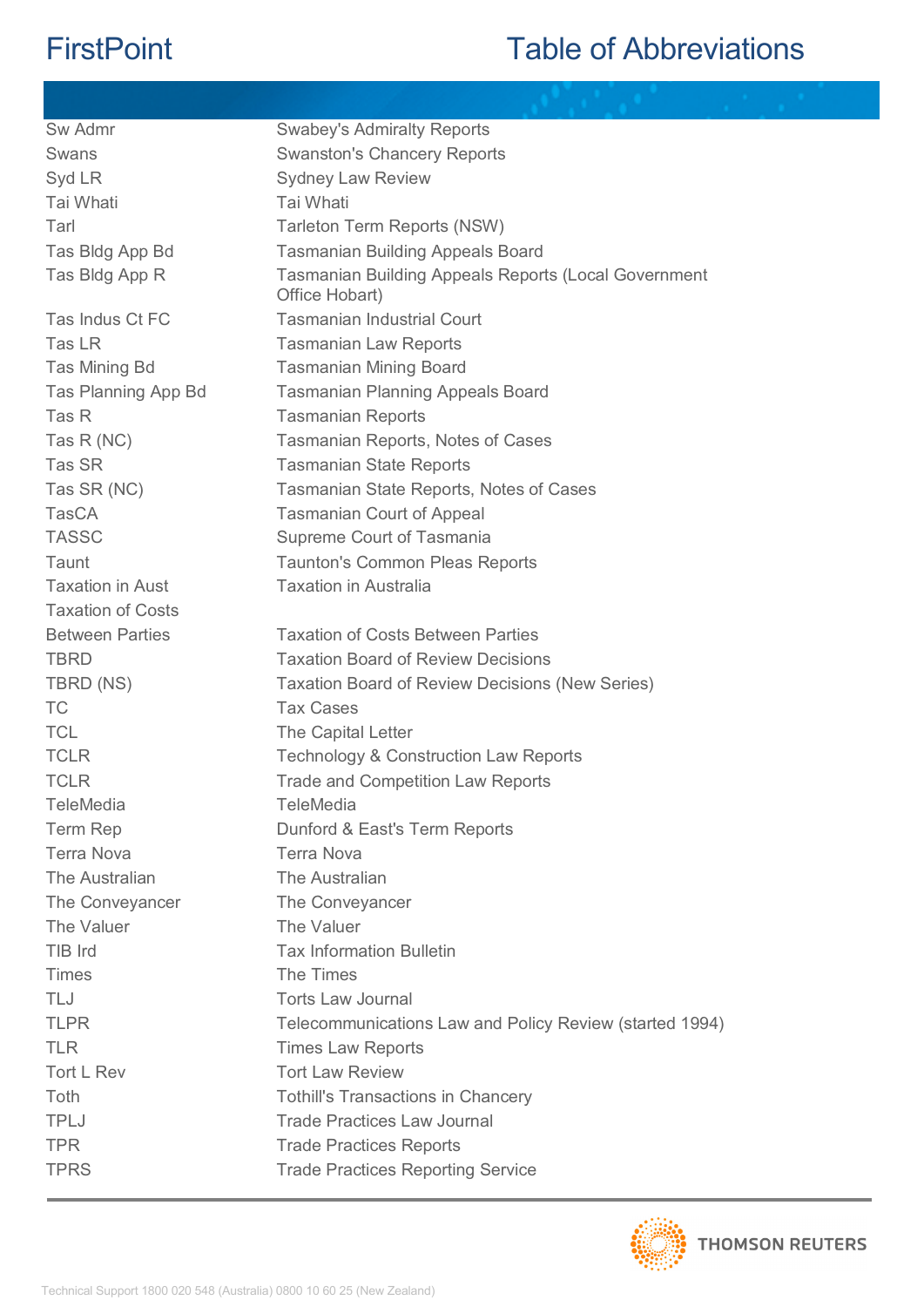| TR                                 | <b>Taxation Reports</b>                         |
|------------------------------------|-------------------------------------------------|
| <b>Tr. L.R.</b>                    | <b>Trading Law Reports</b>                      |
| Trade Cas P                        | <b>Trade Cases</b>                              |
| <b>TRNZ</b>                        | Tax Reports of NZ                               |
| Turn & R                           | <b>Turner and Russell's Chancery Reports</b>    |
| Tyr.                               | <b>Tyrwhitt's Exchequer Reports</b>             |
| U Tas LR                           | University of Tasmania Law Review               |
| <b>UCQB</b>                        | Upper Canada Queen's Bench Reports              |
| <b>UKPC</b>                        | United Kingdom Privy Council                    |
| <b>UNDALR</b>                      | University of Notre Dame Australia Law Review   |
| <b>United States Patents</b>       |                                                 |
| Quarterly                          | United States Patent Quarterly                  |
| <b>United States Patents</b>       |                                                 |
| Quarterly (2d)                     | United States Patent Quarterly (Second Series)  |
| <b>United States Tax Cases</b>     | <b>United States Tax Cases</b>                  |
| <b>UNSWLJ</b>                      | University of New South Wales Law Journal       |
| <b>UNSWLJ Forum</b>                | University of New South Wales Law Journal Forum |
| <b>UQLJ</b>                        | University of Queensland Law Journal            |
| <b>US</b>                          | United States Supreme Court Reports             |
| <b>USLW</b>                        | <b>United States Law Week</b>                   |
| <b>UWALR</b>                       | University of Western Australia Law Review      |
| V&B                                | Vesey and Beames' Chancery Reports              |
| V & DR                             | Value Added Tax and Duties Reports              |
| V ConvR                            | <b>Victorian Conveyancing Cases</b>             |
| <b>VAR</b>                         | Victorian Administrative Reports                |
| Vaugh                              | Vaughan's Reports, Common Pleas 1862-1865       |
| <b>VCAT</b>                        | Victorian Civil and Administrative Tribunal     |
| Vent                               | <b>Ventris' King's Bench Reports</b>            |
| Vern                               | <b>Vernon's Chancery Reports</b>                |
| Ves Jr                             | <b>Vesey Junior's Chancery Reports</b>          |
| Ves Jun Supp                       | Supplement to Vesey Junior's Reports            |
| Ves Sen                            | <b>Vesey Senior's Chancery Reports</b>          |
| Vic Accident Compn Trib            | Victorian Accident Compensation Tribunal        |
| Vic ACR                            | <b>Victorian Accident Compensation Reports</b>  |
| Vic BN                             | Journal of Victorian Bar Association            |
| Vic Cent Crim Ct                   | <b>Victorian Central Criminal Court</b>         |
| Vic City Ct                        | <b>Victorian City Court</b>                     |
| Vic Conciln and Arbitrn Bd         | Victorian Conciliation and Arbitration Board    |
| Vic Ct of Disputed Returns         | Victorian Court of Disputed Returns             |
| Vic Ct of Indus App                | Victorian Court of Industrial Appeal            |
| Vic Employee Relations             |                                                 |
| Commn                              | Victorian Employee Relations Commission         |
| Vic Indus Relations Commn          | Victorian Industrial Relations Commission       |
| <b>Vic Loc Govt Act Arbitrator</b> | Victorian Local Government Arbitrator           |
| Vic Planning App Trib              | Victorian Planning Appeals Tribunal             |

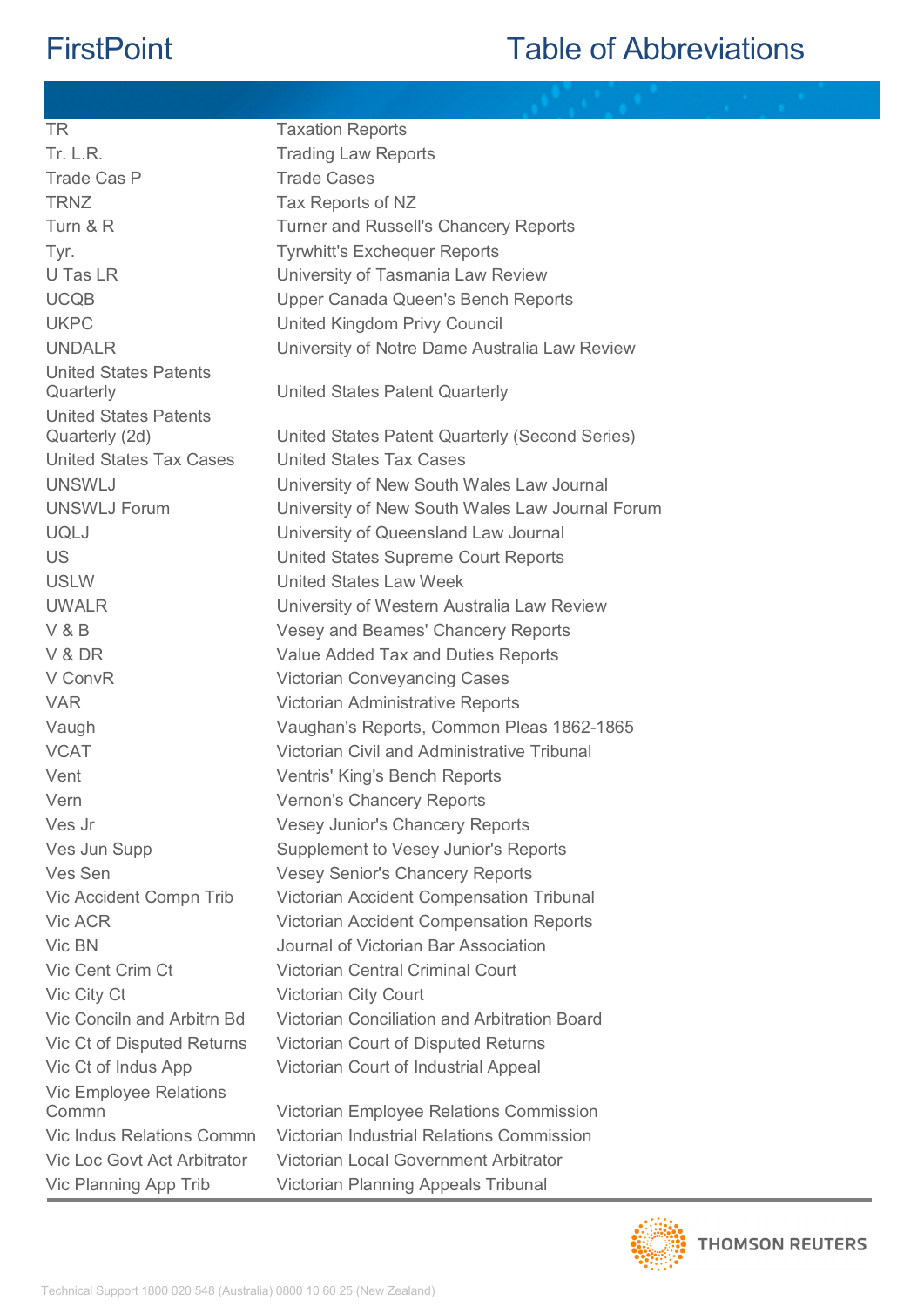| Vic Taxn Bd of Rev        | Victorian Taxation Board of Review                                  |
|---------------------------|---------------------------------------------------------------------|
| Vic WCR                   | Victorian Workers' Compensation Reports                             |
|                           | Vic Workers' Compn Commn Victorian Workers Compensation Commission  |
| <b>VIR</b>                | Victorian Industrial Reports                                        |
| <b>VLR</b>                | Victorian Law Reports                                               |
| VLR(A)                    | Victorian Law Reports (Admiralty)                                   |
| VLR(E)                    | Victorian Law Reports (Equity)                                      |
| $VLR$ (IP & M)            | Victorian Law Reports (Insolvency, Probate and Matrimonial)         |
| VLR(L)                    | Victorian Law Reports (Law)                                         |
| VLR(M)                    | Victorian Law Reports (Mining)                                      |
| <b>VLT</b>                | <b>Victorian Law Times</b>                                          |
| <b>VPA</b>                | <b>Victorian Planning Appeal Reports</b>                            |
| <b>VR</b>                 | <b>Victorian Reports</b>                                            |
| VR(A)                     | Wyatt and Webb's Victorian Reports (Admiralty)                      |
| VR(E)                     | Wyatt and Webb's Victorian Reports (Equity)                         |
| $VR$ (IE & M)             | <b>Wyatt and Webb's Victorian Reports</b>                           |
|                           | (Insolvent, Ecclesiastical & Matrimonial)                           |
| VR(L)                     | Wyatt and Webb's Victorian Reports (at Law)                         |
| VR(M)                     | Wyatt and Webb's Victorian Reports (Mining)                         |
| <b>VSC</b>                | Supreme Court of Victoria                                           |
| <b>VSCA</b>               | Victorian Court of Appeal                                           |
| <b>VUWLR</b>              | Victoria University of Wellington Law Review                        |
| W & W                     | Wyatt's & Webb's Reports                                            |
| W 8 W (A)                 | Wyatt's & Webb's Reports (Admiralty)                                |
| W & W (E)                 | Wyatt's & Webb's Reports (Equity)                                   |
| W & W (IE & M)            | Wyatt's & Webb's Reports (Insolvency, Ecclesiastical & Matrimonial) |
| W 8 W(L)                  | Wyatt's & Webb's Reports (Law)                                      |
| W & W (M)                 | Wyatt's & Webb's Reports (Mining)                                   |
| W. Rob.                   | W. Robinson's Admiralty Reports                                     |
| WA Ann L Rev              | Western Australia Annual Law Review                                 |
| WA Arb R                  | <b>Western Australia Arbitration Reports</b>                        |
| <b>WA Bkpcy Ct</b>        | Western Australian Bankruptcy Court                                 |
| <b>WA Commercial Trib</b> | Western Australian Commercial Tribunal                              |
| <b>WA Compn Ct</b>        | Western Australian Compensation Court                               |
| <b>WA Ct of Arbitrn</b>   | Western Australian Court of Arbitration                             |
| <b>WA Indus Gaz</b>       | Western Australian Industrial Gazette (sporadic reports)            |
| <b>WACA</b>               | Western Australian Court of Appeal                                  |
| <b>WACC</b>               | <b>Childrens Court of Western Australia</b>                         |
| <b>WADC</b>               | District Court of Western Australia                                 |
| <b>Waikato Law Review</b> | <b>Waikato Law Review</b>                                           |
| <b>WAIRC</b>              | Western Australian Industrial Relations Commission                  |
| <b>WALLC</b>              | Liquor Licensing Court of Western Australia                         |
| <b>WALR</b>               | <b>Western Australian Law Reports</b>                               |
| <b>WALR (Indus Cases)</b> | Western Australian Law Reports (Industrial Cases)                   |
|                           |                                                                     |

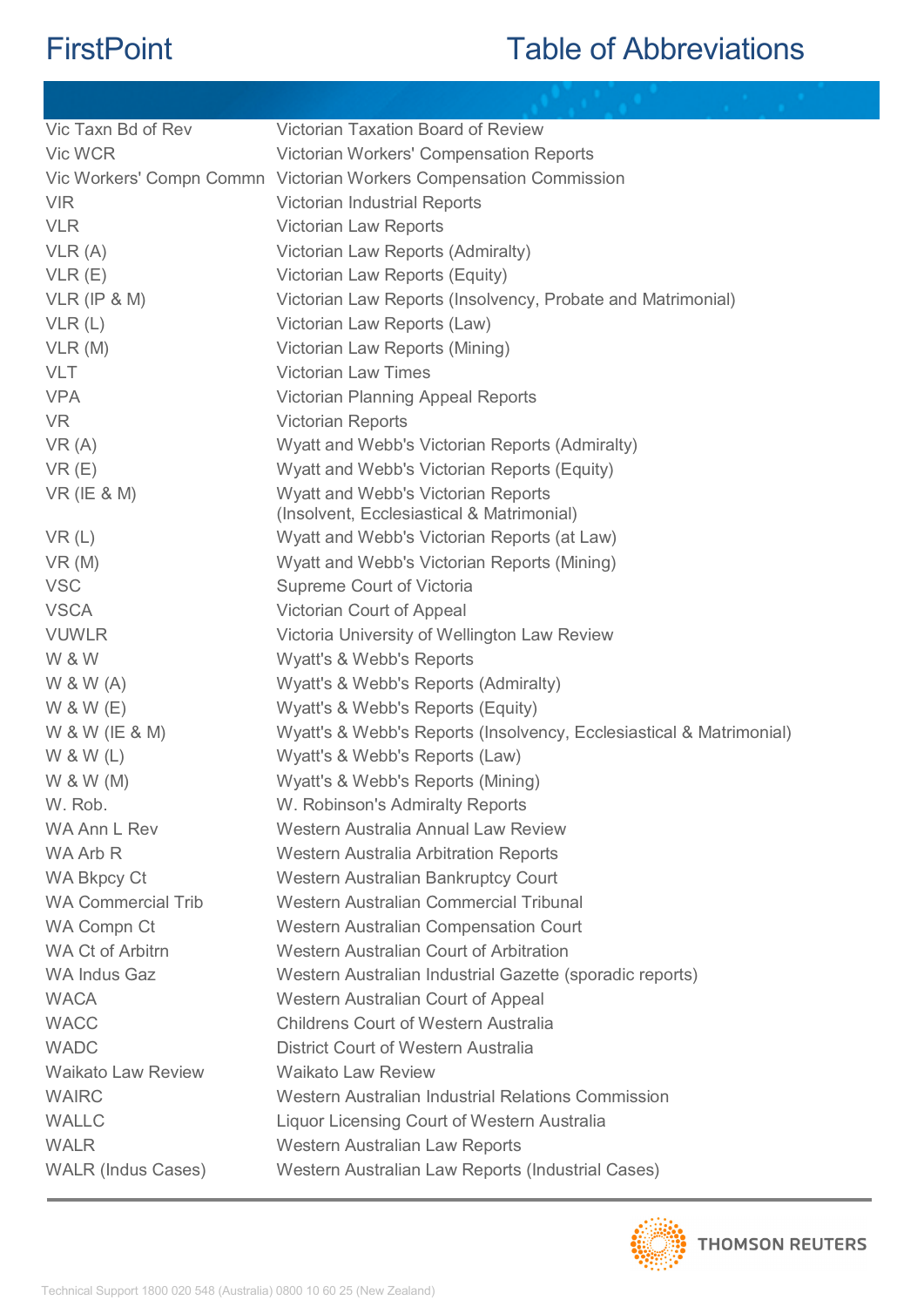| <b>WAMW</b>                       | Western Australian Mining Wardens Court                         |
|-----------------------------------|-----------------------------------------------------------------|
| <b>WAR</b>                        | <b>Western Australian Reports</b>                               |
| <b>WASAT</b>                      | Western Australia State Administrative Tribunal                 |
| <b>WASC</b>                       | Supreme Court of Western Australia                              |
| <b>WASCA</b>                      | Supreme Court of Western Australia (Appeal)                     |
| Wash                              | <b>Washington Reports</b>                                       |
| <b>Washington's Circuit</b>       |                                                                 |
| <b>Court Reports</b>              | <b>Washington's Circuit Court Reports</b>                       |
| <b>WATPAT</b>                     | Western Australian Town Planning Appeals Tribunal               |
| Watt's Pennsylvania Reports       | Watt's Pennsylvania Reports                                     |
| WC & I Rep                        | Worker's Compensation & Insurance Reports                       |
| <b>WCATR</b>                      | Workers' Compensation Appeal Tribunal Reports (South Australia) |
| WCBD (Vic)                        | Workers' Compensation Board Decisions (Victoria)                |
| WCBD (WA)                         | Workers' Compensation Board Decisions (Western Australia)       |
| WCR (NSW)                         | <b>Workers' Compensation Reports (NSW)</b>                      |
| WCR (Qld)                         | Workers' Compensation Reports (Queensland)                      |
| WCR (WA)                          | Workers Compensation Reports (Western Australia)                |
| <b>Weekly Notes Cover</b>         | <b>Weekly Notes Cover</b>                                       |
| Wheat                             | Wheaton's Supreme Court Reports, United States                  |
| <b>Wheeler PC</b>                 | Wheeler, G Privy Council Law appeals from 1876-1891             |
| Wilkinson's Magistrate,           |                                                                 |
| 2nd Ed                            | Wilkinson's Magistrate, 2nd Ed                                  |
| Wilkinson's Magistrate,           |                                                                 |
| 4th Ed                            | Wilkinson's Magistrate, 4th Ed                                  |
| Wilkinson's Magistrate,<br>5th ed | Wilkinson's Magistrate, 5th ed                                  |
|                                   |                                                                 |
| Wilkinson's Magistrate,<br>6th Ed | Wilkinson's Magistrate, 6th Ed                                  |
| Wilkinson's Magistrate,           |                                                                 |
| 7th Ed                            | Wilkinson's Magistrate 7th Ed                                   |
| Willes                            | Willes Common Pleas Report                                      |
| Wils KB                           | Wilson's Reports, King's Bench, Common Pleas                    |
| Wilson & Graham                   |                                                                 |
| <b>Supreme Court Practice</b>     | Wilson & Graham Supreme Court Practice                          |
| Wis $(2d)$                        | Wisconsin Reports, Second Series                                |
| Wis L Rev                         | <b>Wisconsin Law Review</b>                                     |
| WL                                | WestLaw                                                         |
| <b>WLR</b>                        | <b>Weekly Law Reports</b>                                       |
| Wms Saund                         | Williams' Notes to Saunders' Reports                            |
| <b>WN</b>                         | Weekly Notes, UK                                                |
| WN (NSW)                          | <b>Weekly Notes (NSW)</b>                                       |
| <b>WN (Pt 1) (NSW)</b>            | Weekly Notes (Part1) (NSW)                                      |
| <b>WN (Pt 2) (NSW)</b>            | Weekly Notes (Part2) (NSW)                                      |
| <b>WR</b>                         | <b>Weekly Reporter</b>                                          |
| <b>WTB</b>                        | <b>Weekly Tax Bulletin</b>                                      |
|                                   |                                                                 |